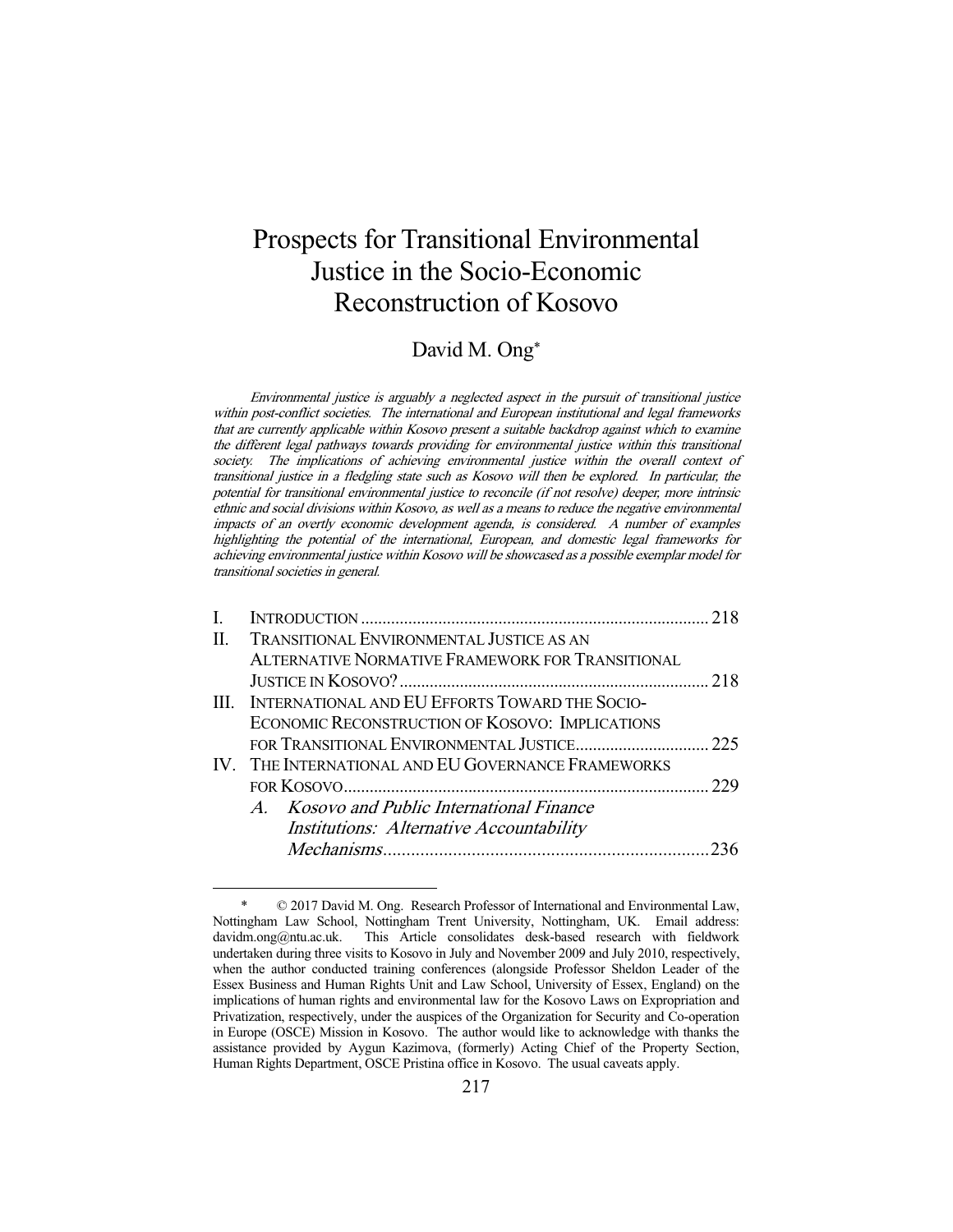|  | B. Kosovo and the European Union: Harmonizing           |     |
|--|---------------------------------------------------------|-----|
|  |                                                         |     |
|  | V. APPLYING TRANSITIONAL ENVIRONMENTAL JUSTICE IN       |     |
|  |                                                         | 250 |
|  | A. Conceptual Prospects and Practical Examples250       |     |
|  | B. Transitional Environmental Justice as a Constraining |     |
|  | <i>Factor in Kosovo's Economic Reconstruction256</i>    |     |
|  | VI. PATHWAYS TO ENVIRONMENTAL JUSTICE WITHIN THE        |     |
|  | KOSOVO CONSTITUTIONAL AND LEGAL FRAMEWORK  263          |     |
|  |                                                         | 272 |
|  |                                                         |     |

#### I. INTRODUCTION

 This Article addresses the issue of environmental justice within transitional societies, taking as its main focus the possibilities for achieving environmental justice in present day Kosovo. What are the prospects of achieving environmental justice within a transitional society like Kosovo? Specifically, does the notion of "transitional justice" also encompass the notion of "environmental" justice, such that it is at all possible to talk both conceptually and practically about achieving "transitional environmental justice"? Following an introduction to the conceptual issues raised by these questions, this Article will examine the international and European institutional and legal frameworks to assist the socio-economic reconstruction of post-conflict Kosovo, with a view to assessing how far the provision of environmental justice by these frameworks promote the overall goal of transitional justice. The remaining Parts of this Article will then map the concept of "transitional environmental justice" as well as these international and European frameworks onto the domestic political and legal institutions in Kosovo to assess their potential for achieving transitional environmental justice.

II. TRANSITIONAL ENVIRONMENTAL JUSTICE AS AN ALTERNATIVE NORMATIVE FRAMEWORK FOR TRANSITIONAL JUSTICE IN KOSOVO?

A *tour d' horizon* of "transitional justice" scholarship by one of its leading exponents did not include "environmental law" within the wide range of legal disciplines deemed to be both applicable and already encompassed by this growing field. Bell identifies international and domestic criminal law, international human rights law, and (international) humanitarian law, as having distinct and competing claims for the resolution of "transitional justice" dilemmas, therefore requiring a prior,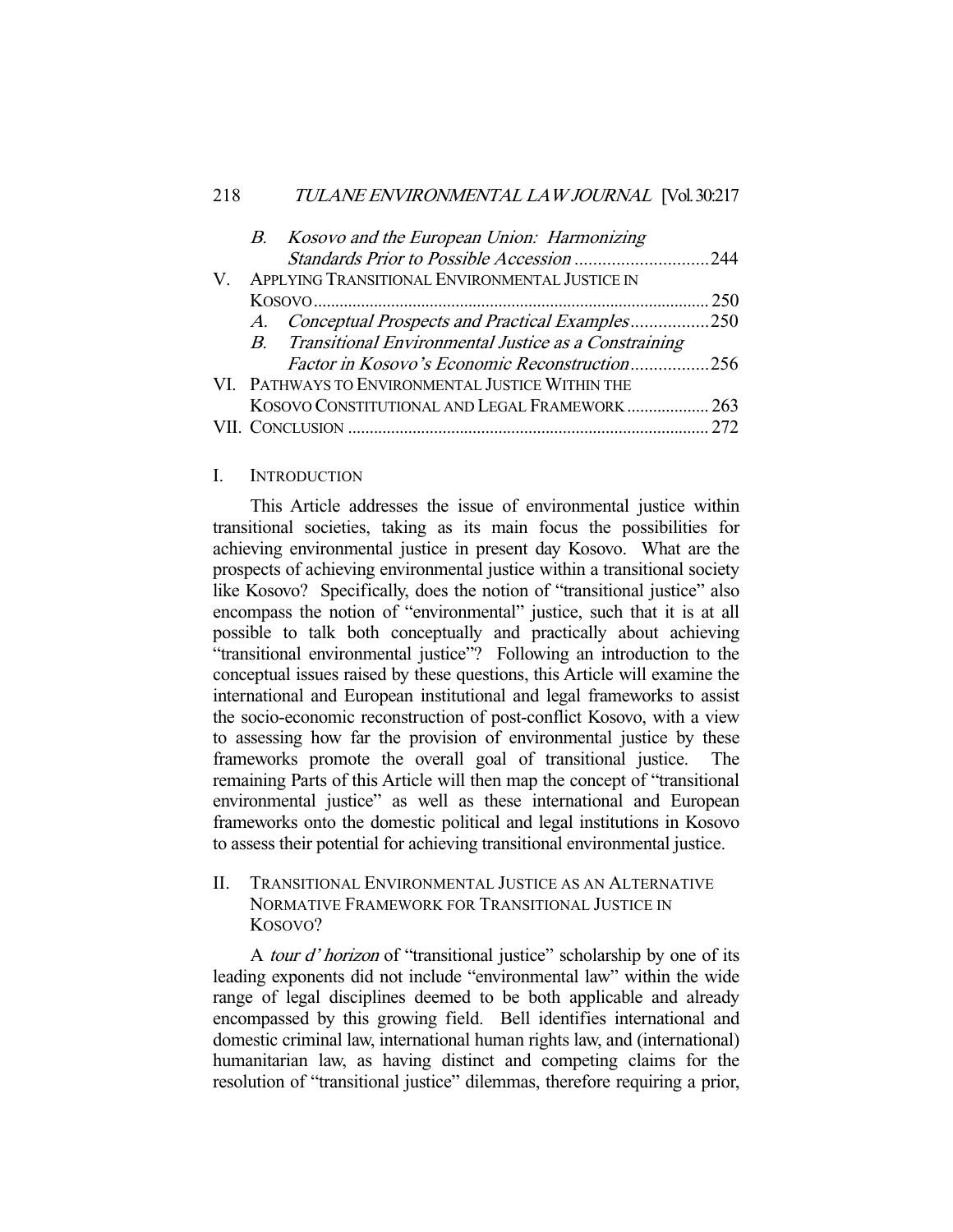"internal" interdisciplinary debate on the appropriate framework of legal accountability suited to each transitional society in question.<sup>1</sup> While the lack of explicit inclusion of "environmental" law (and "environmental" justice) within the range of legal disciplines deemed relevant for the achievement of "transitional justice" does not necessarily ring its death knell, it does at the very least signal the relatively low priority accorded to this particular goal (environmental justice) and its means (environmental law & human rights) of achievement, as an important component or aspect for the overall prospects of achieving "justice" within transitional societies.

 On the other hand, a seminal contribution to the applicable types of justice within transitional societies formulated along thematic lines, namely, criminal justice, historical justice, reparatory justice, administrative justice and constitutional justice, appears to allow for the inclusion of environmental justice more easily within its scope, as a further type of justice that may affect a "normative shift" in a transitional society.<sup>2</sup> As Alexander Boraine has observed: "It is when we come to the term 'justice' that the issue of meeting the challenges of the future becomes more controversial. There are different types of justice. Justice is often referred to as retributive, restorative or distributive, or even as economic or social transformation." He further notes that "societies in transition need other instruments and other models in order to supplement one form of justice.... In fact, advocating a holistic approach to transitional justice, which attempts to complement retributive justice with restorative justice, is of considerable benefit in the establishment of a just society."<sup>4</sup> The implication is that a holistic approach would include the pursuit of "socio-economic" justice as a legitimate aim of transitional justice. It is submitted here that such a holistic approach to transitional justice must necessarily also consider the utility of both the concept and legal tools for achieving "environmental" justice as an additional means of achieving comprehensive justice within a transitional society.

 <sup>1.</sup> Christine Bell, Transitional Justice, Interdisciplinarity and the State of the 'Field' or 'Non-Field, '3 INT'L J. TRANSITIONAL JUST. 5, 19 (2009).

 <sup>2.</sup> RUTI G. TEITEL, TRANSITIONAL JUSTICE 5-8 (2000).

 <sup>3.</sup> Alexander Boraine, Transitional Justice: A Holistic Interpretation, 60 J. INT'L AFF. 17, 18 (2006).

 <sup>4.</sup> Id. at 19.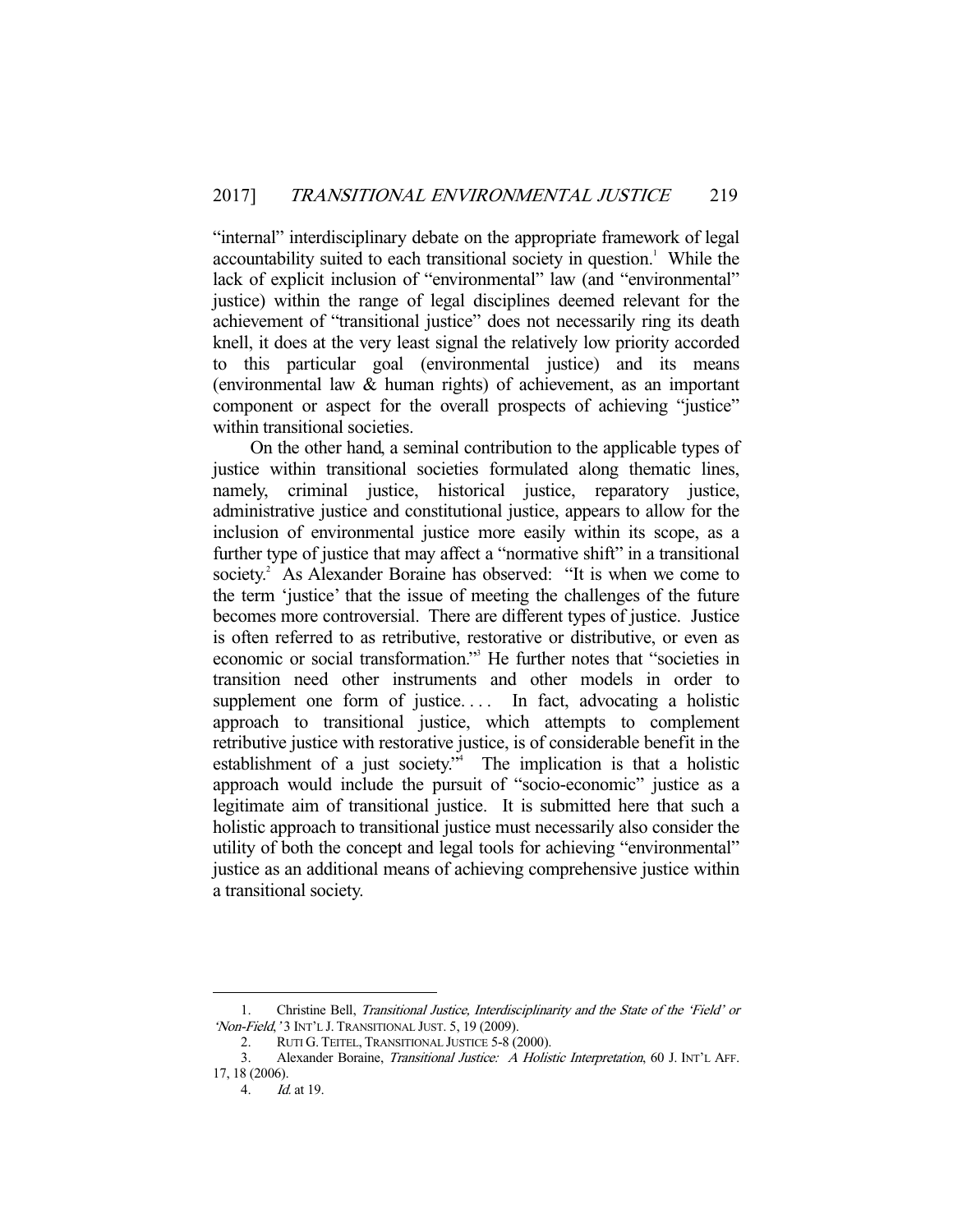The term "environmental justice"<sup>5</sup> is itself a relatively recent construct within national and international legal discourse, despite being well-established within social, historical, and political discourse for nearly a generation. "Environmental justice" first emerged in the United States of America (USA) during the early 1980s, as a concept that encapsulated the opposition of Black, Hispanic, and indigenous communities to the location of hazardous and polluting industries within their neighborhoods.

 It is generally acknowledged that within the USA, the "environmental justice" movement took off in 1982 in Warren County, North Carolina, when residents demonstrated (ultimately unsuccessfully) against a new hazardous waste landfill site in their community.<sup>7</sup> Six weeks of marches and nonviolent street protests followed, and more than 500 people were arrested—the first arrests in U.S. history over the siting of a landfill. In fact, as Skelton and Miller note, ethnic minority communities had begun to organize themselves to oppose environmental threats since the  $1960s$ .<sup>8</sup> Thus, the environmental justice movement was started by individual groups, especially from poorer, ethnic minority communities, who protested against the inequity of environmental protection between their communities and richer, more well-established, majority communities.<sup>9</sup>

 As such, at least within the USA, the environmental justice movement is intrinsically linked and indeed arose from the 1960's Civil Rights Movement. This movement brought together issues of social, economic, and political marginalization of minorities and low-income communities, with public health concerns over pollution hazards in their neighborhoods and workplaces. It was the product of the intersection

 <sup>5.</sup> See generally Environmental Justice, EPA, https://www.epa.gov/environmental justice (last visited May 4, 2017). According to the U.S. Environmental Protection Agency,

Environmental Justice is the fair treatment and meaningful involvement of all people regardless of race, color, national origin, or income with respect to the development, implementation, and enforcement of environmental laws, regulations, and policies. EPA has this goal for all communities and persons across this Nation. It will be achieved when everyone enjoys the same degree of protection from environmental and health hazards and equal access to the decision-making process to have a healthy environment in which to live, learn, and work.

<sup>6.</sup> See JONAS EBBESSON & PHOEBE OKOWA, ENVIRONMENTAL JUSTICE AND LAW IN CONTEXT (2009); see also BRAD JESSUP & KIM RUBENSTEIN, ENVIRONMENTAL DISCOURSES IN PUBLIC AND INTERNATIONAL LAW (2012).

<sup>7.</sup> The Environmental Justice Movement, NRDC (Mar. 17, 2016), https://www.nrdc. org/stories/environmental-justice-movement.

<sup>8.</sup> See id.<br>9. See, e.s

See, e.g., id.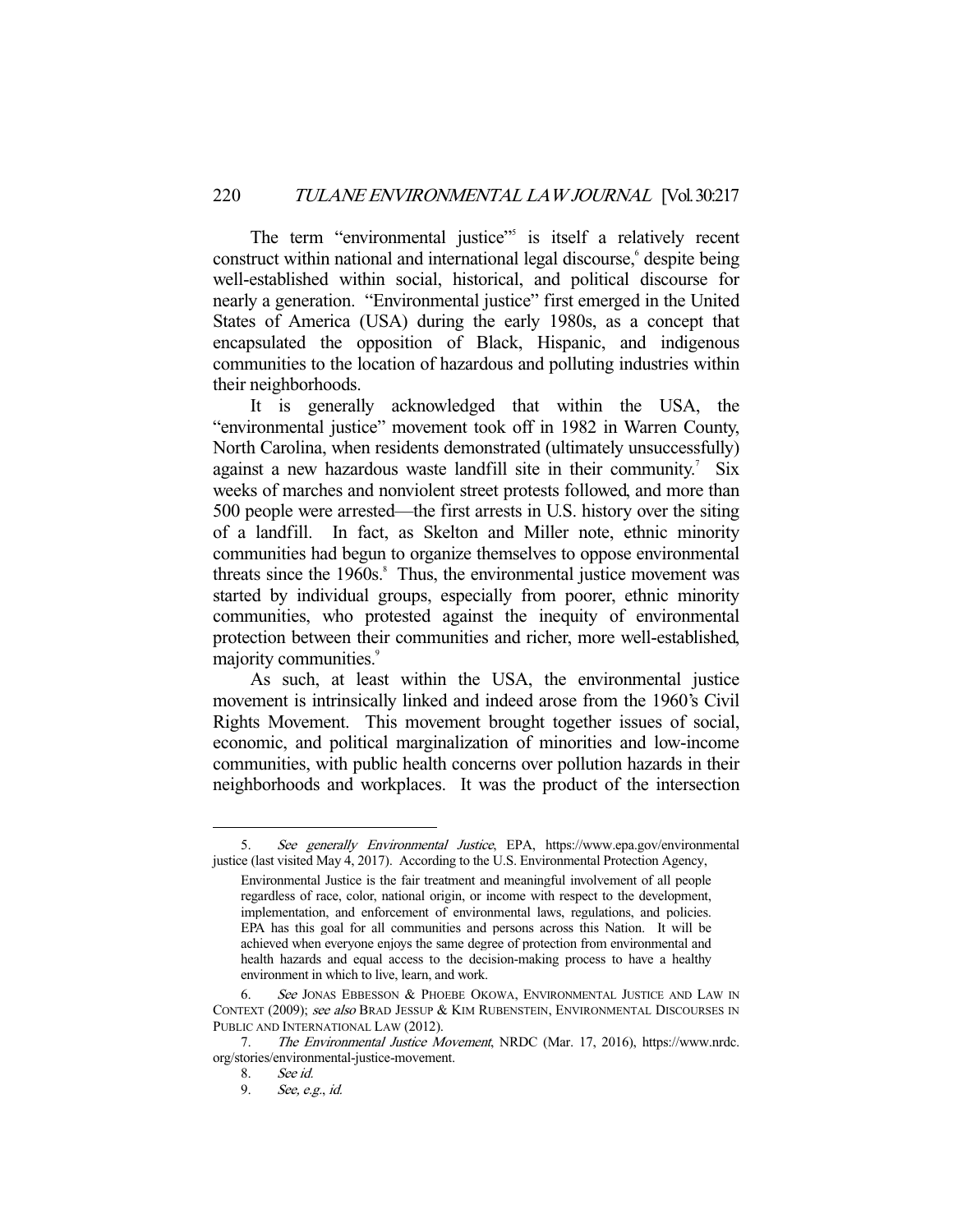between the civil rights and environmental movements. In particular, Title VI of the 1964 (U.S. federal) Civil Rights Act, prohibiting the use of federal funds to discriminate based on race, skin color, and national origin became an important legal basis for environmental justice litigation. $10$ 

 The environmental justice movement has since grown over the past few decades in the United States and elsewhere around the world as a result of increased awareness of the disproportionately high impacts of environmental pollution on economically and politically disadvantaged communities. "Environmental justice" is therefore part of the broader "environmental movement(s),"<sup>11</sup> which is now considered to be very much part of wider social and/or political movements.<sup>12</sup>

 "Environmental justice" has thus become the subject of academic scholarship within these social and political contexts<sup>13</sup> but has only relatively recently been subject to similar levels of attention from an academic legal perspective. $14$  The present contribution examines the implications of the inclusion of "environmental justice" within the legal conception of transitional justice. In this regard, "environmental justice" raises issues of, *inter alia*, conceptualization, interpretation, and application or implementation within different levels of international, regional, and national or domestic jurisdiction. Certainly, environmental "justice" appears to have a wider scope for conceptualization and application than environmental "law" itself, if only because of the possibility of achieving the goals of environmental justice through social and/or political means, apart from strictly legal means. As Cha notes, the term "environmental justice" goes beyond merely that of access to courts and encompasses issues of social inequity in the context of exposure to

<sup>10.</sup> Id.; ROBERT BULLARD, CONFRONTING ENVIRONMENTAL RACISM: VOICES FROM THE GRASSROOTS (1990) (Pioneering academic studies on these issues were conducted by Bullard.).

 <sup>11.</sup> CHRISTOPHER ROOTES, ENVIRONMENTAL MOVEMENTS: LOCAL, NATIONAL AND GLOBAL (1999).

<sup>12.</sup> See DAVID SCHLOSBERG, ENVIRONMENTAL JUSTICE AND THE NEW PLURALISM: THE CHALLENGE OF DIFFERENCE FOR ENVIRONMENTALISM (1999).

<sup>13.</sup> Susan L. Cutter, Race, Class and Environmental Justice, 19 PROGRESS IN HUM. GEOGRAPHY 111 (1995).

 <sup>14.</sup> Sheila Foster, Justice from the Ground Up: Distributive Inequities, Grassroots Resistance, and the Transformational Politics of Environmental Justice Movement, 86 CAL. L. REV. 671 (1988); LUKE COLE & SHELIA FOSTER, FROM THE GROUND UP: ENVIRONMENTAL RACISM AND THE RISE OF THE ENVIRONMENTAL JUSTICE MOVEMENT (2001); Sheila Foster, Environmental Justice in an Era of Devolved Collaboration, 26 HARV. ENVTL. L. REV. 459 (2002); MICHAEL B. GERRARD & SHEILA R. FOSTER, THE LAW OF ENVIRONMENTAL JUSTICE: THEORIES AND PROCEDURES TO ADDRESS DISPROPORTIONATE RISK (2d ed. 2006). In the United States, Foster's work has been instrumental in bringing an overtly legal perspective to the social and political analyses of environmental justice.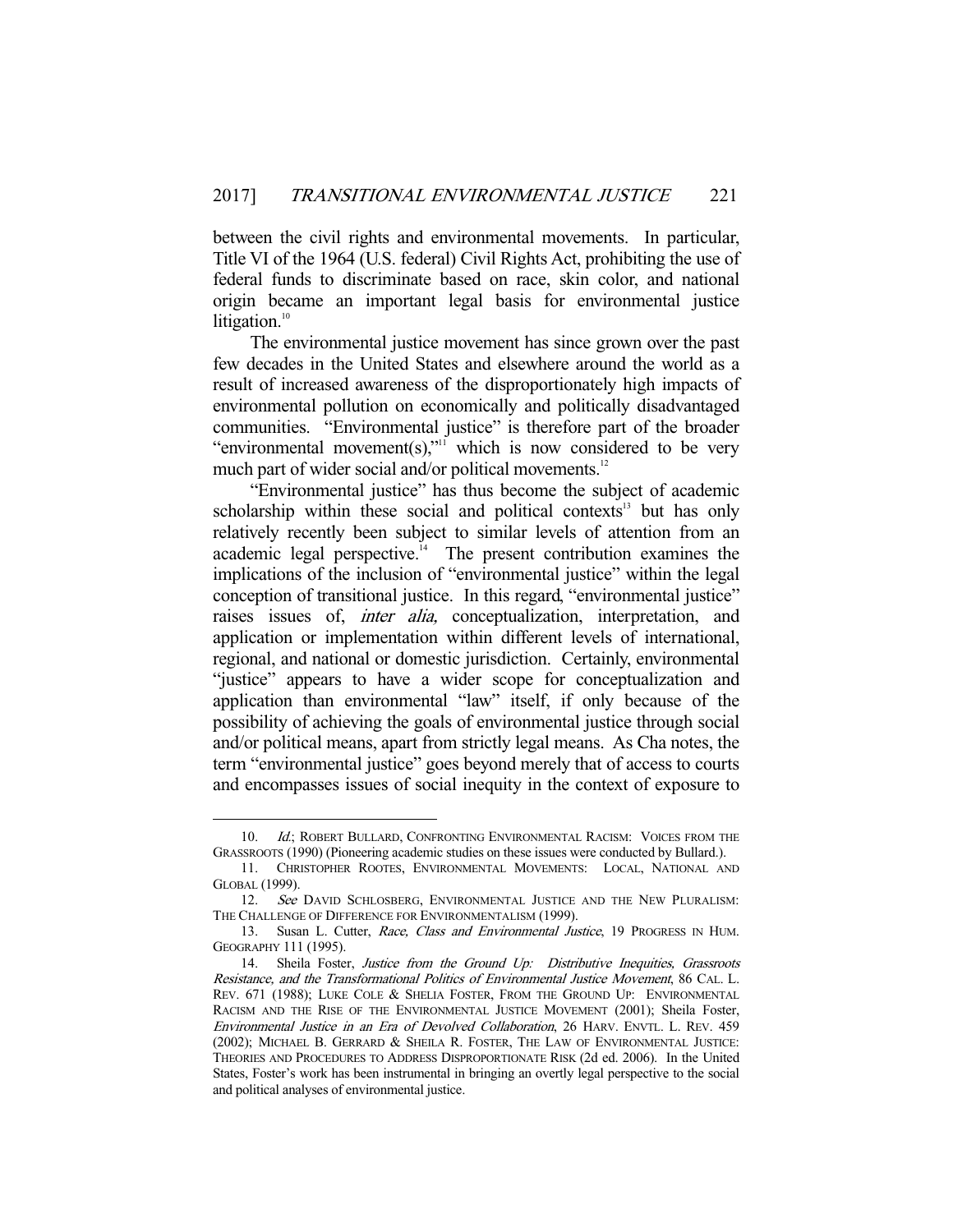harmful environmental effects.<sup>15</sup> In general terms, the notion of "environmental justice" utilized in this Article encompasses elements of access to information, participation, and access to administrative and/or judicial means and remedies that allow members of the public to ensure the effective implementation of relevant environmental principles, laws, and standards.

 What are the possible conceptual issues and practical problems that arise in relation to arguments in favor of promoting environmental justice in transitional societies? A pessimistic outlook on the prospects for environmental justice within the context of a transitional society such as Kosovo would be bound to regard such a notion as problematic. Viewed in this way, "environmental" justice is yet another untenable proposition—is there any place within the already congested transitional justice agenda for resolving ethnic and social conflicts to consider the addition of "environmental" justice. Is this a goal too far for "transitional justice"?

 On the other hand, an optimistic perspective on the inclusion of environmental concerns within endeavors to achieve overall transitional justice may perceive environmental justice as an opportunity, rather than simply a further problem. In particular, it may be argued that a focus on "environmental" justice can deflect, subsume, and eventually even transcend entrenched social conflicts of inter-ethnic, religious, and/or racial origin. The concept of "transitional environmental justice" is therefore proposed and examined here with a view to its application in Kosovo. Can such a concept be of any assistance in resolving the apparently inextricable ethnic divisions that persist between different communities in Kosovo?

 The hypothesis is that the achievement of environmental justice goals, especially through the provision and application of environmentally oriented procedural rights, can act to defuse and possibly even transcend continuing ethnic and social divisions within Kosovo. It is submitted that "transitional environmental justice" is both conceptually viable and potentially successfully applicable. Moreover, it is argued that the current international and European institutional governance framework for Kosovo provides for the inclusion, integration, and implementation of several significant environmental principles within the fledgling Kosovo legal system, such that their application furthers the goal of transitional environmental justice.

 <sup>15.</sup> J. Mijin Cha, Access to Environmental Justice in the United States: Embracing Environmental and Social Concerns To Achieve Environmental Justice, in ACCESS TO ENVIRONMENTAL JUSTICE: A COMPARATIVE STUDY 317, 319 (Andrew Harding ed., 2007).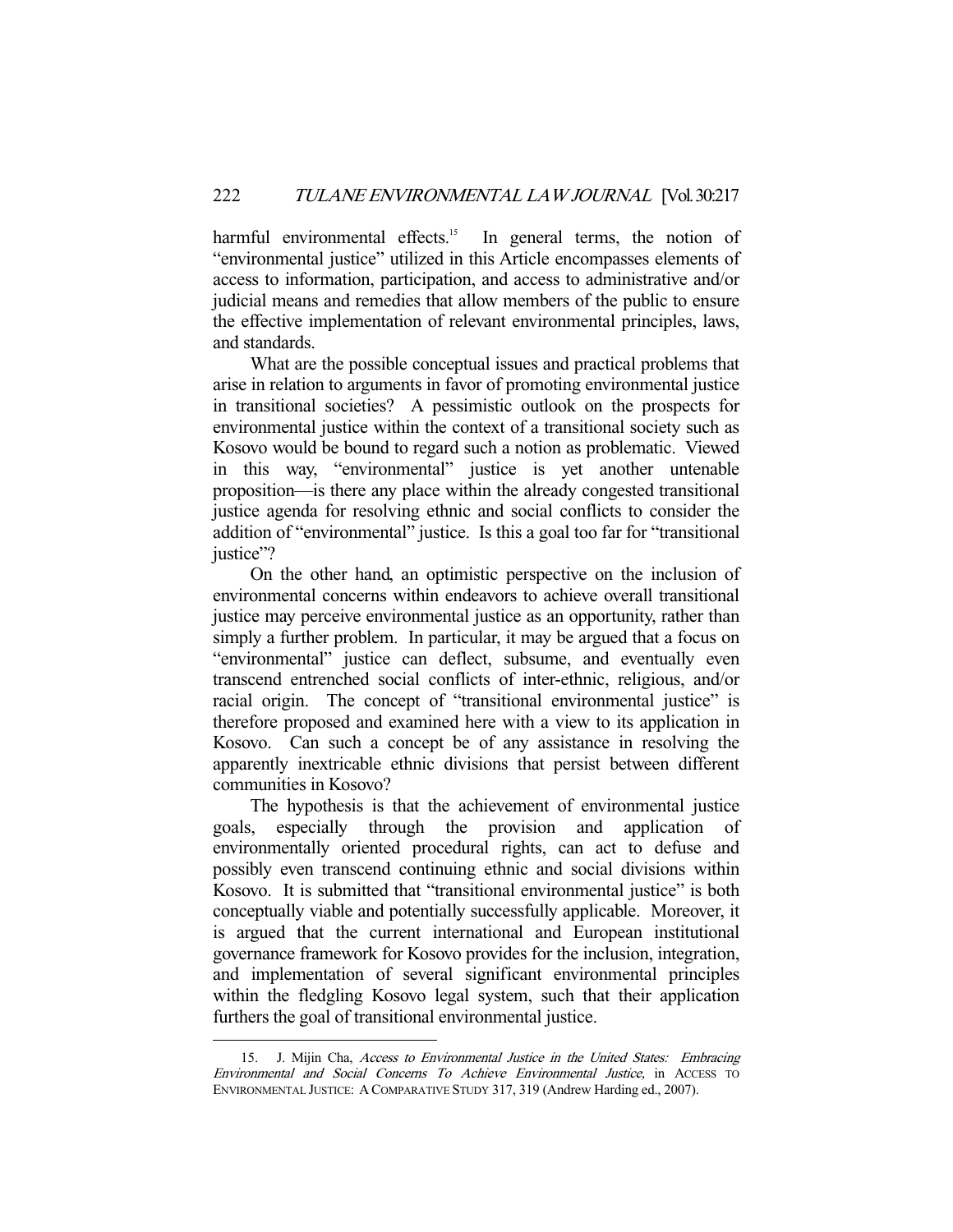This Article will explore the notion that the legal provision and enforcement of procedural environmental rights are a (relatively) valuefree means of tackling local ethnic/social differences between communities. To be sure, this will not result in all, or even most of, the accepted goals or outcomes of transitional justice, in so far as these goals are not irreconcilable with each other in any case.<sup>16</sup> However, if reconciliation between previously violently antagonistic communities, who still perceive each other with deep suspicion, is among the accepted goals of transitional justice, $17$  then the recasting of otherwise intransigent social disputes as essentially environmental in nature can be put forward as a viable alternative conflict resolution concept, along with its own (environmental law) tools for the achievement of transitional justice in situations like Kosovo.

 The goal of such efforts would be the prioritization of environmental justice, rather than its marginalization, as so often occurs in similar situations around the world. Through their ostensibly neutral application, high (and objectively applied) substantive environmental standards, coupled with the provision (and effective enforcement) of procedural environmental rights, environmental justice has the potential to overcome tensions between individual (minority) communities and public authorities dominated by the majority community in Kosovo.<sup>18</sup>

 The historic enmity between the two main ethnic communities, namely the Kosovo/Kosova Albanians and Serbs, continues to this very day, creating a menacing backdrop to any local dispute between them. Indeed, Mertus felt constrained to assert that:

Kosova society is so firmly divided between Albanians and Serbs that one cannot address religious freedom, or any other social issue, without examining two sets of separate laws and policies: the official law and

<sup>16.</sup> Bronwyn Anne Leebaw, The Irreconcilable Goals of Transitional Justice, 30 HUM. RTS. Q. 95-118 (2008).

 <sup>17.</sup> U.N. SEC'Y GEN., RULE OF LAW AND TRANSITIONAL JUSTICE IN CONFLICT AND POST-CONFLICT SOCIETIES, S/2004/616, 4 (2004) (defines "transitional justice" as "the full range of processes and mechanisms associated with a society's attempts to come to terms with a legacy of large-scale past abuses, in order to ensure accountability, serve justice and achieve reconciliation").

 <sup>18.</sup> For an excellent exegesis of the international legal bases for the Serbian (sovereignty) and Kosovo Albanian (self-determination leading to independence) opposing claims over this territory, see Vjeran Pavlakovic & Sabrina Petra Ramet, Albanian and Serb Rivalry in Kosovo: Realist and Universalist Perspectives on Sovereignty, in DE FACTO STATES: THE QUEST FOR SOVEREIGNTY 74 (Tozun Bahcheli, Barry Bartmann & Henry Srebrnik eds., 2004).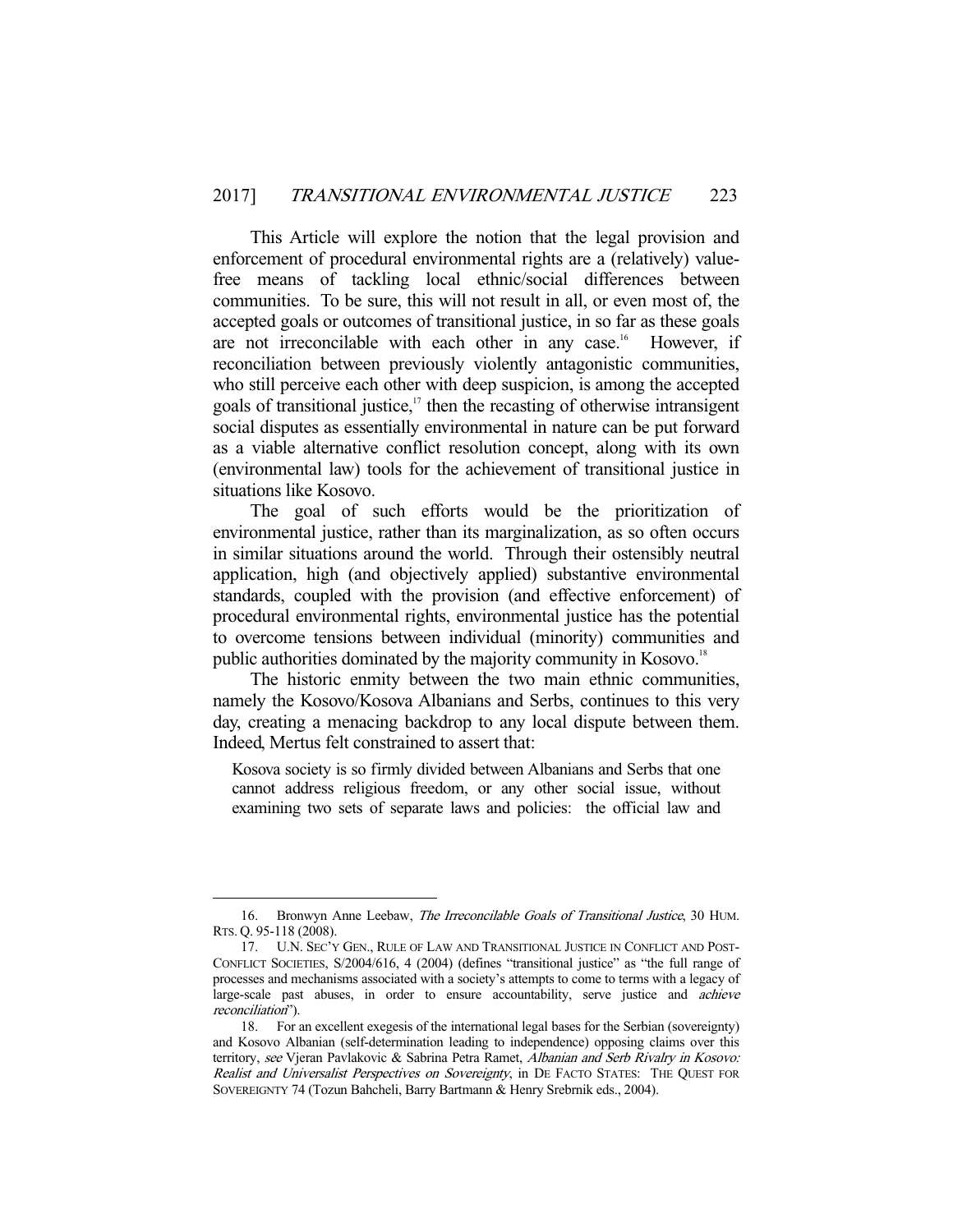institutions of the state of Kosova and the law and institution of the pockets of Kosova-ethnic Serbs who refuse to treat Kosova as a state.<sup>19</sup>

 This proposal to examine the means for transitional environmental justice within Kosovo should also be considered within the context of received wisdom that the most effective community reconciliation programmes promote reconciliation only indirectly, through shared activity conducted within inter-ethnic environments such as the construction of dwellings by members of one community for individual members of the other community.<sup>20</sup> Boraine however sounds a cautionary note on the pursuit of reconciliation for the wrong ends: "When reconciliation calls for mere forgetting or for concealing, then it is spurious."<sup> $21$ </sup> He concludes that:

If reconciliation is to succeed, it must have an impact on the life chances of ordinary people. If genuine coexistence is to take place, then the building of trust is indispensable. If trust is absent, citizens will not be prepared to invest their energies in the consolidation of democracy. Ultimately, reconciliation, both as a process and a means of seeking an often elusive peace, must be understood through the lens of transitional justice.<sup>22</sup>

 Thus, we should be wary of recasting deeper, more intrinsic social or ethnic conflicts as environmental issues simply to promote a superficial form of reconciliation that does not result in both the effective and final resolution that transitional justice ultimately requires.

 The relevant environmental principles and procedural environmental rights derived from international and European environmental law, as well as the jurisprudence of the European Court of Human Rights (ECtHR), will be traced to their possible application within the re-constructed Kosovo legal system. However, institutional and individual limitations of the Kosovo judicial and law enforcement authorities can still prevent these procedural environmental rights from being exercised and enforced against public authorities or private actors. As a European Union Rule of Law Mission in Kosovo (EULEX) report observed:

The performance of the Kosovo justice system is still showing signs of weakness. Interference at different levels and in a variety of forms was observed. . . . The massive number of pending issues, particularly of a civil

<sup>19.</sup> Julie Mertus, Human Rights and Religion in the Balkans, in RELIGION, RIGHTS, AND SECULAR SOCIETY: EUROPEAN PERSPECTIVES 233-50 (Edward Elgar ed., 2012).

<sup>20.</sup> ERIN DALY & JEREMY SARKIN, RECONCILIATION IN DIVIDED SOCIETIES: FINDING COMMON GROUND 89 (2007).

 <sup>21.</sup> Boraine, supra note 3, at 22.

 <sup>22.</sup> Id. at 22-23.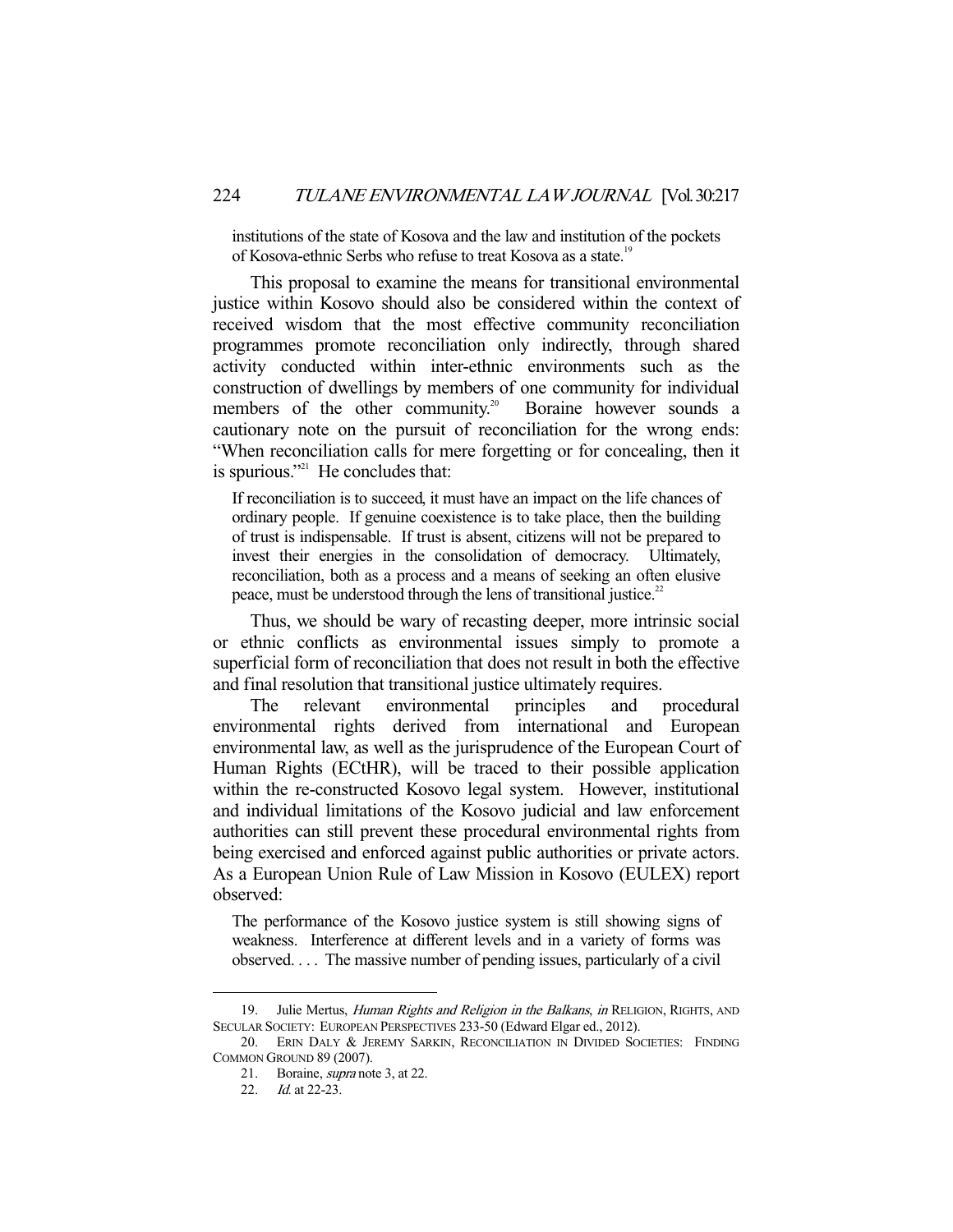nature, indicates that local judges and prosecutors were unable to progress in tackling this urgent problem. . . . The Kosovo criminal justice system capacity to move forward in the reforms agenda remained very fragile and inconsistent. The lack of progress in establishing the basic mechanisms of co-operation and co-ordination between prosecutors and Kosovo Police, as envisaged by the law, remain a factor of concern. Furthermore, prosecution efforts are undermined by poor management and lack of support staff. $23$ 

## III. INTERNATIONAL AND EU EFFORTS TOWARD THE SOCIO-ECONOMIC RECONSTRUCTION OF KOSOVO: IMPLICATIONS FOR TRANSITIONAL ENVIRONMENTAL JUSTICE

 There is hardly another entity around the world today that exhibits so many of the classical features of both a transitional society and a fledgling state as that of present day Kosovo.<sup>24</sup> Yet Kosovo's international legal status still raises vexed questions that undermine efforts at final answers.25 This has not deterred certain scholars from writing about Kosovo almost as if it is already an independent state.<sup>26</sup> Nor is the  $2010$ ICJ Advisory Opinion likely to yield a definitive resolution of the international legal issues arising from the Kosovo situation.<sup>27</sup>

 For example, when addressing whether a unilateral declaration of independence falls within the ambit of international law to resolve, Vidmar suggests that this depends on the identity of the authors of the declaration.28 He also argues that the legality (or illegality) of such a

 <sup>23.</sup> EU RULE OF LAW MISSION IN KOSOVO, EULEX PROGRAMME REPORT 2010 25 (2010), http://www.eulex-kosovo.eu/eul/repository/docs/EPR\_2010\_2.pdf.

<sup>24.</sup> International Recognitions of the Republic of Kosovo, REPUBLIC KOSOVO MINISTRY FOREIGN AFF. (2015), http://www.mfa-ks.net/?page=2,224 (according to the official, Kosovo government, Ministry of Foreign Affairs website, 111 countries from around the world now recognize an independent Republic of Kosova).

 <sup>25.</sup> MARK WELLER, CONTESTED STATEHOOD: KOSOVO'S STRUGGLE FOR INDEPENDENCE (2009).

 <sup>26.</sup> HENRY PERRITT, JR., THE ROAD TO INDEPENDENCE FOR KOSOVO: A CHRONICLE OF THE AHTISAARI PLAN (2010); U.N. Sec. Council, Report of the Secretary-General on the United Nations Interim Administration Mission in Kosovo (Mar. 9, 2007), https://unmik.unmissions. org/sites/default/files/old\_dnn/S-2007-134.pdf (The "Ahtisaari Plan" is the shorthand term used to describe the Comprehensive Proposal for the Kosovo Status Settlement, contained in an Addendum to a Letter dated 26 March 2007 from the UN Secretary-General addressed to the President of the UN Security Council.).

 <sup>27.</sup> Accordance with International Law of the Unilateral Declaration of Independence in Respect of Kosovo, Advisory Opinion, 2010 I.C.J. 403, ¶ 3 at 453 (July 22) (The Court held by ten votes to four that Kosovo's declaration of independence adopted on 17 February 2008 did not violate international law.).

 <sup>28.</sup> Jure Vidmar, Conceptualizing Declarations of Independence in International Law, 32 OXFORD J. LEGAL STUD. 153, 156 (2012).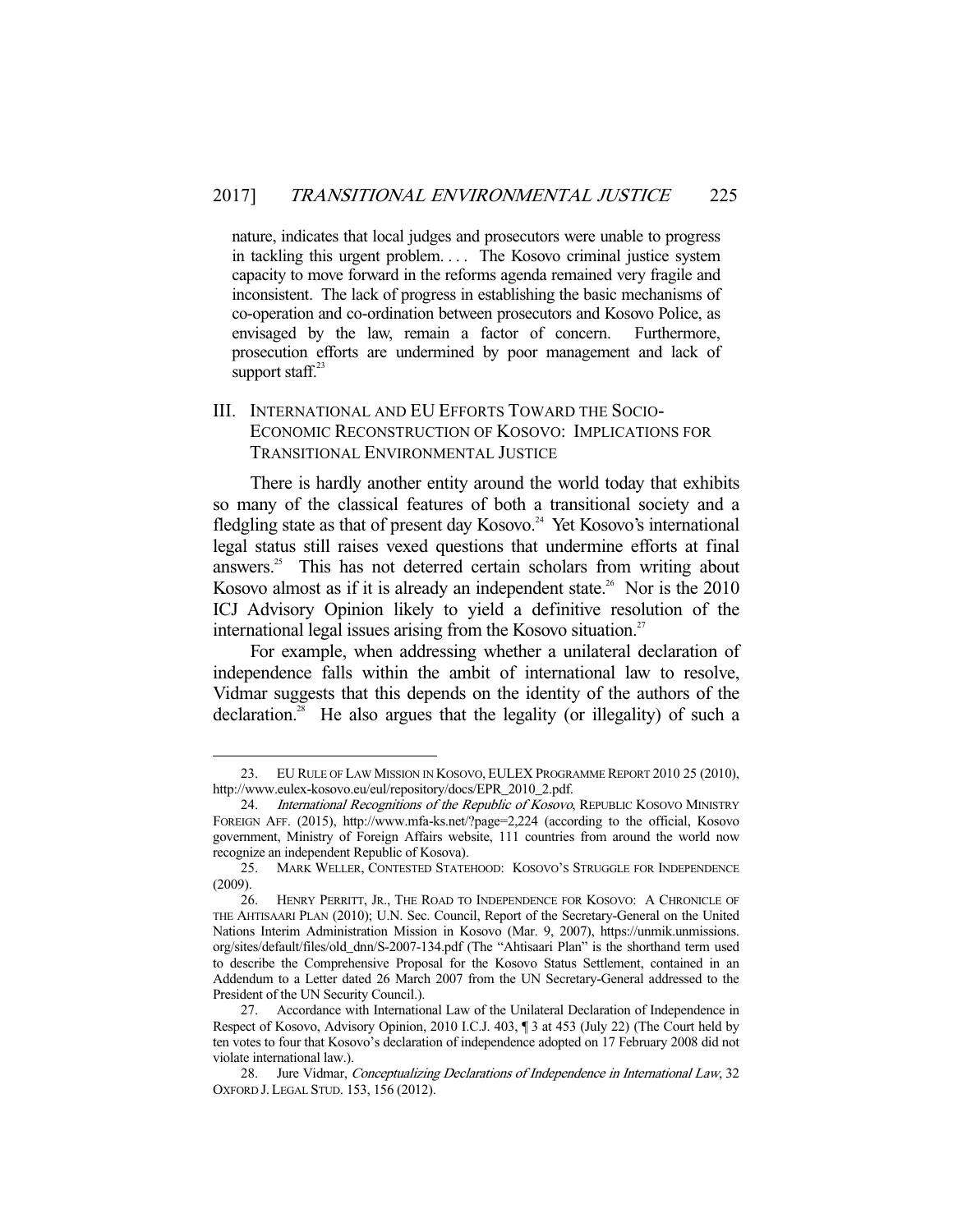declaration is not determined solely by its unilateral character, concluding that international law neither endorses nor prohibits unilateral declarations of independence.<sup>29</sup> He cautions that this is not to say that international law does not regulate unilateral declarations of independence at all, merely that such declarations of independence are not always issued in an international legal vacuum.<sup>30</sup>

 Important questions therefore remain as to what the possible resolution of these legal issues on Kosovo informs us about the development of international law on these matters, generally.<sup>31</sup> The analysis in this Article proceeds with a keen awareness of the still unresolved nature of many of the continuing international legal and practical issues in Kosovo, in particular those concerning the governance of the northern, Serbian-dominated districts of this territory.

 On the other hand, for the different ethnic communities within Kosovo today, the practical issue of how to live together in an atmosphere of continuing uncertainty and distrust assumes paramount importance. Thus, I will focus on current environmental justice issues in Kosovo and how these might prospectively be addressed to assist in the achievement of overall transitional justice, irrespective of the uncertain international legal status of Kosovo itself. Within this context, the fifteen-point "First Agreement of Principles Governing the Normalization of Relations," brokered by the  $EU<sub>32</sub>$  and initialized by the Prime Ministers of both Serbia and Kosovo on 19 April 2013, arguably represents a progressive development towards the stabilization of this transitional society. This Agreement provided, *inter alia*, for the organisation of local elections in Kosovo on  $\overline{3}$  November 2013,<sup>33</sup> the establishment of an association of

<sup>29.</sup> *Id.* at 154.

 <sup>30.</sup> Id. at 153-77.

 <sup>31.</sup> Bernhard Knoll, Kosovo's Endgame and Its Wider Implications in Public International Law, 18 FINNISH Y.B.INT'L L. 155, 155-94 (2007).

 <sup>32.</sup> First Agreement of Principles Governing the Normalization of Relations (Apr. 19, 2013), http://www.kryeministri-ks.net/repository/docs/FIRST\_AGREEMENT\_OF\_PRINCIPLES \_GOVERNING\_THE\_NORMALIZATION\_OF\_RELATIONS,\_APRIL\_19,\_2013\_BRUSSEL S\_en.pdf. This Agreement represents a significant personal diplomatic achievement for the EU High Representative for External Relations, Baroness Catherine Ashton, under whose auspices the Agreement was negotiated over two years of talks, spanning ten meetings.

 <sup>33.</sup> EUROPEAN NETWORK OF ELECTION MONITORING ORGS. INT'L ELECTION OBSERVATION MISSION, KOSOVO LOCAL ELECTIONS 2013, STATEMENT OF PRELIMINARY FINDINGS AND CONCLUSIONS (2013), http://enemo.eu/uploads/file-manager/Missions/Kosovo-2013-Municipal-Local-Elections/Preliminary%20Statement%20-%20Round%20I/preliminarystatement05.11. 2013\_ENG.pdf (Article 12 of the Agreement states: "Municipal elections shall be organized in the northern municipalities in 2013 with the facilitation of the OSCE in accordance with Kosovo law and international standards." These elections, which were the first that Serbs in northern Kosovo have participated in since the 2008 Republic of Kosovo declaration of independence, took place over the course of November and December 2013, with the final one, a (re-)election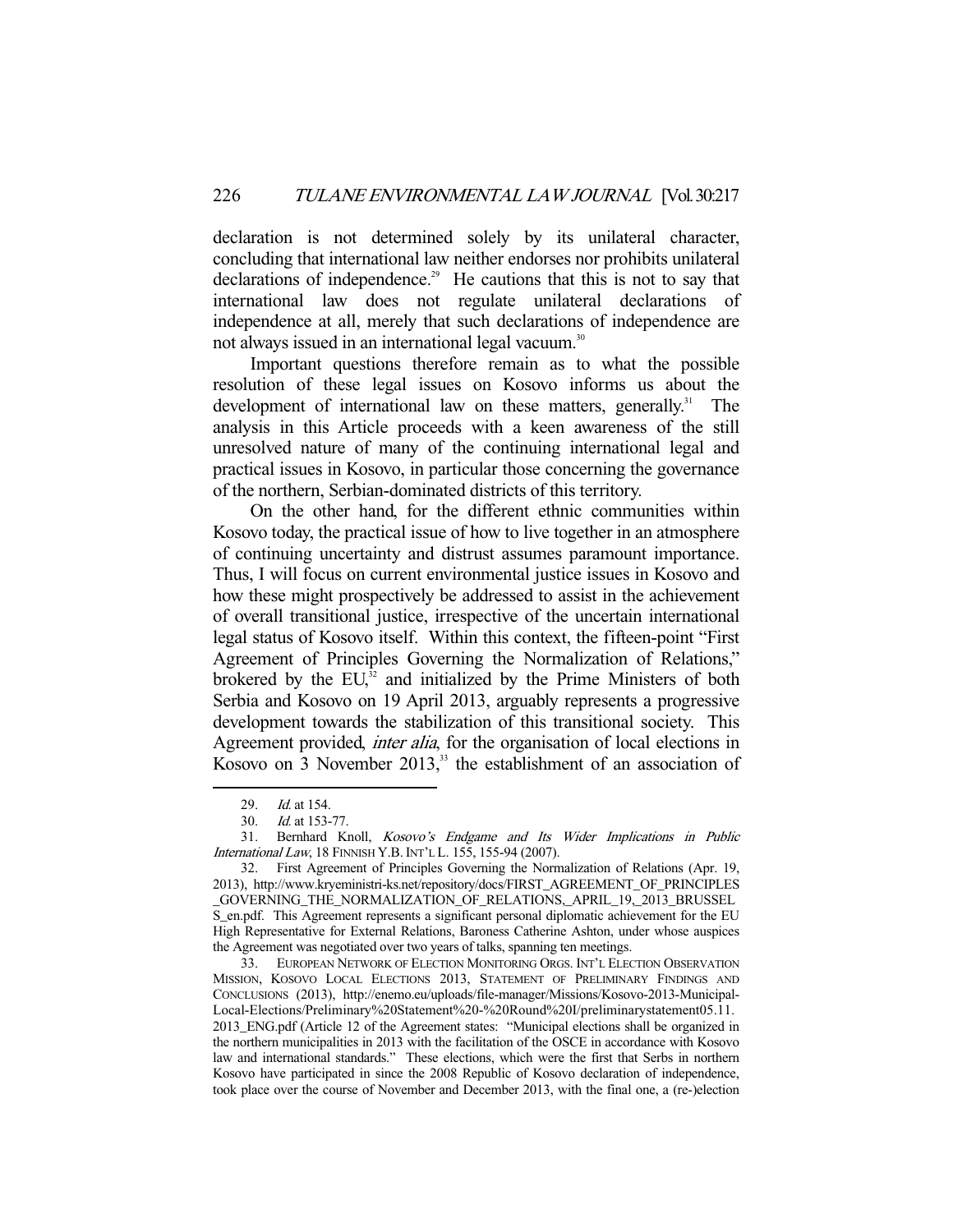Kosovo-Serb majority municipalities, and the progressive integration of justice and police structures in northern Kosovo into Kosovo's legal and administrative framework. This Agreement was swiftly followed on 22 May 2013 by a comprehensive Implementation Plan, $34$  and then in October 2013 by a European Commission announcement allocating additional funding to Kosovo under the EU's Instrument for Pre-Accession (IPA) to support the implementation of the "First" Agreement.<sup>35</sup> These additional funds will address the needs of Serb majority municipalities throughout Kosovo, with a specific emphasis on those in northern Kosovo. Funding will focus on municipal infrastructure, public administration, rural and regional development, employment and *environmental protection*. Several key points of the 2013 Agreement pertaining to the longer term viability of domestic Kosovo institutions will be addressed in appropriate Sections of this Article. Perhaps predictably, however, the change of pace imposed by the successive First Agreement, Implementation Plan, and additional EU funding decisions have been viewed as preemptive by certain sections of the Serbian communities within Kosovo, especially where they are still the majority community in the northern part of this jurisdiction. Thus, successive reports have noted both a slowdown and the piecemeal implementation of the scheme laid down by the First Agreement.<sup>36</sup>

 Much also depends on continuing institutional efforts to address and resolve generic rule of law issues within the current system of political governance in Kosovo.<sup>37</sup> In particular, this will require the reestablishment of a robust legal system for dispensing justice, including

for the Mayor's office of North Mitrovica, taking place on 23 February 2014. Although a number of disruptive incidents occurred during these elections, they have been officially reported as generally fairly organized and representative.).

 <sup>34.</sup> Republic of Kosovo, Office of the Kosovo Prime Minister, Kosovo Comprehensive Implementation Plan (2013), https://s3.eu-central-1.amazonaws.com/euobs-media/0807580ad828 1aefa2a89e38c49689f9.pdf.

 <sup>35.</sup> See European Commission Press Release, Additional EU Funding in Support of the Normalisation of Relations Between Kosovo and Serbia (Oct. 31, 2013), http://europa.eu/ rapid/press-release\_IP-13-1011\_en.htm.

 <sup>36.</sup> See KOSOVO INST. FOR POLITICAL RESEARCH AND DEVELOPMENT, THE IMPLEMENTATION OF AGREEMENTS OF KOSOVO-SERBIA POLITICAL DIALOGUE (July 2013), http://www.kipred.org/repository/docs/THE\_IMPLEMENTATION\_OF\_AGREEMENTS\_OF\_ KOSOVO%E2%80%90SERBIA\_POLITICAL\_DIALOGUE\_373680.pdf; REPUBLIC OF KOSOVO, STATE OF PLAY IN IMPLEMENTATION OF THE BRUSSELS AGREEMENTS (2014), http://www.kryeministri-ks.net/repository/docs/Kosovo\_Report\_on\_implementation\_state\_of\_ play\_of\_the\_Brussels\_Agreements\_160114-signed.pdf.

 <sup>37.</sup> WORLD BANK, KOSOVO: UNLOCKING GROWTH POTENTIAL: STRATEGIES, POLICIES, ACTIONS 20, Report No. 53185-XK (2010) (A 2010 World Bank report identified weaknesses in the rule of law, especially in the form of endemic corruption, as a major constraint to the contribution of the private sector to economic growth in Kosovo.).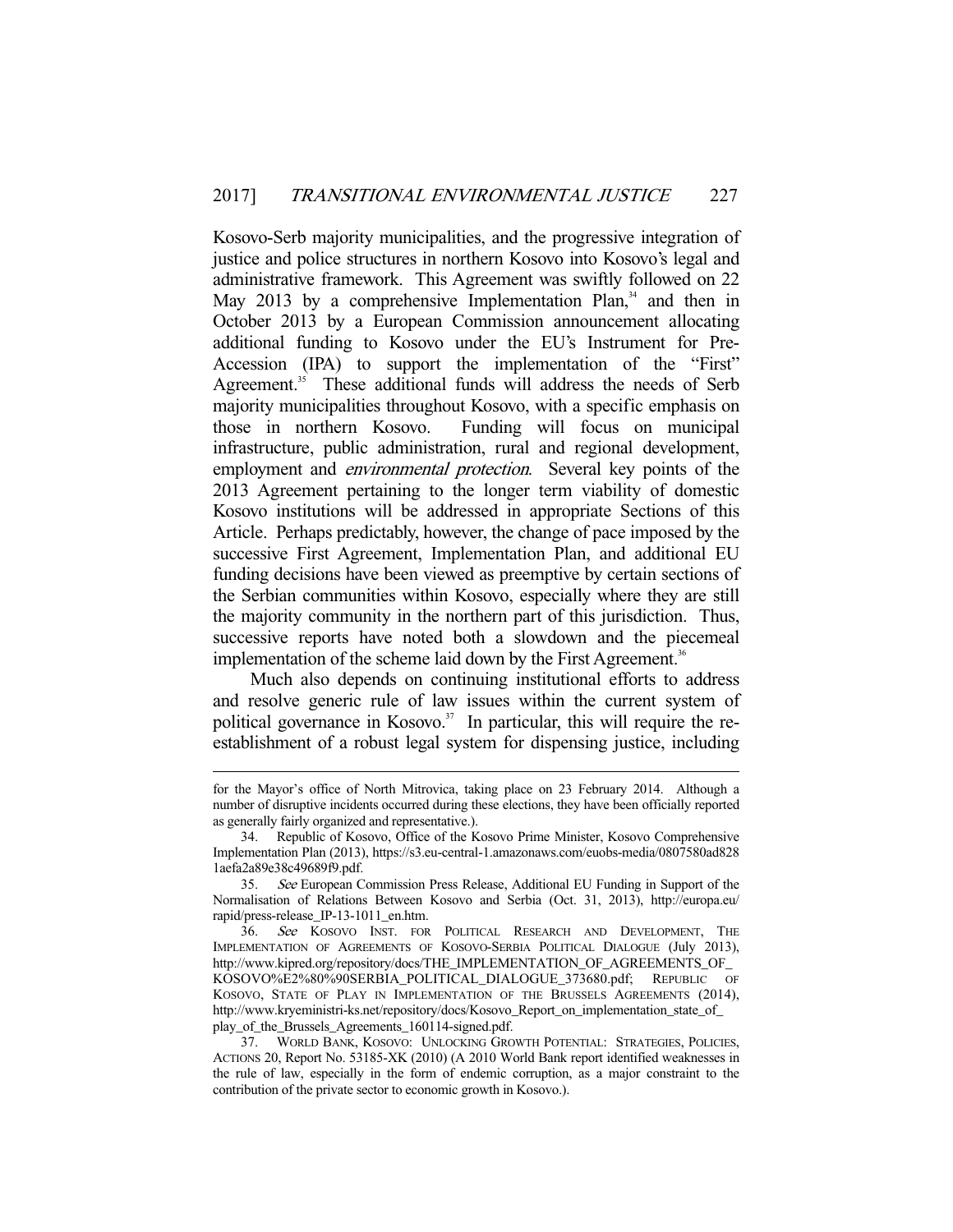environmental justice. Any discussion of the institutional framework for the provision of financial and technical assistance in the post-conflict, social and economic reconstruction of Kosovo must take into account the efforts of international bodies (such as the UN and World Bank) and regional organizations (such as the European Union) to assist Kosovo government institutions in this regard. Within this context, the following questions are pertinent from the perspective of the promotion of environmental justice within this transitional society/economy: Are socio-economic interests being prioritized within Kosovo to the detriment of environmental protection, as is usually the case within transitional societies and developing countries in similar situations? Is the potential for "sustainable development,"38 including the integration and implementation of well-known and accepted principles for environmental protection, being lost or subsumed in the face of more pressing targets for economic growth?

 The dominant narrative that describes jurisdictions in similar circumstances is usually one involving a low priority being accorded to environmental protection. Thus, socio-economic reconstruction/ development is apparently unable to take place without some form of concomitant environmental degradation. As Mushkat has observed in the context of the transition to a market economy in the post-Mao era in China: "[The] relentless quest for economic maximization has not been without adverse consequences.... The most serious repercussions of unbalanced expansion, however, have been witnessed in the ecological domain."39 Even if environmental damage need not always occur, private economic actor involvement in socio-economic reconstruction efforts is often perceived as being either a corrupting, or otherwise exacerbating, influence on the tendency of transitional societies to de-prioritize environmental protection when re-constructing their economies.<sup>40</sup> Miller, for example, notes that a current feature of transnational (economic) production and exchange within "developing countries," which he

 <sup>38.</sup> WORLD COMM'N ENV'T DEV., OUR COMMON FUTURE 43 (1987) ("Sustainable development" was authoritatively defined as a "development that satisfies the needs of present generations without compromising the ability of future generations to meet their own needs," by the World Commission on Environment and Development (WCED) led by Gro Harlem Brundtland, the former Norwegian Prime Minister.).

 <sup>39.</sup> Roda Mushkat, Implementing International Environmental Law in Transitional Settings: The Chinese Experience, 18 S. CAL. INTERDISC. L.J., 45, 46 (2008).

<sup>40.</sup> Sandra O. Archibald et al., Market Liberalization and Sustainability in Transition: Turning Points and Trends in Central and Eastern Europe, in EU ENLARGEMENT AND THE ENVIRONMENT: INSTITUTIONAL CHANGE AND ENVIRONMENTAL POLICY IN CENTRAL AND EASTERN EUROPE 266, 284 (JoAnn Carmin & Stacy D. VanDeVeer eds., 2005).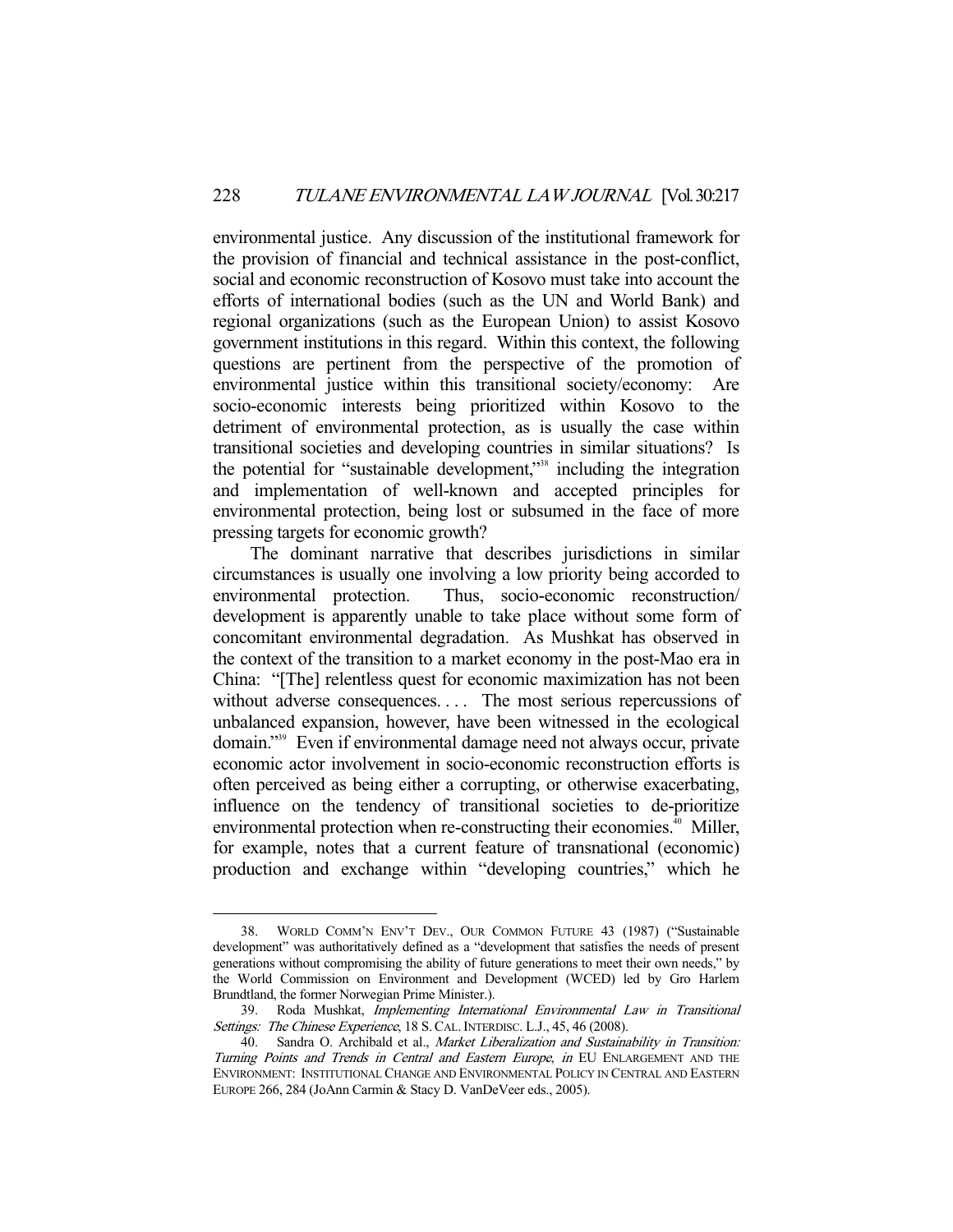defines in wide enough terms to include Kosovo, gives "substance to a charge of exploitation."41

## IV. THE INTERNATIONAL AND EU GOVERNANCE FRAMEWORKS FOR KOSOVO

 Today, Kosovo is governed by a complex and arguably confusing amalgam of global and regional institutions including the  $UN<sub>1</sub><sup>42</sup>$  and the  $EU<sup>43</sup>$  along with NATO in the form of the KFOR,<sup>44</sup> and the World Bank,<sup>45</sup> respectively, providing military and financial support. The United Nations Security Council (UNSC) Resolution 1244 of 10 June 1999 provided for an end to the hostilities in Kosovo, supervision thereupon by an international security force (KFOR), and the creation of an interim administration known as the UN Mission in Kosovo (UNMIK).<sup>46</sup> UNMIK was set up as a temporary form of governance during negotiations for the final status of Kosovo.<sup> $47$ </sup> At the time, the Security Council was internally divided.<sup>48</sup> Russia supported Serbian opposition to the attempted secession of Kosovo from Serbia by the Kosovo-Albanians. Serbia saw Kosovo as integral to its territory. As Vanderfeesten observes:

Serbian municipalities in Kosovo, especially those north of the river Ibar, recognize (UNSC) resolution 1244 as the sole legitimate document explaining the rules of the game. As such they do recognize UNMIK but do not recognize the ICO (International Civilian Office) and EULEX.

 <sup>41.</sup> RICHARD W. MILLER, GLOBALIZING JUSTICE: THE ETHICS OF POVERTY AND POWER 3 (2010).

 <sup>42.</sup> S.C. Res. 1244 (June 10, 1999), http://www.nato.int/kosovo/docu/u990610a.htm (establishing the UN Mission in Kosovo (UNMIK) is still the governing international law over Kosovo).

 <sup>43.</sup> EUR. UNION OFF. KOSOVO, https://eeas.europa.eu/delegations/kosovo\_en (last visited Mar. 19, 2017); EU EXTERNAL ACTION, http://www.eulex-kosovo.eu/ (last visited Mar. 19, 2017) (the EU presence in Kosovo has been organised according to a three-way division of labour, encompassing a political commitment (the EU Special Representative in Kosovo)).

<sup>44.</sup> Kosovo Force, NATO, http://jfcnaples.nato.int/kfor (last visited Feb. 1, 2017).

 <sup>45.</sup> Press Release, World Bank, Kosovo Joins World Bank Group Institutions, Press Release No: 2009/448/ECA (2009), http://reliefweb.int/report/serbia/kosovo-joins-world-bankgroup-institutions. Kosovo was admitted into World Bank (formally known as the International Bank of Reconstruction and Development, IBRD) on 29 June 2009. In addition to becoming a member of IBRD, Kosovo joined the International Development Association (IDA), the International Finance Corporation (IFC), the Multilateral Investment Guarantee Agency (MIGA), and the International Centre for Settlement of Investment Disputes (ICSID). Kosovo's ICSID membership became effective on July 29, 2009.

 <sup>46.</sup> S.C. Res. 1244 (June 10, 1999), http://www.nato.int/kosovo/docu/u990610a.htm.

<sup>47.</sup> Erika de Wet, The Governance of Kosovo: Security Council Resolution 1244 and the Establishment and Functioning of EULEX, 103 AM.J.INT'L L. 83, 83 (2009).

 <sup>48.</sup> Id. at 84.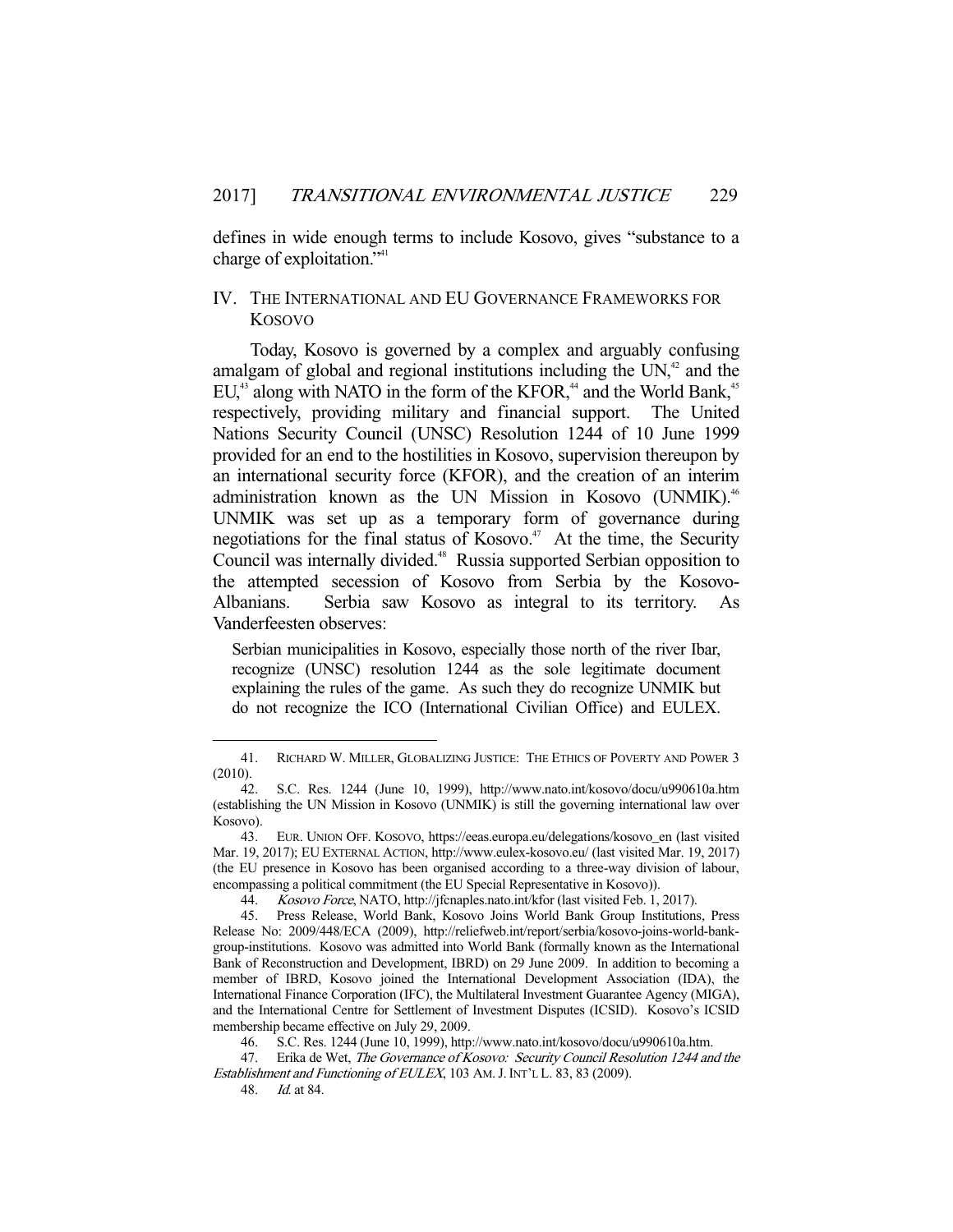These municipalities run parallel institutions that are congruent to Belgrade policy and law.<sup>49</sup>

 Certain Western countries, notably the United States and the United Kingdom, were more sympathetic to the Kosovo-Albanian independence movement. UNSC Resolution 1244 was therefore a compromise between these Security Council members. The Resolution gave UNMIK the mandate to exercise civilian administration over Kosovo but without a clear end date for the Mission.<sup>50</sup>

UNMIK *de jure* operates as the interim civil administration in Kosovo. $51$  It established a working approach of the following four pillars to carry out its overall civil administration tasks<sup>52</sup>: (1) Police and justice; (2) Civil administration; (3) Democratization and institution building; and (4) Reconstruction and economic development.<sup>53</sup> Initially, as de Wet notes,

UNMIK itself was primarily responsible for restoring the health, educational, and other public services; exercising police functions in the short term and developing the Kosovar Police Service in the long term; and rebuilding the judicial and correctional system (Pillar I). The Organization for Security and Co-operation in Europe (OSCE) undertook the tasks of promoting democratization and human rights, as well as capacity building in these areas (Pillar II). The UN High Commission for Refugees (UNHCR) assumed responsibility for the coordination of humanitarian assistance to the many displaced Kosovars (Pillar III). Finally, the European Union (EU) took charge of economic reconstruction, including the coordination of international financial assistance and the reorganization of trade, currency, and banking matters (Pillar IV).<sup>54</sup>

 Over time, however, UNMIK delegated more aspects of its overarching civil administrative authority to the EU and other international institutions. For example, the International Steering Group (ISG) established the International Civilian Representative for Kosovo (ICR), supported by the International Civilian Office (ICO). The ICR was the "final authority in Kosovo regarding interpretation" of the 2007 Ahtisaari Plan and had the "ability to annul decisions or laws adopted by

 <sup>49.</sup> FRANS VANDERFEESTEN, KOSOVO AND THE QUESTION OF TRANSITIONAL JUSTICE 6 (2009), http://www.contemporaryrelations.eu/wp-content/uploads/2009/05/vanderfeesten-kosovothe-question-of-transitional-justice.pdf.

 <sup>50.</sup> S.C. Res. 1244 (June 10, 1999), http://www.nato.int/kosovo/docu/u990610a.htm.

<sup>51.</sup> de Wet, *supra* note 47, at 84.<br>52. *Id.* 

 <sup>52.</sup> Id.

 <sup>53.</sup> Id.

 <sup>54.</sup> Id.; see also Michael J. Matheson, United Nations Governance of Postconflict Societies, 95 AM. J. INT'L L. 76, 79 (2001).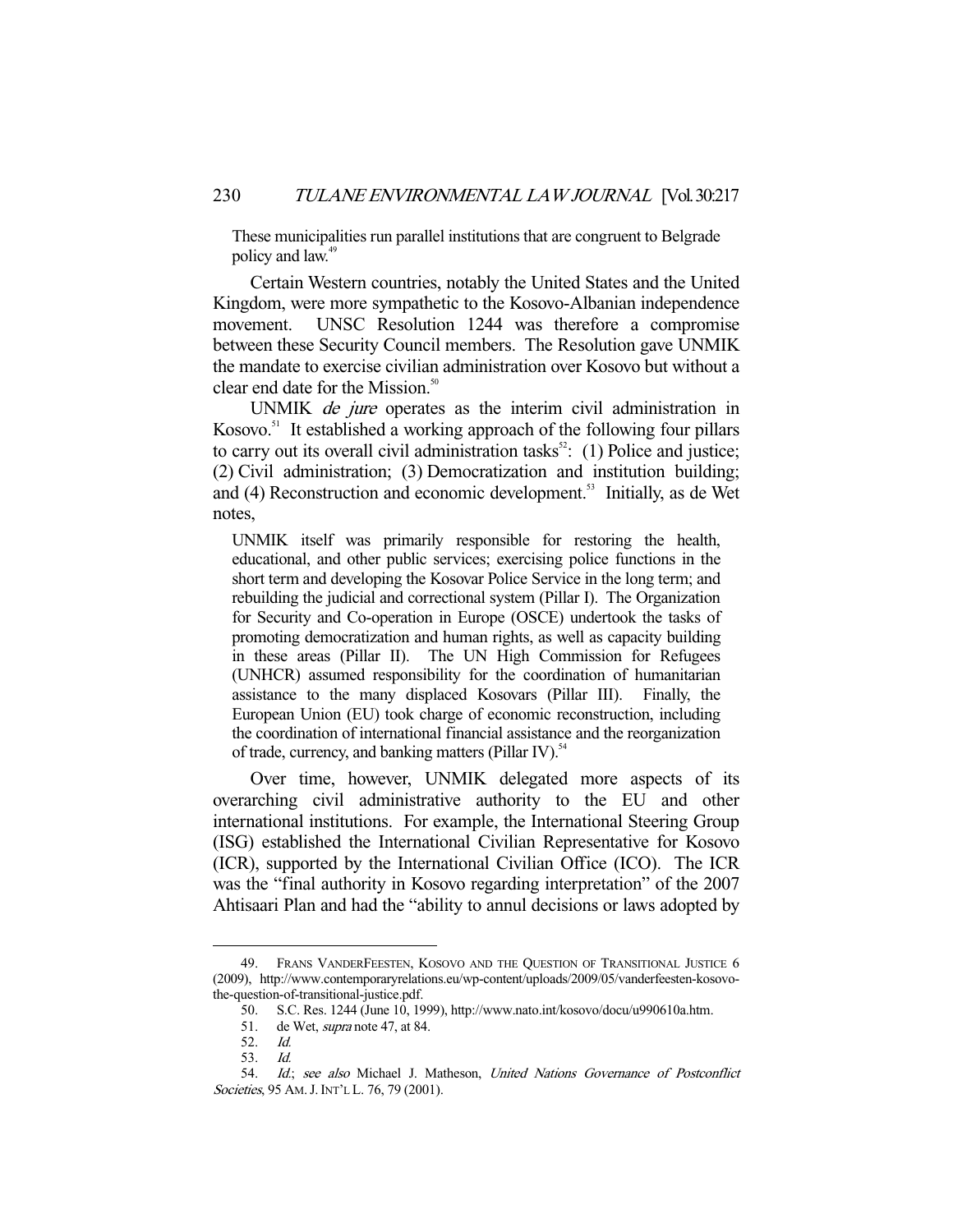Kosovo authorities and sanction and remove public officials whose actions he/she determined to be inconsistent" with the Plan.<sup>55</sup> As an indication of the growing EU role in the international civil administration of Kosovo, it is notable that the post-holder of the International Civilian Representative (ICR) is in fact the European Union Special Representative (EUSR) for Kosovo (appointed by the Council of the European Union), who is re-appointed by the ISG as the ICR, under Article 12(1) of the Ahtisaari Plan. The International Steering Group had its final meeting on 10 September 2012.<sup>56</sup>

 The EU Rule of Law Mission in Kosovo (EULEX) is now responsible for most of the policing and judicial tasks under Pillar  $I<sub>s</sub>$ <sup>57</sup> while the UNHCR and the OSCE continue to lead on Pillar II and III activities, and the European Commission Liaison Office now deals with Pillar IV issues. According to de Wet, "[t]he first explicit indication of an attempt to transfer power from UNMIK to EULEX appeared in the report of June 12, 2008, in which the secretary-general declared his intention to enhance the operational role of the European Union pertaining to the rule of law under the overall authority of the United Nations."<sup>58</sup> However, the EULEX role in this context has been disputed by Russia at the UN Security Council, and its authorization under international law for these tasks has been questioned by commentators. For example, de Wet initially observes that paragraph 10 of UNSC Resolution 1244 vests the UN Secretary-General with the power to establish a civil administration in Kosovo, as well as authorizing him to delegate certain administrative functions in this regard to other international organizations, such as the EU.<sup>59</sup> However, de Wet concludes that "(s)crutiny of the EULEX mandate reveals that it was not authorized by the Security Council, even though paragraph 1 of the preamble to the EU Council's Joint Action creating EULEX expressly refers to paragraph 10 of resolution 1244."<sup>60</sup>

 As significant and influential as these international institutions are, the fact is that the domestic political bodies within Kosovo have now

 <sup>55.</sup> U.N. Sec. Council, Letter dated 26 Mar. 2007 from the Secretary-General addressed to the President of the Security Council, Comprehensive Proposal for Kosovo Status Settlement, Art. 12.3, para. 11 (2007), http://reliefweb.int/sites/reliefweb.int/files/resources/1DC6B184D02 567D1852572AA00716AF7-Full\_Report.pdf.

 <sup>56.</sup> See European Commission Press Release, Kosovo's European Future (Sept. 10, 2012), http://europa.eu/rapid/press-release\_SPEECH-12-594\_en.htm?locale=en.

 <sup>57.</sup> Council Joint Action 2008/124/CFSP, 2008 O.J. (L 42) 92.

<sup>58.</sup> de Wet, *supra* note 47, at 88.

 <sup>59.</sup> Id.

 <sup>60.</sup> Id.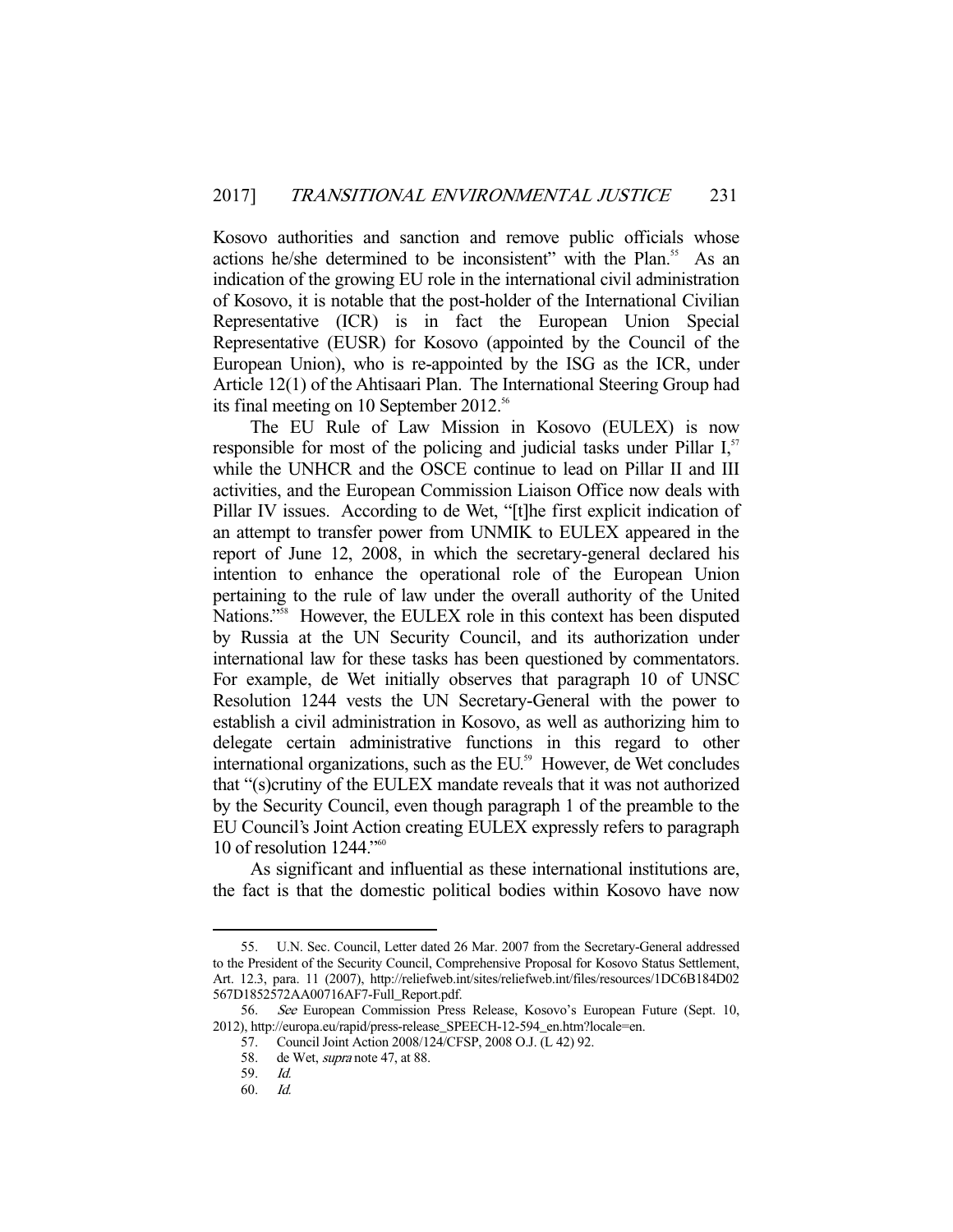taken over much of the day-to-day government. As de Wet notes, "since 2001 and in particular since 2004, UNMIK has systematically transferred powers to local institutions, which has led to a scaling down of its international personnel."61 Despite the lack of international consensus (noted above) on their legitimacy, $62$  and the uncertain geographical reach of their jurisdictional authority, especially north of the Ibar river, these domestic Kosovo political institutions arguably fulfil a fundamental aspect of the UNMIK mandate as envisaged in UNSC Resolution 1244/99, namely, "the establishment, pending a final settlement, of substantial autonomy and self-government in Kosovo."<sup>63</sup> The adoption of UNMIK regulation 2001/9 of 15 May 2001 on a Constitutional Framework for Provisional Self-Government defined the responsibilities relating to the administration of Kosovo between the Special Representative of the Secretary-General and the Provisional Institutions of Self-Government of Kosovo.<sup>64</sup> This Constitutional Framework began the process of transferring powers to Kosovo's newly created institutions of self-government. Following the 2008 Declaration of Independence, work commenced on a constitution, which was adopted by the Assembly on 9 April 2008, and came into force on 15 June 2008.<sup>65</sup> The main domestic Kosovo political institutions comprise, inter alia, of a representative Assembly,<sup>66</sup> a Presidency and an executive central Government, composed of a Prime Minister and relevant Ministers within a Cabinet.<sup>67</sup> Equally significant are the local (regionally-based) municipal authorities elected to administer individual regions within the UN-designated Kosovo jurisdiction. Summarizing these national and local institutional developments, Vanderfeesten notes that "Kosovo is a fascinating case of transitional justice, where multiple structures exist and overlap. It is difficult to establish how the transition is dealing with continuity."<sup>68</sup>

 <sup>61.</sup> Id. at 84.

 <sup>62.</sup> Frederic L. Kirgis, Security Council Governance of Postconflict Societies: A Plea for Good Faith and Informed Decision Making, 95 AM.J.INT'L L. 579, 579-82 (2001).

 <sup>63.</sup> S.C. Res. 1244, 3 (1999); Matheson, supra note 54, at 81.

 <sup>64.</sup> United Nations Interim Administration Mission in Kosovo Reg. 2001/9 (May 15, 2001).

 <sup>65.</sup> CONSTITUTION OF THE REPUBLIC OF KOSOVO (Oct. 2013), http://users.unimi.it/ dirpubesteuropa/wp-content/uploads/Costituzione-della-Repubblica-del-Kosovo.pdf.

 <sup>66.</sup> See generally Assembly of the Republic of Kosovo, http://www.assembly-kosova. org/?cid=2,100 (last visited May 4, 2017).

<sup>67.</sup> See generally President of the Republic of Kosovo, http://www.president-ksgov. net/?id=1,67,67,67,e,,, (last visited May 4, 2017).

 <sup>68.</sup> Frans Vanderfeesten, Kosovo and the Question of Transitional Justice, Res. Paper, 6 (2006).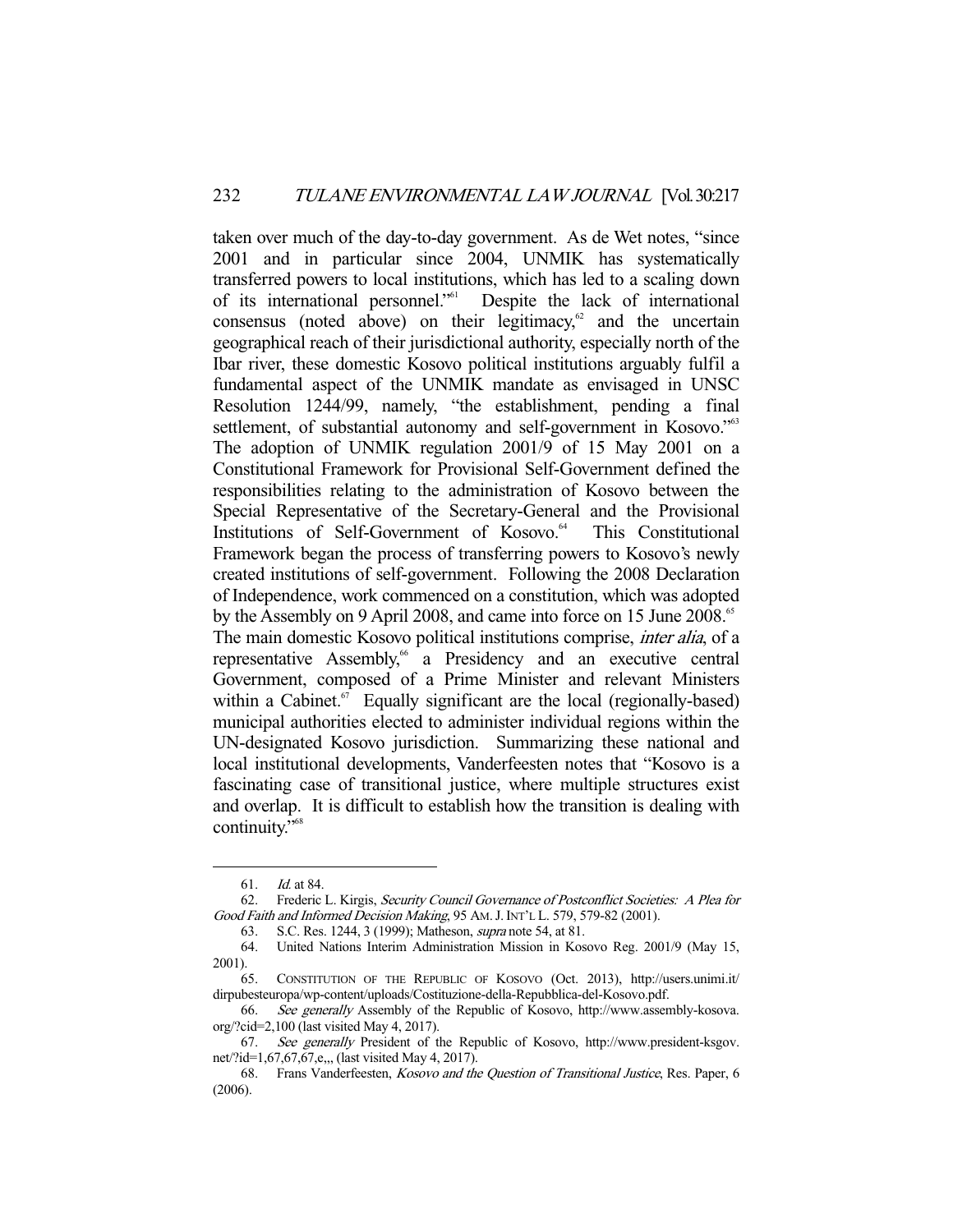The 2013 "First" Agreement has established a further tier of local government aimed at securing the representation of Serbian communities alongside the now majority Albanian communities within Kosovo, in the form of "an Association/Community of Serb majority municipalities in Kosovo."<sup>69</sup> Membership will be open to any other municipality provided the members are in agreement.<sup>70</sup> The Community/Association will be created by statute and its dissolution shall only take place by a decision of the participating municipalities.<sup>71</sup> Legal guarantees will be provided by applicable law and constitutional law (including the 2/3 majority rule).<sup>72</sup> The structures of the Association/Community will be established on the same basis as the existing statute of the Association of Kosovo municipalities e.g. President, Vice President, Assembly, and Council.<sup>73</sup>

 In accordance with the competences given by the European Charter of Local Self Government and Kosovo law, the participating municipalities shall be entitled to cooperate in exercising their powers through the Community/Association collectively. The Association/ Community will have full overview of the areas of economic development, education, health, urban and rural planning.<sup>74</sup> The Association/Community will exercise other additional competences as may be delegated by the central authorities.<sup>75</sup> The Community/ Association shall have a representative role to the central authorities and will have a seat in the communities' consultative council for this purpose.<sup>76</sup> "In the pursuit of this role a monitoring function is envisaged."<sup>77</sup> The report submitted to the EU by the Kosovo government on the implementation of the Brussels Agreements states that good progress has been made, inter alia, through the successful completion of the local elections in Kosovo, as well as the official inauguration of all new municipal authorities, in particular of the northern municipalities in accordance with the Kosovo law and Brussels Agreement.<sup>78</sup>

All of these domestic *political* institutional developments should now meet at least some of the shortcomings previously identified by international bodies. One example of this is the UN Development

 <sup>69.</sup> First Agreement of Principles Governing the Normalization of Relations, supra note

<sup>32.</sup> 

<sup>70.</sup>  $Id.$ <br>71.  $Id.$  $71.$ 

 <sup>72.</sup> Id.

 <sup>73.</sup> Id.

 <sup>74.</sup> Id. 75. Id.

 <sup>76.</sup> Id.

 <sup>77.</sup> Id.

<sup>78.</sup> See REPUBLIC OF KOSOVO, *supra* note 36, at 4.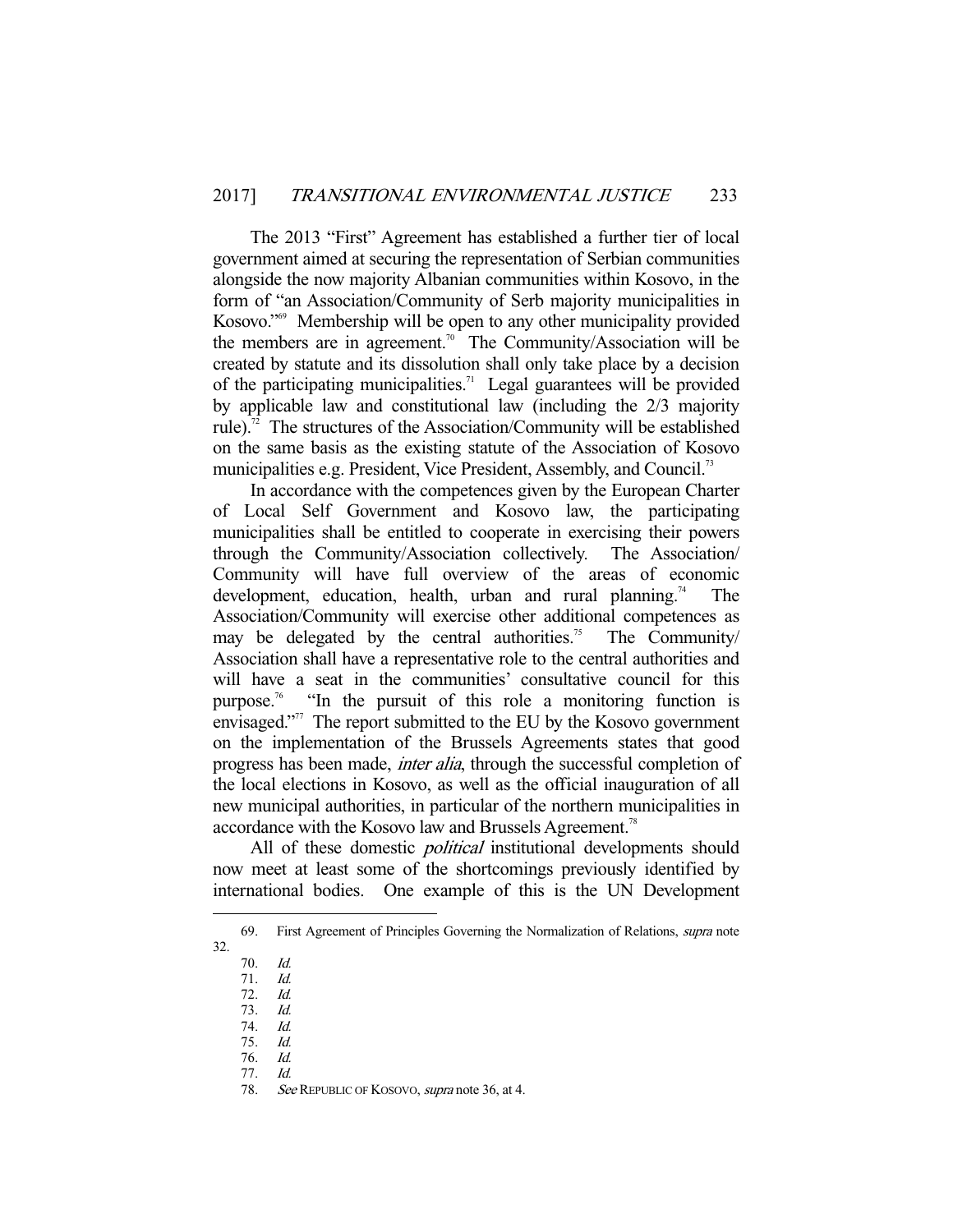Programme (UNDP), which in its Rule of Law Programme for Kosovo 2007-10, required continuous efforts to assist the current Kosovo government institutions, inter alia, through provision of policy advice and linking the concept of "transitional justice" to conflict prevention, socioeconomic development, and other justice-related issues.<sup>79</sup> Within this context, an equally important requirement for the construction of a successful framework for achieving justice within a transitional society is institutional economic reform, as a further underpinning of democracy. As Barnes notes, "[e]specially in postconflict transitions, successful economic growth anchors the chances for democratic government. . . . Anyone seeking to build a stable democratic regime, especially after civil war, cannot ignore the issues of both economic growth and social justice as probable necessary conditions for successful democratization."<sup>80</sup> Moreover, as Boraine observes,

institutional structures must not impede the commitment to consolidating democracy and establishing a culture of human rights. It follows that approaches to societies in transition will be multifaceted and will incorporate the need for consultation to realize the goal of a just society. . . . Indeed, institutional reform is needed in all States that have failed and are in transition. In deeply divided societies where mistrust and fear still reign, there must be bridge-building and a commitment not only to criminal justice, but also to economic justice.<sup>81</sup>

These opinions mark the link between *socio-economic* institutional reform and the promotion of transitional justice in societies emerging from post-conflict situations like Kosovo, through the medium of economic justice. What is notable here is the centrality of the notion of justice, whether political, social, economic, or as argued here, environmental justice within any post-conflict democratization project. The arguments put forward below aim to establish 'environmental justice' as a further 'necessary condition' for democracy in Barnes' terms, alongside the other necessary conditions of political, economic, and social justice.

Drawing together both the domestic *political* institutional developments and institutional *economic* reform to complement these developments, we can observe at least two significant *international* 

 <sup>79.</sup> See United Nations Development Programme, Rule of Law Programme for Kosovo 2007-2010 (Nov. 7, 2011), http://www.undp.org/content/dam/undp/documents/projects/KOS/ 00044983\_ProDoc%20Kosovo%20Rule%20of%20Law.pdf.

<sup>80.</sup> Samuel H. Barnes, The Contribution of Democracy to Rebuilding Postconflict Societies, 95 AM. J. INT'L L. 86, 87 (2001).

 <sup>81.</sup> Boraine, supra note 3, at 20, 24.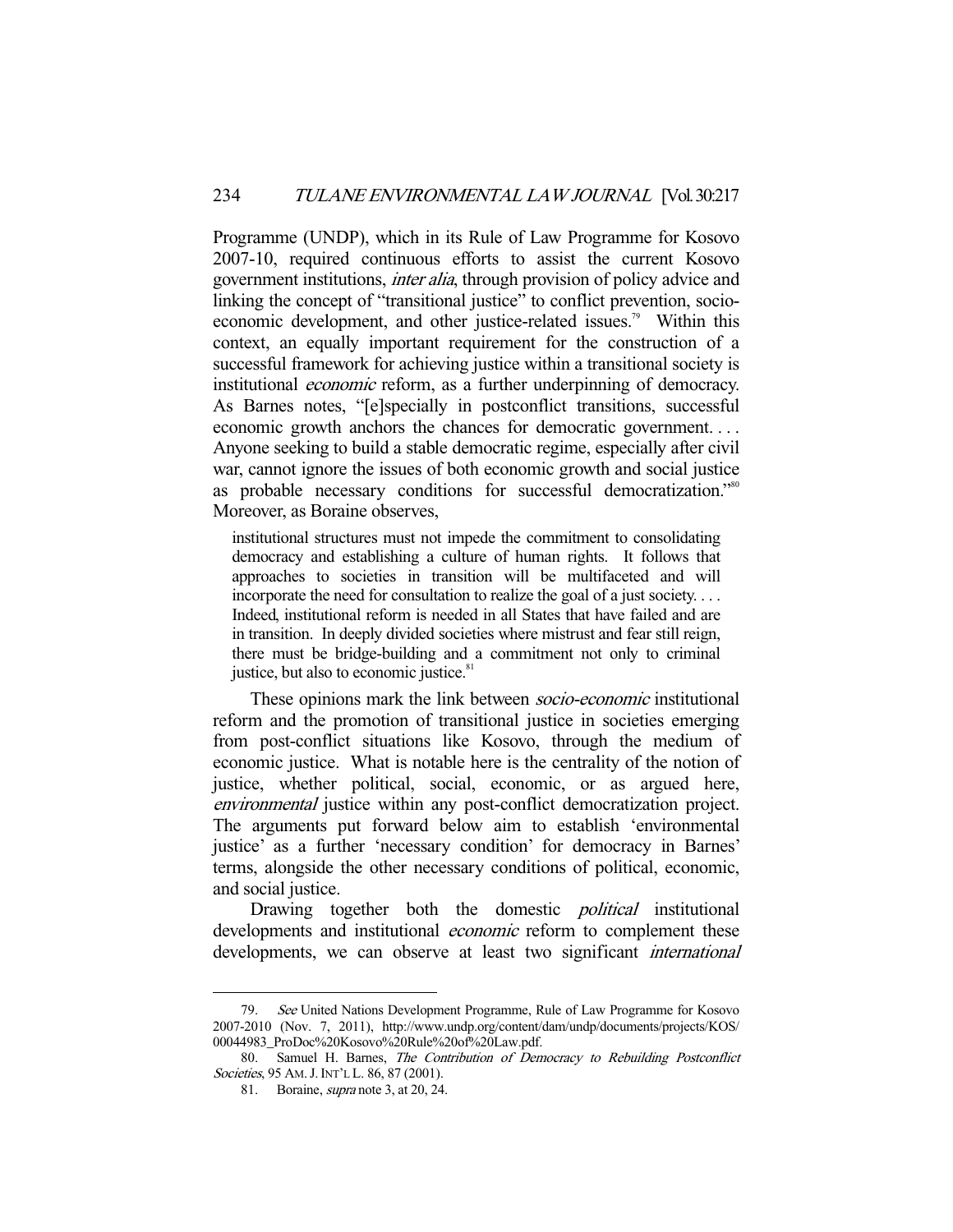institutional developments that form the backdrop to the overall socioeconomic reconstruction of Kosovo: (1) Kosovo's World Bank Group membership and its implications for both the public and private financing of socioeconomic reconstruction/development projects; and (2) the growing EU presence in most civil administration matters within Kosovo.

 The overall goal prioritization and policy prescriptions of the international and European institutions operating within Kosovo tend to reflect the liberal, market economy-based approaches of the member states of these institutions. This in turn represents the "internationally managed state-building" approach of the Western peace thesis,<sup>82</sup> which holds that liberal democracies are unlikely to be involved in violent conflict. On the basis of this assumption, international state-building projects aim to 'build' liberal democracies in places defined as security risks,<sup>83</sup> such as Kosovo. As Sorensen observes in relation to these Western-centric liberal democratic efforts within the former communist/socialist transitional economies, "[t]he policy prescriptions are liberalization, privatization and structural adjustment."84

 These post-conflict social and economic reconstruction efforts in Kosovo have consistently aimed to create the legal conditions and social climate for a market economy. The agents in this process are typically envisaged to be small and medium-scale enterprises, but larger infrastructure and capital-intensive projects are also being undertaken.<sup>85</sup> Evidence on the ground suggests that both economic, and to a certain extent social, reconstruction efforts are underway in Kosovo.<sup>86</sup> While Kosovo's economic transition is largely managed by the World Bank and its sister agencies, the reconstruction of Kosovo's political, social, and legal infrastructures are being coordinated by the EU. Both these international and EU institutional frameworks for financial and technical

 <sup>82.</sup> Rita Augestad Knudsen, Norwegian Institute of International Affairs, Privatization in Kosovo: The International Project 1999-2008, NUPI Report 9 (2010).

<sup>83.</sup> See Michael W. Doyle, Three Pillars of the Liberal Peace, 99 AM. POL. SCI. REV. 463 (2005); Sebastian Rosato, The Flawed Logic of Democratic Peace Theory, 97 AM. POL. SCI. REV. 585 (2003).

 <sup>84.</sup> JENS SORENSEN, STATE COLLAPSE AND RECONSTRUCTION IN THE PERIPHERY: POLITICAL ECONOMY, ETHNICITY AND DEVELOPMENT IN YUGOSLAVIA, SERBIA, AND KOSOVO 54 (2009).

 <sup>85.</sup> Id. at 11.

 <sup>86.</sup> WORLD BANK, KOSOVO: ECONOMIC MEMORANDUM, Report No. 28023-KOS (2004), http://siteresources.worldbank.org/INTKOSOVO/Data%20and%20Reference/20243120/KEM-5-17-2004%20with%20amendments.pdf (According to an early World Bank assessment, there has been a recovery of economic activity and positive growth since 2000. However, this initial economic growth performance was driven by a post-conflict boom financed by official aid flows and prognosticated as unlikely to be sustainable.).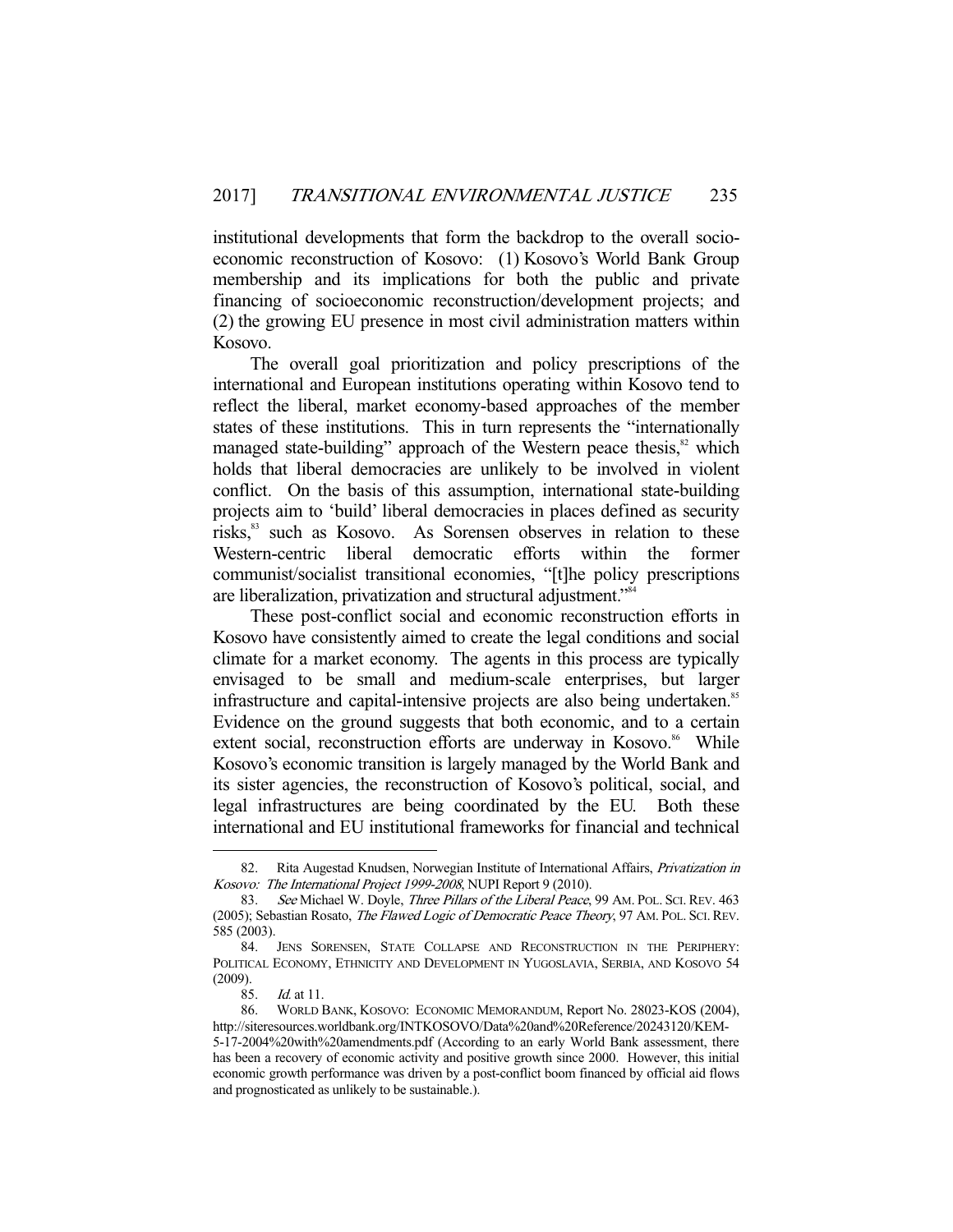assistance will be examined with a view to assessing their roles in providing for transitional environmental justice within Kosovo.

## A. Kosovo and Public International Finance Institutions: Alternative Accountability Mechanisms

 Despite its still uncertain international legal status, Kosovo has been able to join the World Bank. This is an important legitimacy signifier of Kosovo's arrival within the international community and is regarded as such by its leadership. $87$  The value of World Bank membership as a catalyst for economic re-construction efforts within Kosovo, whether in the public or private sectors of the economy, cannot be underestimated. Neither can the wider social implications of this membership for either the reconciliation or re-trenchment of the different communities within Kosovo. The role of the World Bank in post-conflict, transitional societies like Kosovo is envisaged by the premise accepted by the UN that "[e]conomy recovery is essential to fulfilling the ultimate UN goal of preventing and resolving conflicts,"<sup>88</sup> thus requiring, according to the UN Millennium Declaration, "greater policy coherence and better cooperation between the United Nations, its agencies, the Bretton Woods Institutions and the World Trade Organization, as well as other multilateral bodies, with a view to achieving a fully coordinated approach to the peace and development."89

 Apart from the UN and its agencies, the World Bank is arguably the most significant multilateral institution for Kosovo's socio-economic regeneration. It provides assistance, *inter alia*, through investment loans, technical assistance, institutional development loans and credits, and partnerships. The International Finance Corporation (IFC)—the private sector arm of the World Bank Group—assists business corporations operating within risky settings. The long-term aim of the World Bank and its sister organizations such as the European Bank of Reconstruction and Development (EBRD) is to stimulate private individual or institutional foreign investment into Kosovo, whether from non-Kosovar sources, or the K-Albanian diaspora. While leaders of post-conflict states have strong incentives for trying to attract international

 <sup>87.</sup> ROUTLEDGE STUDIES IN INTERVENTION AND STATEBUILDING, KOSOVO, INTERVENTION AND STATEBUILDING: THE INTERNATIONAL COMMUNITY AND THE TRANSITION TO INDEPENDENCE, 197-98 (Aidan Hehir ed., 2010) (As President Sejdiu asserts, "[t]he fact that many of the countries who have not recognized Kosovo voted in favour of Kosovo's membership of the IMF and World Bank is a strong, positive signal in the right direction.").

<sup>88.</sup> Allan Gerson, Peace Building: The Private Sector's Role, 95 AM. J. INT'L L. 102, 103 (2001).

 <sup>89.</sup> G.A. Res. 55/2 3 (Sept. 18, 2000).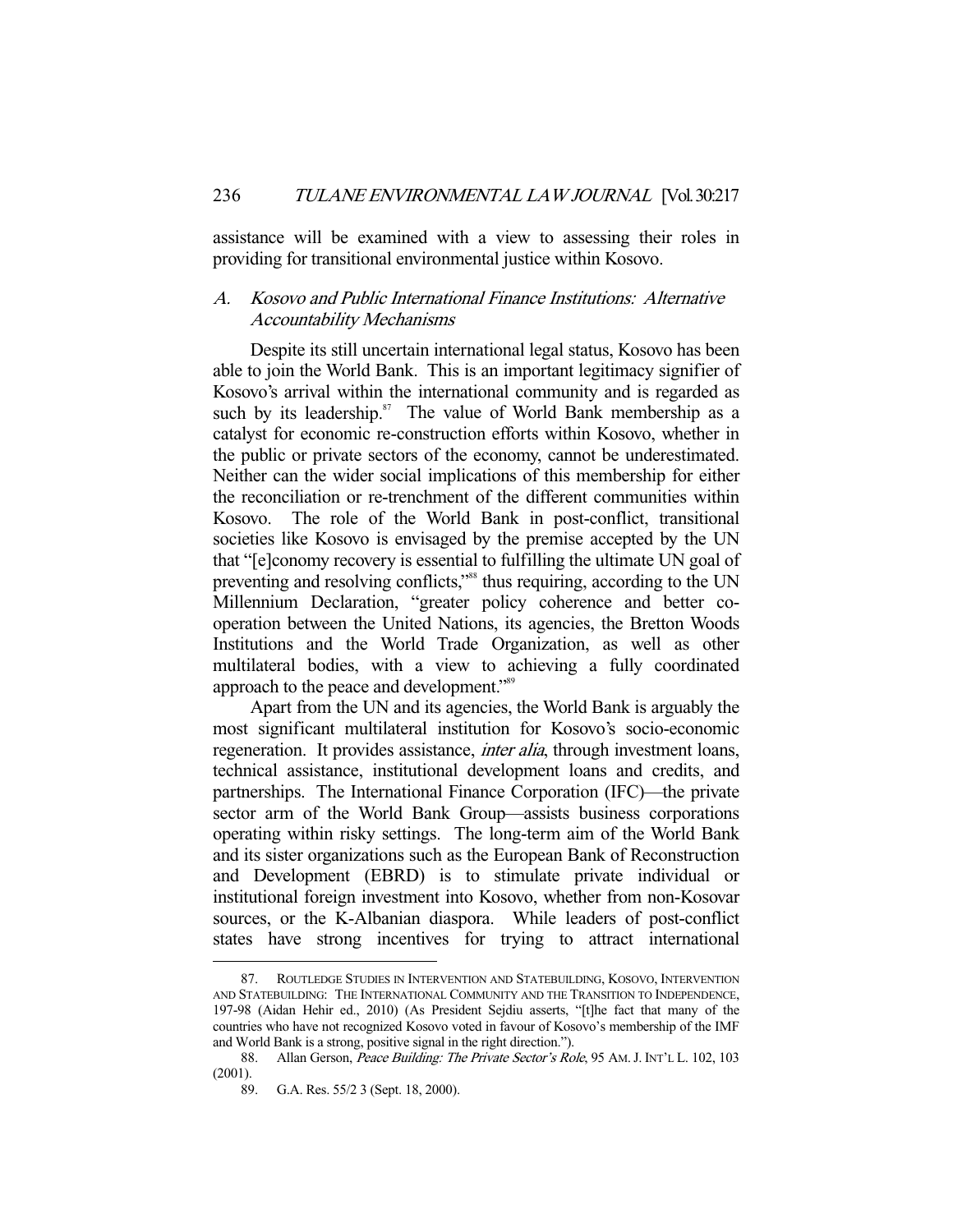investments, multinational corporations (MNCs) may view these states as high-risk since the reoccurrence of violence in the aftermath of civil conflict is common. Consequently, leaders of post-conflict states desperate to receive foreign direct investments to help ignite their stalled economies must convince MNCs that their state is a stable and secure place to invest in.

 Appel and Loyle argue that post-conflict justice (PCJ) institutions can help post-conflict states attract such international investment.<sup>90</sup> The domestic and reputational costs associated with implementing PCJ allow states to send a credible signal to international investors about the state's willingness to pursue the successful reconstruction of the post-conflict zone. Under these conditions, uncertainty is lessened and foreign investors can feel more confident about making investments. Statistical tests confirm the relationship between post-conflict justice institutions and FDI from 1970-2001. Post-conflict states that implement restorative justice processes in the post-conflict period receive higher levels of FDI than those countries that refrain from establishing these post-conflict institutions, or do not implement a restorative justice process.<sup>91</sup>

 An example of this type of public international financial institutioninduced international investment strategy in Kosovo can be seen in the financial and especially the technical support provided by the World Bank group and its related agencies for the privatization of the previously public/socially-owned Kosovo energy power-generating company, known locally as KEK. On the other hand, the international public accountability mechanisms available to both KEK workers and members of the general public as a result of the participation of World Bank group institutions within this project serve to highlight the absence of similarly effective domestic institutional accountability mechanisms within Kosovo at the present time.

 The KEK case study is as follows: An initial US\$5 million International Development Association (IDA) grant was made to the UN Mission in Kosovo (UNMIK) in late June 2007 to support the KEK and domestic Kosovar authorities clean up a gasification plant to enhance Kosovo's long-term power development and electricity supply and mitigate an urgent health risk to both the public and the environment in  $Kosovo.<sup>92</sup>$  Following this clean-up operation, International Finance

See generally Benjamin J. Appel & Cyanne E Loyle, The Economic Benefits of Justice: Post-Conflict Justice and Foreign Direct Investment, 49 J. PEACE RES. 685 (2012).

 <sup>91.</sup> Id.

<sup>92.</sup> European Comm'n, Commission Staff Working Document Kosovo Under UNSCR 1244 2007 Progress Report, at 40, COM (2007) 663 final (June 11, 2007).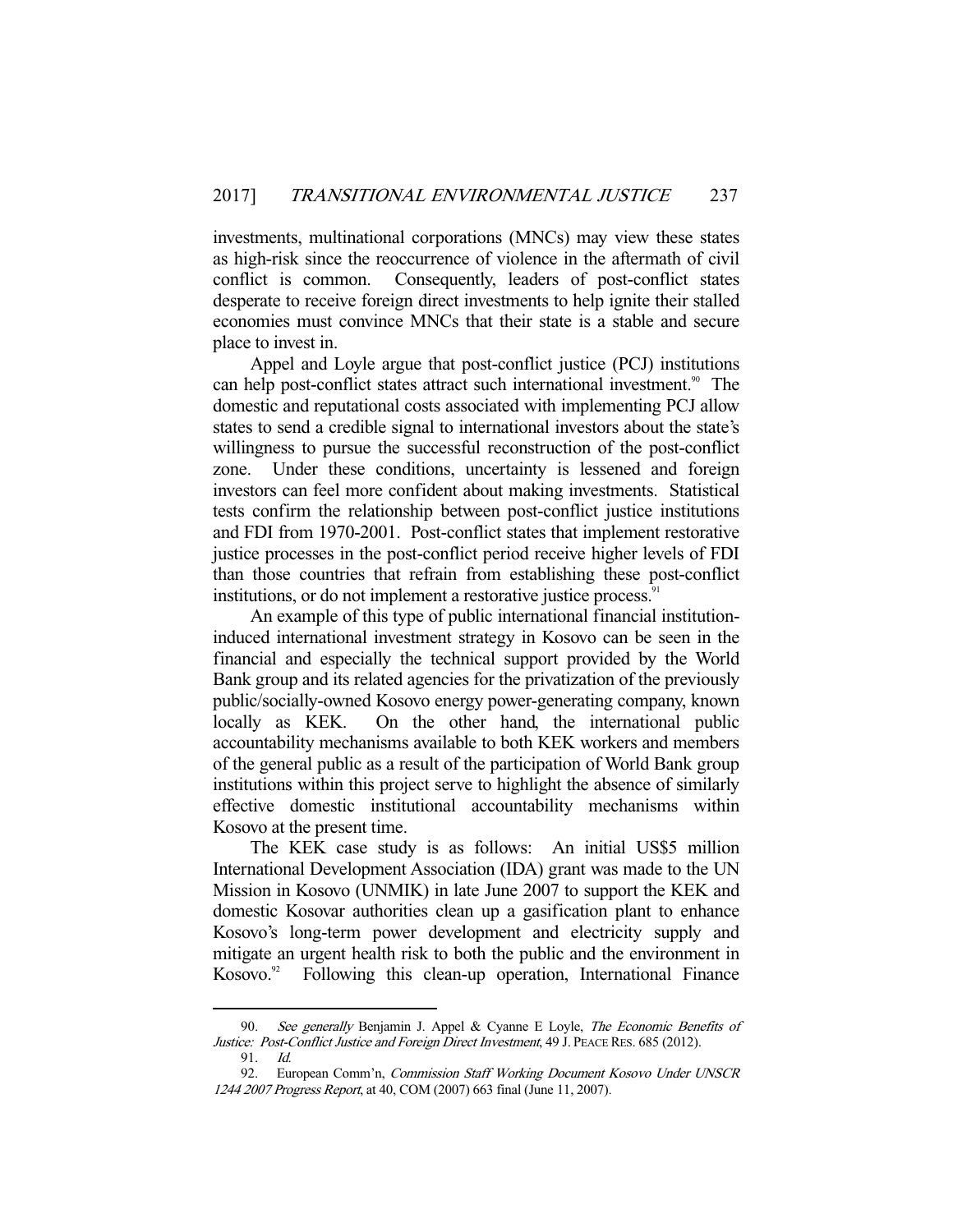Corporation (IFC) Advisory Services were deployed in 2009 to assess and prepare KEK for the possible unbundling and privatization of the electricity distribution functions of KEK via private sector participation (PSP) i.e., the private economic actors involved in this project.<sup>93</sup> However, in August 2011, a confidential complaint was made to the Compliance Advisor/Ombudsman (CAO) of the IFC. $94$  Previously, the IFC has summarized its justification for the role and function of the CAO in general terms as follows:

Recognizing the importance of accountability and that the concerns and complaints of project-affected people should be addressed in a manner that is fair, objective, and constructive, a mechanism has been established through the CAO to enable individuals and communities affected by IFC projects to raise their concerns to an independent oversight authority. The CAO is independent of IFC management and reports directly to the President of the World Bank Group. The CAO responds to complaints from those affected by IFC-financed projects and attempts to resolve them through a flexible problem-solving approach, and to enhance the social and environmental outcomes of projects. In addition, the CAO oversees audits of IFC's social and environmental performance, particularly in relation to sensitive projects, to ascertain compliance with policies, guidelines, procedures, and systems. Complaints may relate to any aspect of an IFCfinanced project that is within the mandate of the CAO. They can be made by any individual, group, community, entity, or other party affected or likely to be affected by the social or environmental impacts of an IFCfinanced project.<sup>95</sup>

 Following the publication of the updated 2012 edition of the IFC's Sustainability Framework, $96$  the language on the CAO within the IFC's Policy on Environmental and Social Sustainability has arguably been tightened-up, as noted below:

IFC supports its clients in addressing environmental and social issues arising from their business activities by requiring them to set up and

<sup>93.</sup> Compliance Advisor Ombudsman, Summary of CAO Cases FY 2015 12 (2015), http://www.cao-ombudsman.org/publications/documents/CAOAnnualReport\_SummaryofCAO CasesFY2015-English.pdf.

<sup>94.</sup> Compliance Advisor Ombudsman, Appraisal Report 1 (Apr. 18, 2012), http://www. cao-ombudsman.org/documents/CAO\_Appraisal\_Report\_C-I-R7-Y12-F158\_ENG.pdf.

<sup>95.</sup> Int'l Fin. Corp., *Policy on Environmental and Social Stability* 7 (Apr. 30, 2006), http://www.ifc.org/wps/wcm/connect/608f3a804942f69aaa86fe4f5ddda76e/SustainabilityPolicy. pdf?MOD=AJPERES.

<sup>96.</sup> See generally Int'l Fin. Corp., *Policy on Environmental and Social Stability* (Jan. 1, 2012), http://www.ifc.org/wps/wcm/connect/7540778049a792dcb87efaa8c6a8312a/SP\_English\_ 2012.pdf?MOD=AJPERES (The updated 2012 edition of IFC's Sustainability Framework applies to all investment and advisory clients whose projects go through IFC's initial credit review process after January 1, 2012.).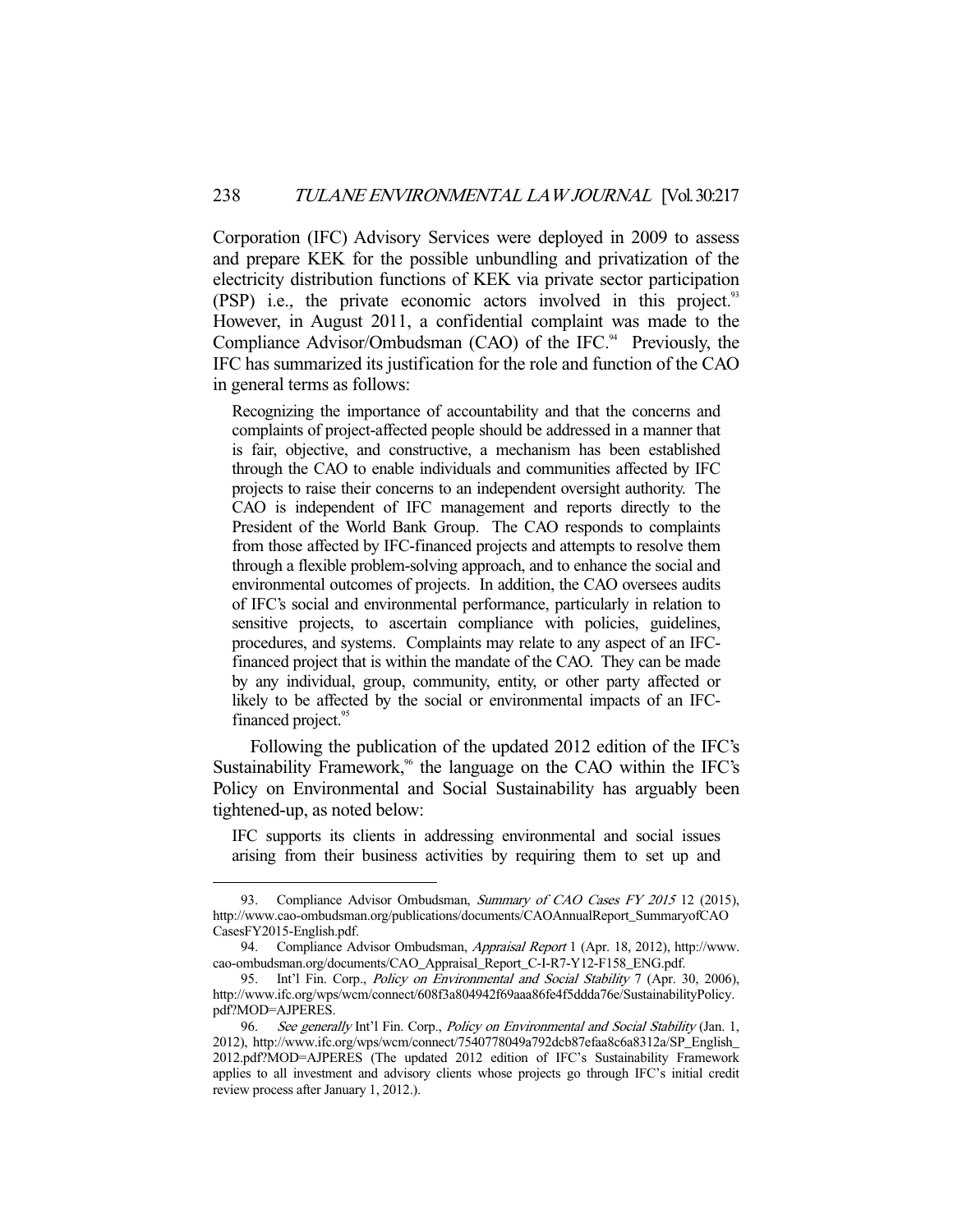administer appropriate mechanisms and/or procedures to address related grievances and complaints from "affected communities." In addition to these mechanisms and procedures, the role of administrative and/or legal procedures available in the host country should also be considered. Nonetheless, there may be cases where grievances and complaints from those affected by IFC-supported business activities are not fully resolved at the business activity level or through other established mechanisms.<sup>97</sup>

 The CAO responds to complaints from those affected by IFCsupported business activities with the goal of enhancing environmental and social outcomes on the ground and fostering greater public accountability of the IFC. As mentioned above, the CAO works to resolve complaints using a flexible problem-solving approach through the CAO's dispute resolution arm. Moreover, through its compliance arm, the CAO oversees project-level audits of IFC's environmental and social performance in accordance with the CAO's operational guidelines.<sup>98</sup>

 Generally, the IFC has established the following generic principles as intrinsic to individual project-level grievance mechanisms involving private companies investing/operating in emerging markets. These are listed here as follows:

- (1) Proportionality: Scaled to risk and adverse impact on affected communities
- (2) Cultural Appropriateness: Designed taking into account culturally appropriate ways of handling community concerns
- (3) Accessibility: Clear and understandable mechanism that is accessible to all segments of the affected communities at no cost
- (4) Transparency and Accountability: To all stakeholders
- (5) Appropriate Protection: A mechanism that prevents retribution and does not impede access to other remedies.<sup>99</sup>

 With regards to the IFC role in the KEK privatization project, the Kosovar complainants contended that access to information regarding the privatization was inadequate to allow people to address potential adverse impacts of the process, and failure to conduct an appropriate Social and Environmental Assessment, which did not take into account project impacts on relevant members of the community and workforce, as well as the environment.

<sup>97.</sup> *Id.* at 12.

 <sup>98.</sup> Id.

 <sup>99.</sup> Int'l Fin. Corp., Good Practice Note: Addressing Grievances from Project-Affected Communities: Guidance for Projects and Companies on Designing Grievance Mechanisms 3 (2009).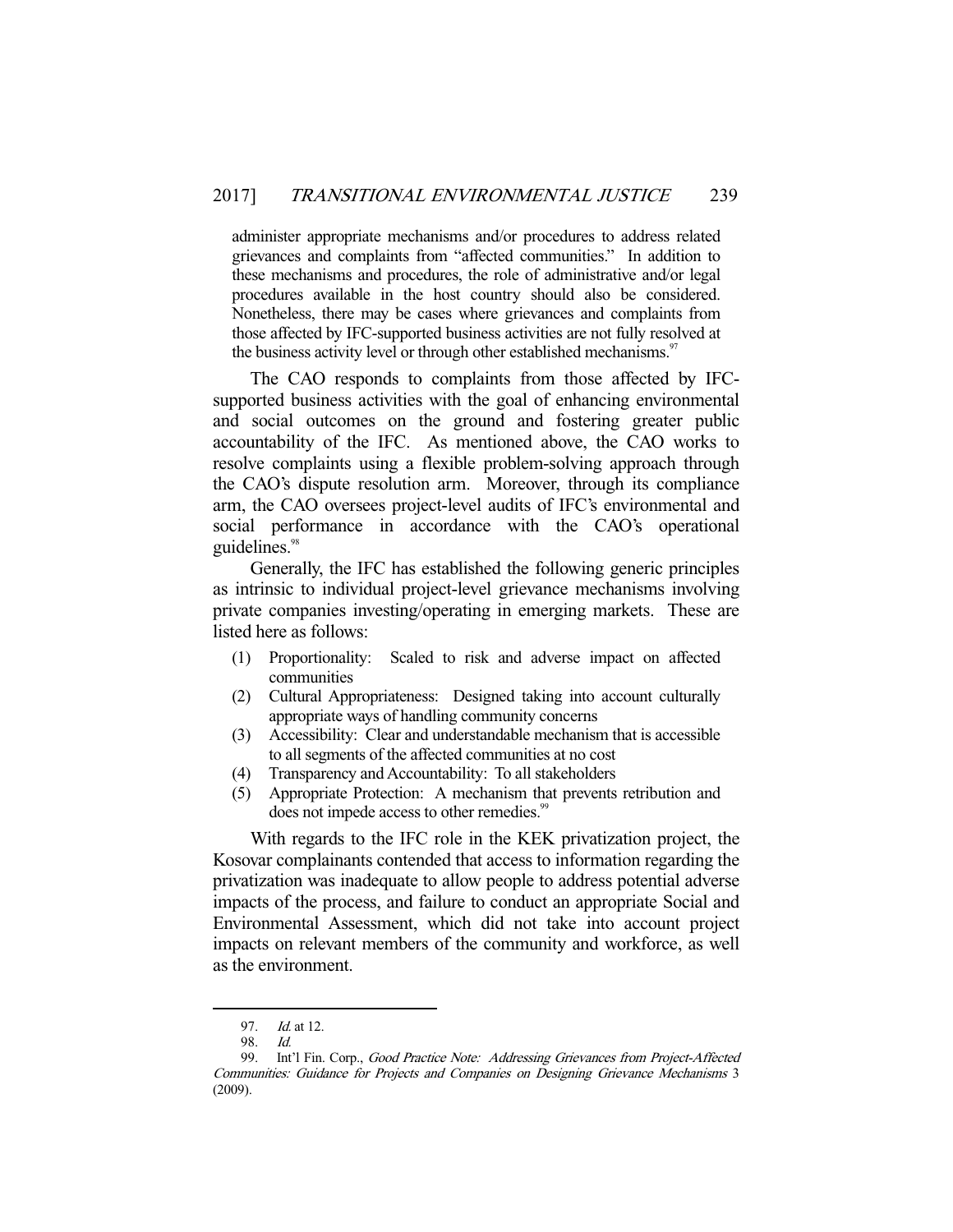In September 2011 the CAO found the complaint eligible for further assessment and CAO's Ombudsman team conducted two field trips to Pristina, Kosovo, in November that year.<sup>100</sup> Numerous stakeholders affirmed their willingness to engage in a collaborative process to address the issues raised in the complaint. However, following a thorough discussion of the CAO mandate, functions, services, and processes, the complainants informed CAO that they considered their interests (and those of the Kosovar public) would be best served by CAO's compliance function.<sup>101</sup> The CAO Ombudsman concluded its involvement and the case was formally transferred to CAO's compliance team in January  $2012.^{102}$ 

 Following an appraisal of the IFC's role in this project, the CAO concluded in April 2012 that an audit of IFC's advisory services for the project was merited. Accordingly, the CAO drew-up Terms of Reference for an investigation into the scope of the IFC's social and environmental due diligence review for this project. However, the CAO will not audit IFC clients, i.e., the Private Sector Partners (PSPs), as it considers only issues related to the IFC performance in this exercise.<sup>103</sup> Therefore, the CAO did not pass any judgment on the performance of IFC's client in the KEK privatization process. $104$  The provision of an international and ostensibly independent individual grievance mechanism, especially within a transitional society such as Kosovo, where confidence in local administrative and judicial systems is nascent and still riven with communal divisions, represents a positive sign in favour of such international financial institutional intervention, despite continuing fears such grievance/complaint mechanisms only apply in these financial and economically-oriented circumstances.

 Apart from the World Bank and its associated institutions, a number of EU Member States, public (and private) International Finance Institutions (IFIs), other organizations, and bilateral donors are also active in Kosovo. Previously, both public and private IFI involvement in Kosovo is limited, for reasons related to the Kosovo status issue. More recently, however, and especially since the adoption of the 2013 Brussels Agreement brokered by the EU between the Serbian and Kosovo governments, the pathways towards Kosovo membership of the

 <sup>100.</sup> Compliance Advisor Ombudsman, Ombudsman Assessment Report—Complaint Regarding IFC Advisory Services Kosovo KEK Project (#29107) 5 (Jan. 2012), http://www.caoombudsman.org/documents/KEKAssessmentReport\_ENG.pdf.

 <sup>101.</sup> Id. at 7.

 <sup>102.</sup> Id.

 <sup>103.</sup> Compliance Advisor Ombudsman, supra note 94, at 1.

 <sup>104.</sup> Id.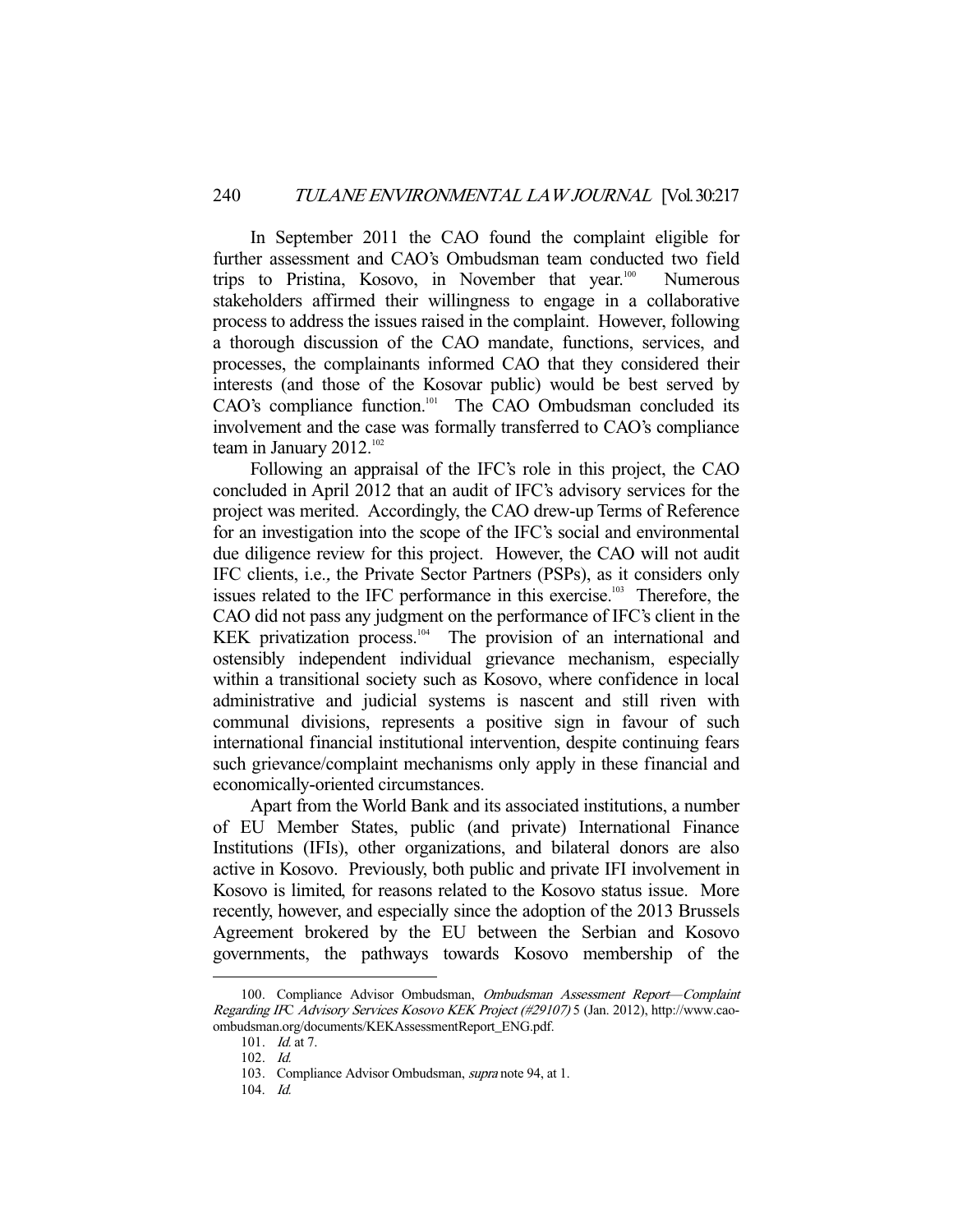European-based public international finance institutions have been smoothed over. Thus, Kosovo has been able to further develop its relations with major international financial institutions.

 For example, Kosovo has continued to successfully implement the twenty-month €105 million Stand-By Arrangement (SBA), negotiated with the International Monetary Fund (IMF) in April  $2012^{105}$  In December 2012, Kosovo became a member of the European Bank for Reconstruction and Development (EBRD), and in June 2013, Kosovo signed a Framework Agreement with the European Investment Bank (EIB), which allows the EIB to finance projects in Kosovo.106

 Regular coordination meetings with EU Member States and other donors present in Kosovo are called and chaired by the European Commission's Liaison Office (ECLO).<sup>107</sup> This is a further indication of the leading role played by the EU in the overall co-ordination of the financial and technical assistance efforts of the international community and its individual members.<sup>108</sup>

 The Kosovo government has also established the (Kosovo) Agency for Coordination of Development and European Integration to assist with EU co-ordination of all these international assistance efforts. Close coordination and division of tasks with other donors should be ensured under the Instrument for Pre-Accession (IPA) programme, described below. The main bilateral cooperation partners of the European Commission are Germany, Switzerland, Norway, Sweden, the Netherlands, UK, and the USA.<sup>109</sup> The fact that many of these donor countries are Organization for Economic Co-operation and Development (OECD) members has not gone unnoticed.

Kang and Meernik contend, *inter alia*, that both the national attributes of the conflict nations and the characteristics of the conflicts from which they have emerged explain the amount of economic assistance that states provide.<sup>110</sup> Their findings reveal that national

<sup>105.</sup> Int'l Monetary Fund, Republic of Kosovo—Request for Stand-By Arrangement (Apr. 2012), https://www.imf.org/external/pubs/ft/scr/2012/cr12100.pdf.

 <sup>106.</sup> See generally Commission Staff Working Document Kosovo 2013 Progress Report accompanying the document Communication from the Commission to the European Parliament and the Council, COM (2013) 700 final, https://ec.europa.eu/neighbourhood-enlargement/sites/ near/files/pdf/key\_documents/2013/package/ks\_rapport\_2013.pdf.

<sup>107.</sup> EUR. UNION OFF. KOSOVO, supra note 43.

 <sup>108.</sup> The overarching international governance role played by the EU within the Kosovo context cannot be underestimated and will be enlarged upon in the following Section of this Article.

 <sup>109.</sup> EUR.COMMISSION, http://ec.europa.eu/index\_en.htm (last visited May 1, 2017).

 <sup>110.</sup> Seonjou Kang & James Meernik, Determinants of Post-Conflict Economic Assistance, 41 J. PEACE RES. 149, 149 (2004).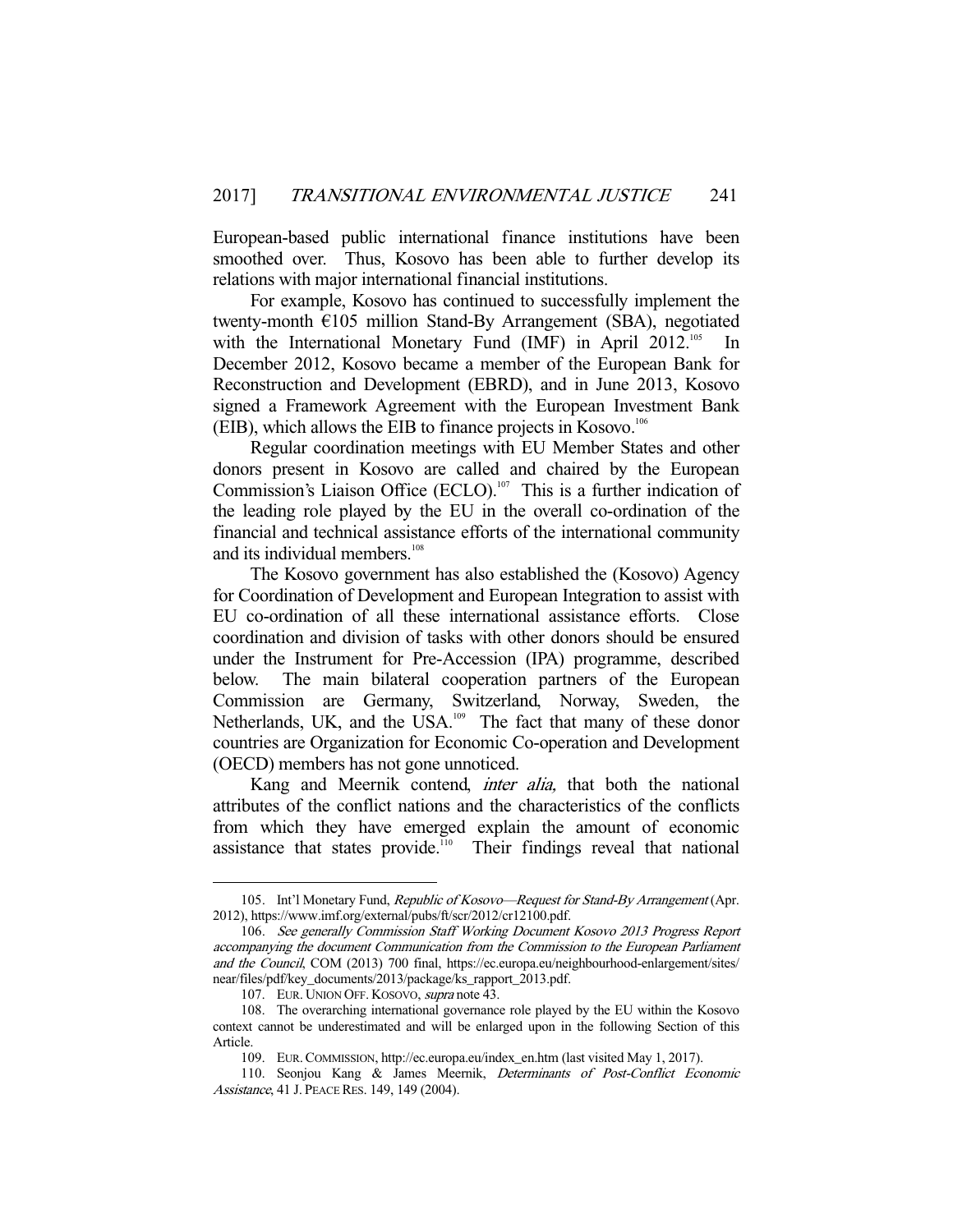attributes such as humanitarian need, economic openness, and regime transition, as well as conflict characteristics, such as military intervention and conflict issues, affect international aid levels.<sup>111</sup> Foreign aid levels also tend to increase after conflicts, but then begin to level off after several years.<sup>112</sup>

 What is also notable from these international and bilateral donor funded/supported activities above is the lack of environmental initiatives. As the UNDP in Kosovo's Programme on "Democratic Governance and Environment" notes, the "environment" generally and environmental protection in particular has not been high on the agenda for the Kosovo government.113 During the transition period from a socialist into a market economy, environmental issues were constantly neglected in Kosovo. However, environmental degradation is closely linked to the issues of human health and sustainable development, hence making it an extremely important issue that needs to be addressed. The Kosovo government is equipped with most of the necessary legislation on environmental protection. Yet, there is a continuing lack of institutional and human resource capacity regarding its implementation and enforcement. Environmental awareness is very low among the general public, which is an obstacle for the effective implementation of environmental projects.

 On the other hand, environmental protection is an important criterion for fulfilling the European integration agenda. Achieving the standards established by international environmental conventions will therefore be important for Kosovo. However, many of the general findings of a 2009 UNDP workshop pertaining to Kosovo's shortcomings in this regard are still applicable today, as follows:

- Kosovo is not a Party to any of the UN environmental conventions, and thus is not able to participate in international meetings, or to receive funding through their financial mechanisms;
- Kosovo is striving to follow the EU environmental standards and Acquis Communautaire;
- There exists incomplete application of EU environmental legislation and insufficient implementation of the already applied legislation;
- There is a need for wide-ranging donor support in all environmental activities in Kosovo;

 <sup>111.</sup> Id.

 <sup>112.</sup> Id.

 <sup>113.</sup> Sustainable Development Goals, UNDP (2015), http://www.ks.undp.org/content/ kosovo/en/home/post-2015/sdg-overview.html.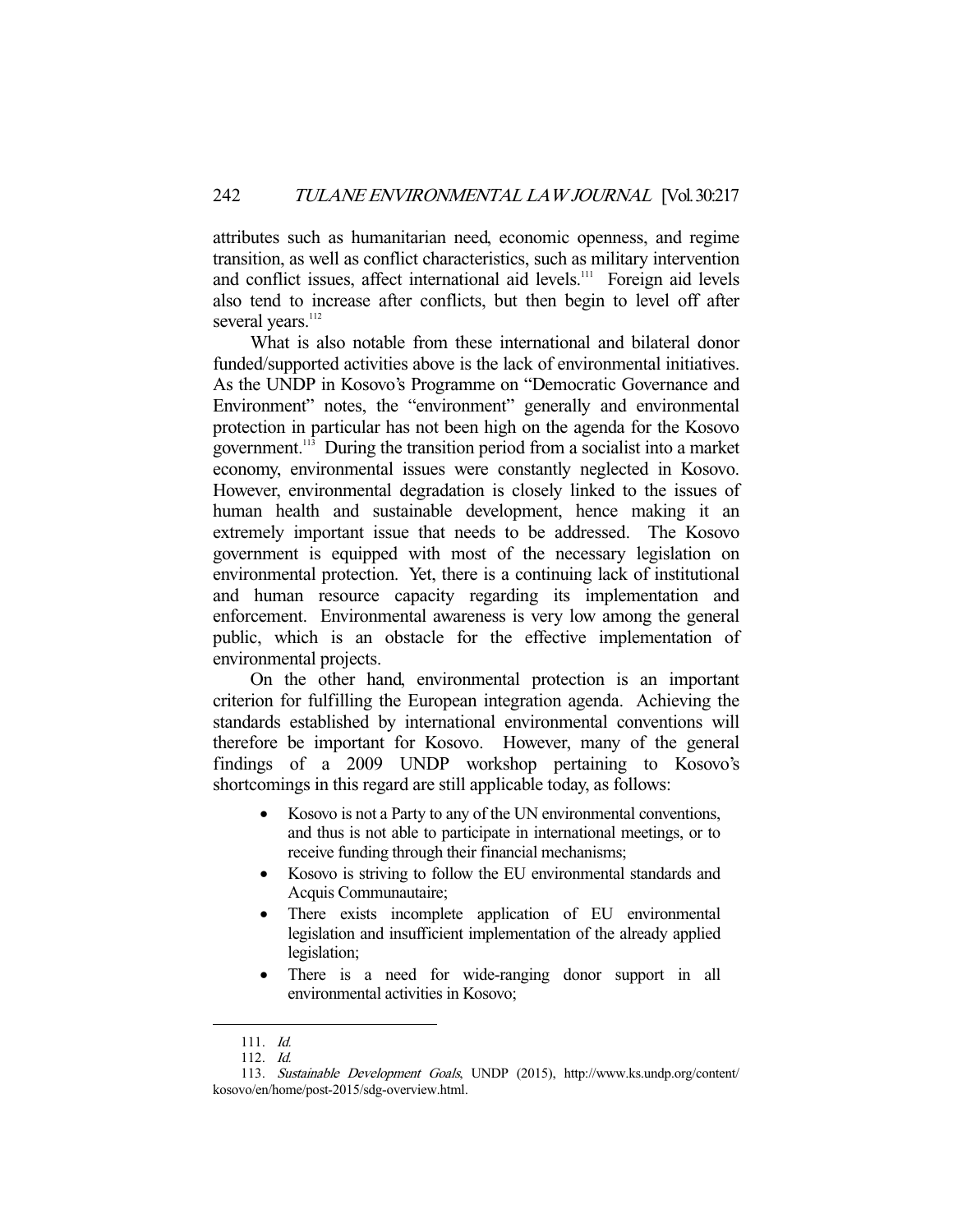- There are no defined sectoral action plans (programmes) in place for addressing environmental issues;
- There is weak administrative capacity within the institutions involved in environmental protection; this is a problem at all levels, including central government and municipal regions;
- There is insufficient communication between the ministries, as well as between other stakeholders;
- There is a lack of institutional capacities for developing and implementing environmental policies at all levels;
- The lack of expertise and knowledge of the administrative staff and the lack of training programmes acts as a barrier;
- Environmental monitoring and data gathering systems are nonexistent, which leads to unavailability of crucial data;
- There are insufficient economic instruments for incentivizing environmental protection;
- Lack of knowledge and awareness of environmental issues and lack of participation from the general public and NGOs in decision-making both hinder progress;
- Kosovo is at the initial stage of joining the international efforts in the environmental protection sphere and should start with essential steps, such as formulation of strategic policies, building the necessary legal and institutional frameworks, and developing expertise and capacity within the administrative institutions in line with EU requirements; and
- Alongside development of the necessary policy and legislative framework, there is a need to continue the implementation of environmental projects.<sup>114</sup>

 The above findings both reinforced, and reiterated in more detail, the conclusions of an earlier, 2006 UNDP report, on "Developing capacity in Kosovo to become a Party to the Rio Conventions," which outlined the need for the following issues to be addressed: Designation of a Convention's National Focal Point; development of compliance assessment/plans; development of a Convention Action Plan; identification of financial assistance; development of an investment plan; increasing awareness of decision-makers on environment-related issues; developing capacity of the (Kosovo) Ministry for Environment and Spatial Planning (MESP), municipalities and other stakeholder organizations; and establishing an environmental monitoring system.<sup>115</sup>

<sup>114.</sup> See U.N. Climate Change Conference, Report on Environment Workshop 19 (2009), http://www.undp.org/content/dam/kosovo/docs/dragash/Climate\_change\_workshop.pdf.

<sup>115.</sup> See *id.* at 19-20.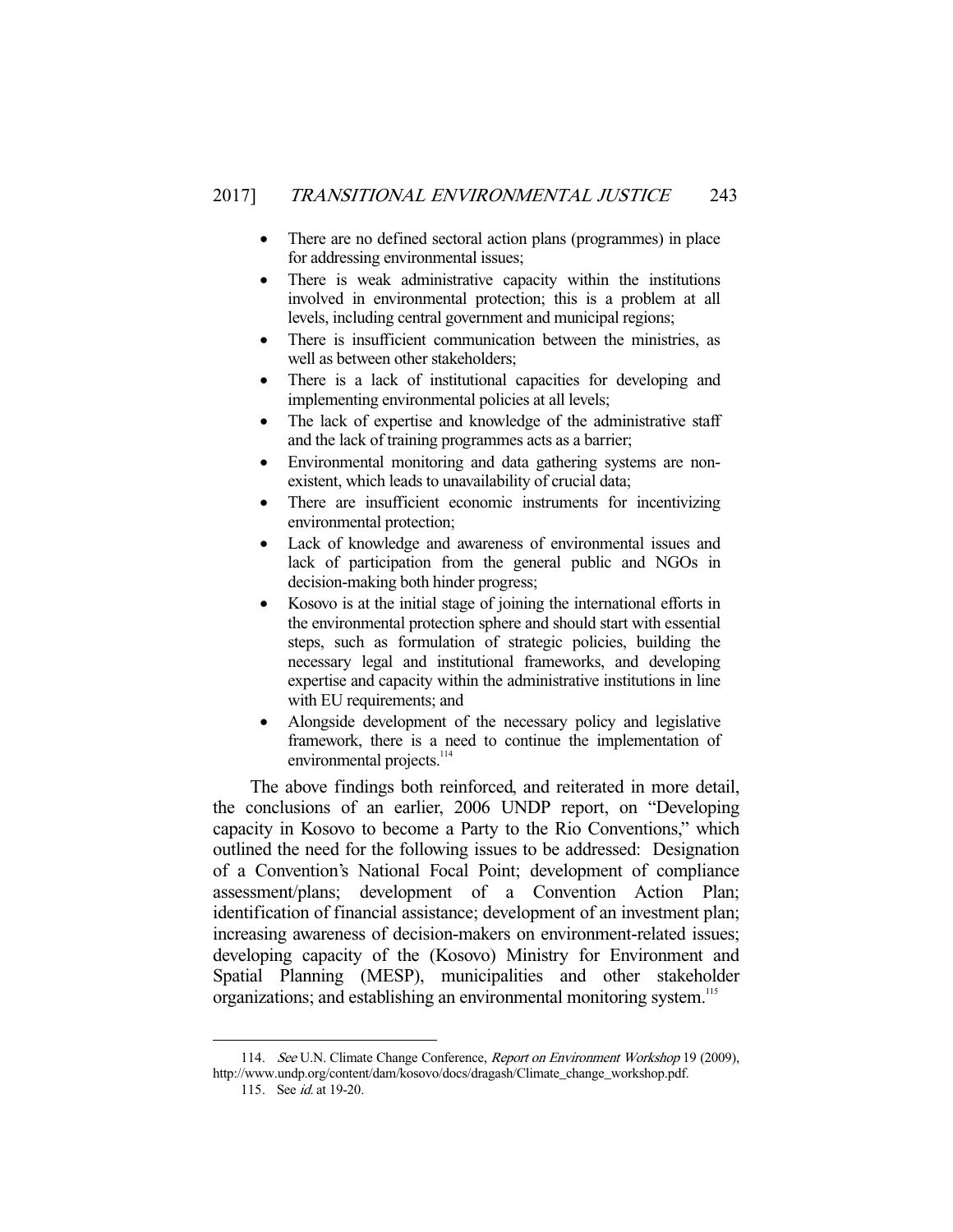Following from these reports, UNDP Kosovo's major objectives and strategic priorities for 2010-2011 were established as, *inter alia*, assisting Kosovo to meet the commitments of the major global environmental conventions in the areas of climate change and biodiversity conservation. These commitments were to be met through the following means: Enhanced institutional commitments and ownership of environmental concerns, through building capacities of the MESP to develop policies and coordinate activities in the areas of climate change and renewable energy, biodiversity conservation, industrial pollution and contamination, and water governance.<sup>116</sup> The following Section will detail how far the deficiencies found in both institutional and substantive areas of Kosovo's environmental law have been addressed through its engagement with the EU under the EULEX mission and the EU Pre-Accession Programme.

## B. Kosovo and the European Union: Harmonizing Standards Prior to Possible Accession

 As for the EU role within the Kosovo governance framework, with a mandate until 14 June  $2018$ ,<sup>117</sup> EULEX is the largest civilian mission ever launched under the EU's Common Security and Defence Policy (CSDP).118 The central aim of EULEX is to assist and support the Kosovo authorities in the rule of law area, specifically in the police, judiciary, and customs services. Yet the EULEX mission is not in Kosovo to govern or rule. It is a technical mission which, in co-operation with the European Commission Assistance Programmes, will implement its mandate through monitoring, mentoring and advising (MMA) roles, while retaining certain executive powers and responsibilities. EULEX works under the general framework of UNSC Resolution 1244/99 and has a unified chain of command to Brussels.<sup>119</sup> EULEX assists the Kosovo judicial authorities and law enforcement agencies in their progress towards sustainability and accountability. It will further develop and strengthen an independent and multi-ethnic justice system and a

 <sup>116.</sup> Support MESP for Environment and Climate Change 7, UNDP (2014), http://www. ks.undp.org/content/kosovo/en/home/operations/projects/environment\_and\_energy/support\_to\_m esp.html (click Project Document under Project Related Documents subheading).

 <sup>117.</sup> Council Decision 2016/947/CFSP of 14 June 2016 amending Joint Action 2008/124/CFSP on the European Union Rule of Law Mission in Kosovo, EULEX Kosovo, 2016 O.J. (L 157) 27.

<sup>118.</sup> Bahri Cani, Kosovo and the Future of the EULEX Mission, DEUTSCHE WELLE (Mar. 23, 2014), http://www.dw.com/en/kosovo-and-the-future-of-the-eulex-mission/a-17514720 (EULEX employs around 2000 international and local staff and the annual budget is around 111 million Euros).

<sup>119.</sup> See generally S.C. Res. 1244 (1999).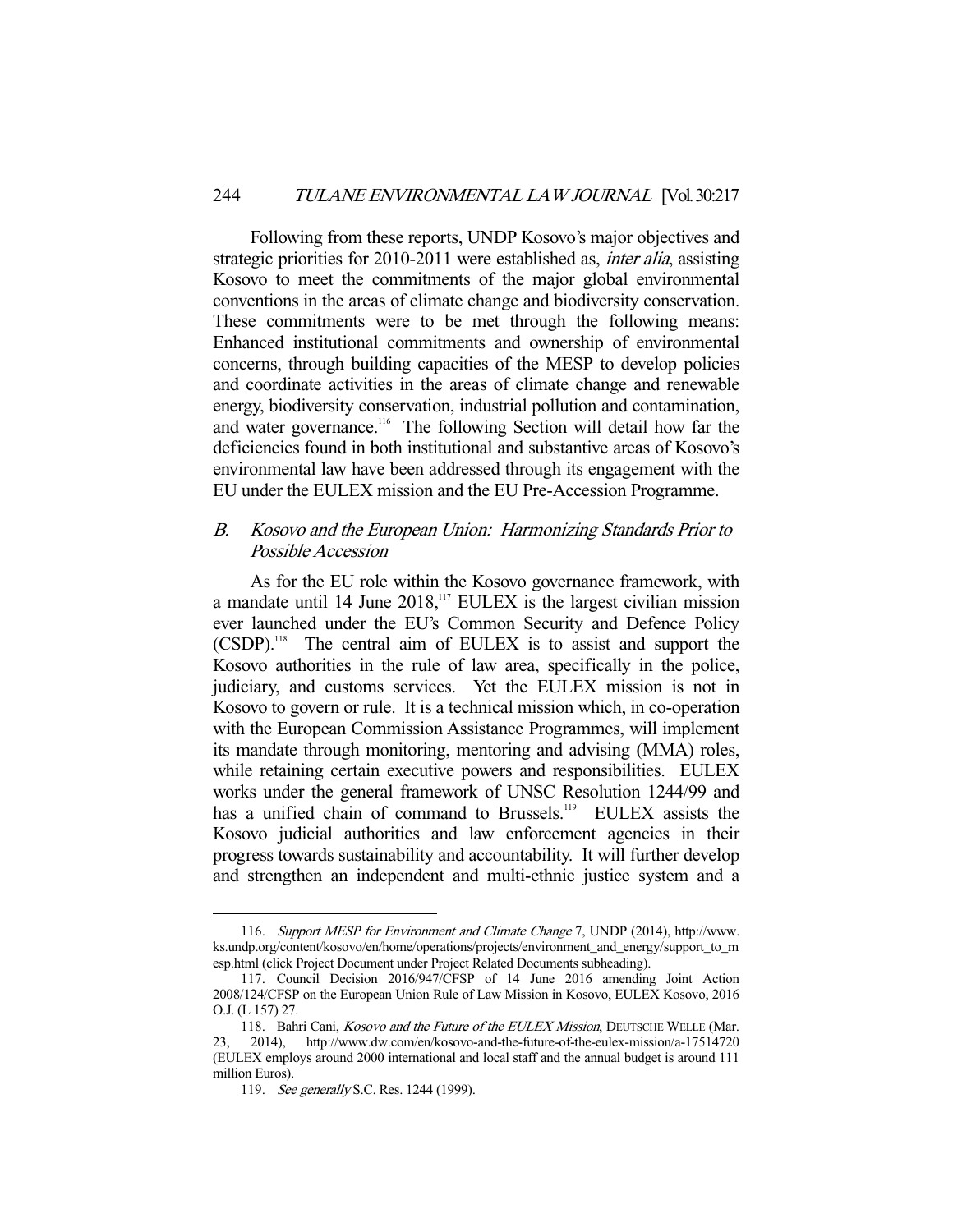multi-ethnic police and customs service, ensuring that these institutions are free from political interference and adhering to internationally recognized standards and European best practices.<sup>120</sup>

 A previous report on prospective EU members had also observed that the Kosovo government has demonstrated commitment to Kosovo's European perspective, including through sustained efforts in areas such as visa and trade and the establishment of a National Council for EU Integration, with the Kosovo parliament passing the relevant legislation for launching key reforms.<sup>121</sup> However, the report also noted that much more still needs to be done to tackle organised crime and corruption. Public administration is weak and the implementation of judicial reform remains a challenge,<sup>122</sup> although Kosovo has apparently completed its vetting process of judges and prosecutors.<sup>123</sup>

 The ethnic composition of the local police forces and judicial authorities is an especially thorny issue in the northern parts of Kosovo where Serb-majority municipalities are situated. In this regard, the 2013 First Agreement on Normalization of Relations between Kosovo and Serbia (also known as the Brussels Agreement) has provided, inter alia, as follows:

- (7) There shall be one police force in Kosovo called the Kosovo Police (KP). All police in northern Kosovo shall be integrated in the Kosovo Police framework. Salaries will be only from the KP.
- (8) Members of other Serbian security structures will be offered a place in equivalent Kosovo structures.
- (9) There shall be a Police Regional Commander for the four northern Serb majority municipalities (Northern Mitrovica, Zvecan, Zubin Potok and Leposavic). The Commander of this region shall be a Kosovo Serb nominated by the Ministry of Interior from a list provided by the four mayors on behalf of the Community/Association. The composition of the KP (Kosovo Police) in the north will reflect the ethnic composition of the population of the four municipalities. (There will be another Regional Commander for the municipalities of Mitrovica South, Skenderaj and Vushtrri). The regional commander of the four northern municipalities will cooperate with other regional commanders.

<sup>120.</sup> See generally Vedran Dzihić & Helmut Kramer, Kosovo After Independence: Is the EU's EULEX Mission Delivering on its Promises, INT. POL'Y ANALYSIS 1-24 (2009).

<sup>121.</sup> European Commission, Communication from the Commission to the European Parliament and the Council Enlargement Strategy and Main Challenges 2011-2012, at 65, COM (2011) 666 final (Dec. 10, 2011).

 <sup>122.</sup> Id. at 17.

 <sup>123.</sup> Id. at 129.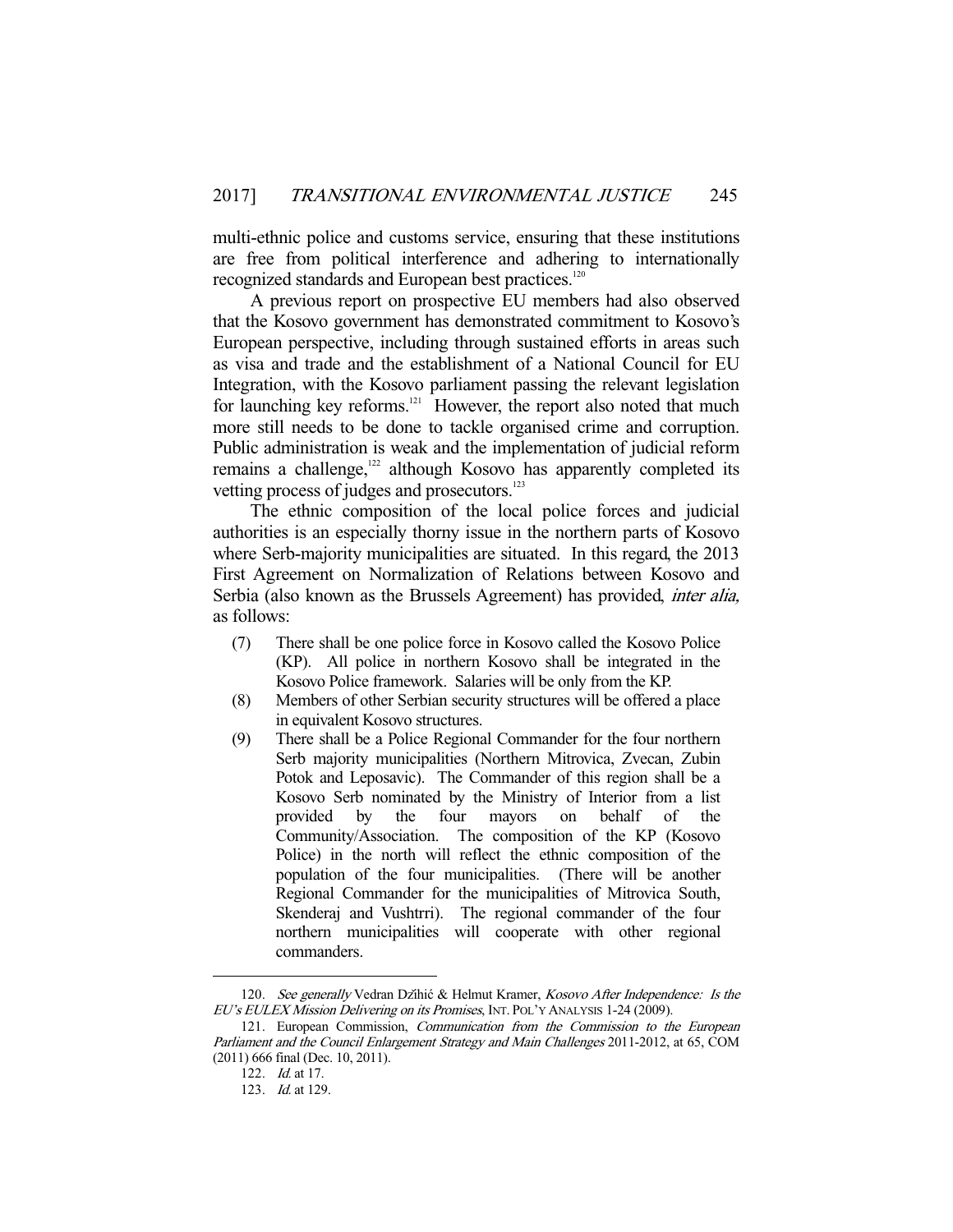(10) The judicial authorities will be integrated and operate within the Kosovo legal framework. The Appellate Court in Pristina will establish a panel composed of a majority of K/S judges to deal with all Kosovo Serb majority municipalities.

 A division of this Appellate Court, composed both by administrative staff and judges will sit permanently in northern Mitrovica (Mitrovica District Court). Each panel of the above division will be composed by a majority of K/S judges. Appropriate judges will sit dependant on the nature of the case involved. $124$ 

 Following-up these provisions in the "First Agreement" between Kosovo and Serbia, the Implementation Plan agreed to establish separate working groups for the implementation of Articles 7-9 and Article 10.<sup>125</sup> These "Police" working groups were tasked with developing detailed plans and agreed timelines for the integration of both Serbian security personnel and their judicial authorities into their corresponding Kosovo structures, both of these to be undertaken with the assistance of EULEX. The report by the Kosovo government to the EU on these issues states, inter alia, as follows: On policing issues, limited progress has been made, including limited progress on the integration of Serb police in the Kosovo police the appointment of an acting regional police director and the establishment of a directorate for the Mitrovica region by Kosovo, and closure of MUP offices by Serbia.<sup>126</sup> However, the report also noted that there was no progress on the closure of so-called "civil protection" structures, a sort of Serb paramilitary structure which has operated in Kosovo since the end of the conflict in 1999.<sup>127</sup> In spite of the Brussels Agreement calls for closure of all parallel security structures and continuous requests by the Kosovo side to address this issue, the Serbian side has rejected any discussions about this.<sup>128</sup>

 On judicial institutional issues, the Kosovo government report observed that progress has been made in that Serb parallel courts ceased to receive new cases, but no progress has been made in integrating Serb judges and prosecutors in the Kosovo judicial institutions. In December 2013, an important breakthrough towards a unitary justice system for

<sup>124.</sup> First Agreement of Principles Governing the Normalization of Relations, *supra* note 32.

<sup>125.</sup> See The Republic of Kosovo, Office of the Prime Minister, Implementation Plan for First Agreement (May 23, 2013), http://www.kryeministri-ks.net/repository/docs/Implementation \_Plan\_-\_First\_Agreement.pdf.

 <sup>126.</sup> Republic of Kosovo, State of Play in Implementation of the Brussels Agreement Report Submitted to the European Union/ European External Action Service by the Government of the Republic of Kosovo 5 (Jan. 16, 2014).

 <sup>127.</sup> Id.

 <sup>128.</sup> Id.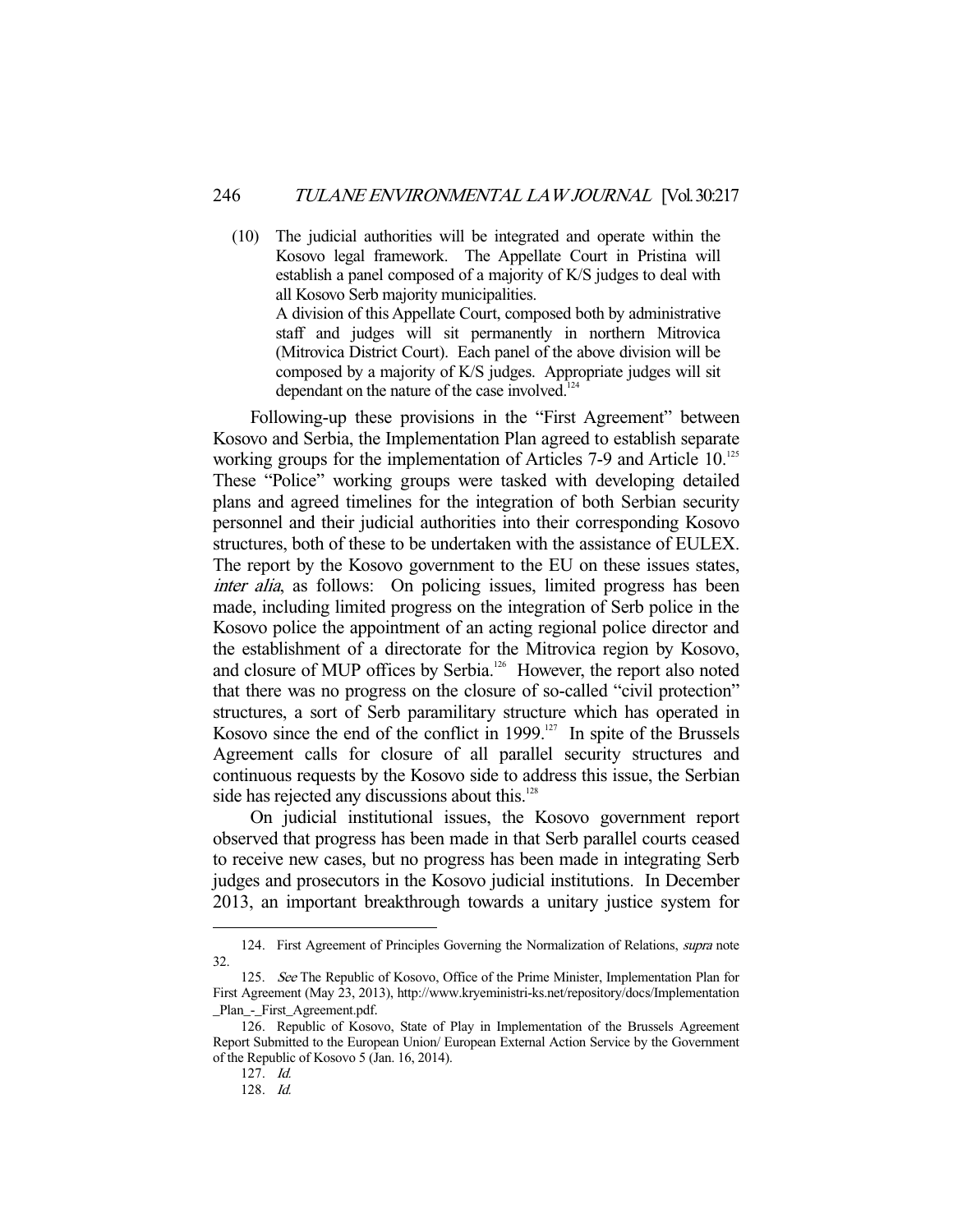Kosovo as a whole took place, whereby a single Basic Court and Basic Prosecution Office for the Mitrovica region, was established.<sup>129</sup> On the other hand, the Kosovo government report noted that the integration of Serb judges and prosecutors in the Kosovo judicial institutions has not yet commenced, with further progress being hampered by Serbian demands on the ethnic composition of these courts.<sup>130</sup>

 On the financial front, all the EU assistance to countries with prospects for EU membership—including "candidate countries" such as Turkey and others in the Western Balkans region, as well as Kosovo as a "potential candidate"—has been brought under the auspices of a single measure: the Instrument for Pre-Accession Assistance (IPA).<sup>131</sup> The IPA came into force from the beginning of  $2007$ .<sup>132</sup> IPA is to provide nearly  $€11.5$  billion to all the designated "candidate" and "potential candidate" countries from 2007 to 2013. Over a five year period (2007-2012), EU financial assistance to Kosovo directly amounted to  $\epsilon$ 565.1 million. The projects the IPA will support are geared to bringing candidates and potential candidates (such as Kosovo) *into line with EU standards*.<sup>133</sup> In particular, it will assist candidate countries to fully implement the EU legislation (collectively known as the 'Community acquis') at the time they become EU Member States. As the Commission notes,

(t)he acquis is the body of common rights and obligations that is binding on all the EU member states. It is constantly evolving and comprises: the content, principles and political objectives of the (EU) Treaties; legislation adopted pursuant to the Treaties and the case law of the Court of Justice; declarations and resolutions adopted by the Union; instruments under the Common Foreign and Security Policy; international agreements concluded by the Union and those entered into by the member states among themselves within the sphere of the Union's activities. Candidate countries for potential EU membership have to accept the *acquis* before they can join the EU and make EU law part of their own national legislation. Adoption

 <sup>129.</sup> Id.

 <sup>130.</sup> Id.

 <sup>131.</sup> Council Regulation (EC) No.1085/2006 of 17 July, 2006 Establishing an Instrument for Pre-Accession Assistance (IPA), 2006 O.J. (L 210) 82. Kosovo is listed in Annex II to this Regulation. Article 6 (1) requires that assistance shall be provided on the basis of multi-annual indicative planning documents (MIPD), established in close consultation with the national authorities. On 14 August 2008, the Commission adopted the MIPD 2008-2010 for Kosovo. This was followed by a further—Commission Decision of 2009 on an MIPD for 2009-2011 for Kosovo.

 <sup>132.</sup> Id. at 10.

<sup>133.</sup> Id. at 3(emphasis added).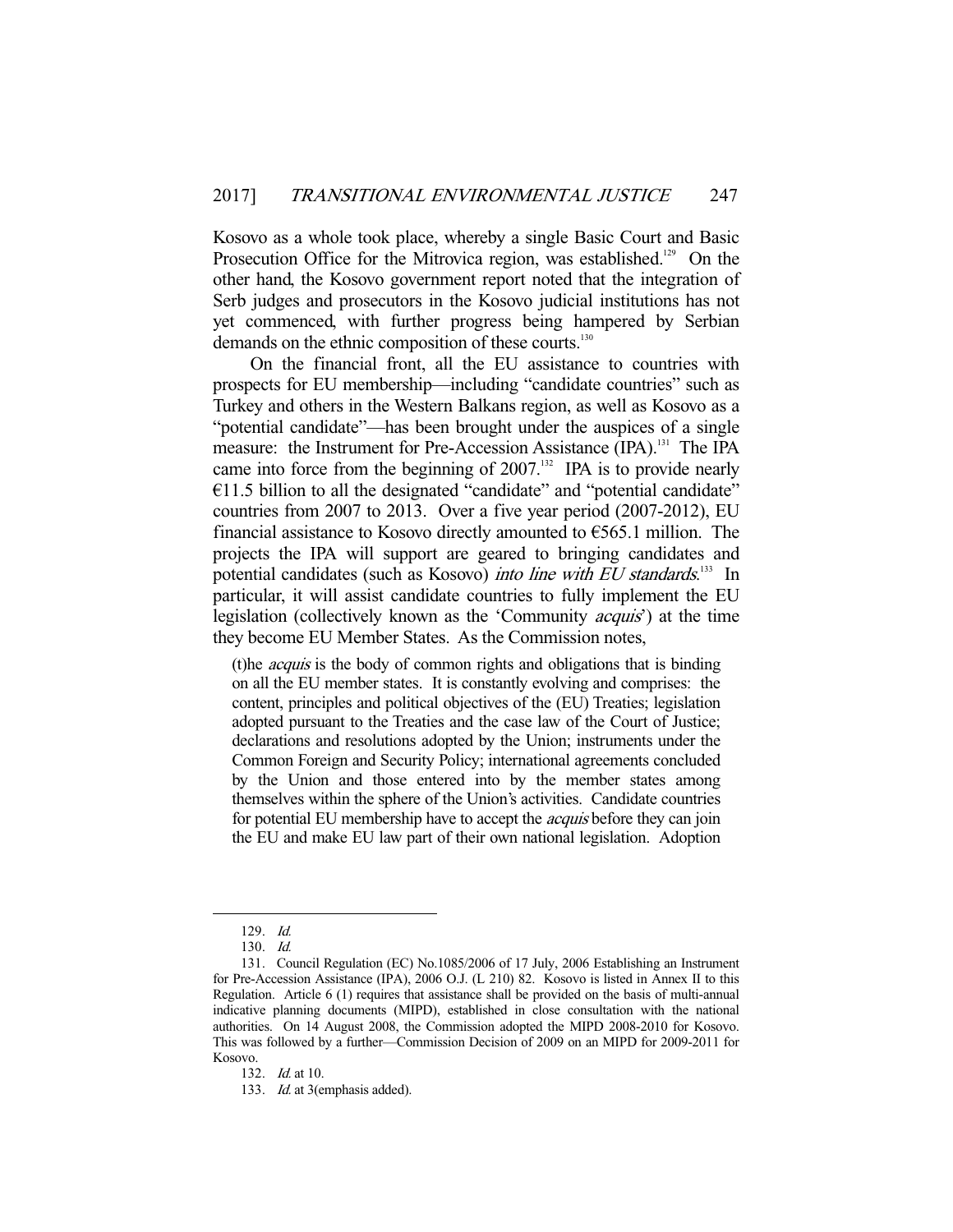and implementation of the *acquis* are the basis of the EU accession negotiations.<sup>134</sup>

 Potential candidates such as Kosovo are assisted to align themselves progressively with the EU legislation. These measures aimed at the progressive harmonization of standards within Pre-Accession States with prevailing EU standards assume a particular resonance for Kosovo. In this regard, progress towards both fully independent Statehood and membership of the European Union has arguably been enhanced by the 2013 Agreement between Serbia and Kosovo. The 2013 agreement provides, inter alia, in Article 14, as follows: "It is agreed that neither side will block, or encourage others to block, the other side's progress in their respective EU path."135 On this point, even the Serbian government led by Aleksander Vucic, a former nationalist whose Serbian Progressive Party (SNS) won the Serbian national elections on 16 March 2014 by a clear majority, has espoused a pro-European policy since 2008.136

 International territorial administration is now an accepted technique for enforcing international legal obligations and, according to Stahn, "a means to implement international legal standards and further commonly defined community interests."<sup>137</sup> The previous UNSC/UNMIK strategy of pursuing "Standards before Status"<sup>138</sup> on broader issues of democratic government has arguably been modified by the EULEX to one of "Standards and Status," meaning that EU standards (including those for environmental protection) should be complied with as soon as possible, while negotiations continue on Kosovo's status in the foreseeable future. Indeed, as Spernbauer observes presciently, the Community/Union acquis alignment strategy is designed to ultimately achieve a "standards beyond status" goal, thus ensuring the approximation of domestic

 <sup>134.</sup> See Eur. Comm'n, Acquis: European Commission—Enlargement—Acquis, https://ec.europa.eu/neighbourhood-enlargement/policy/glossary/terms/acquis\_en#.

<sup>135.</sup> First Agreement of Principles Governing the Normalization of Relations, *supra* note 32.

<sup>136.</sup> See Serbia's Election: A Zealot in Power, ECONOMIST, Mar. 22, 2014, at 40.

 <sup>137.</sup> CARSTEN STAHN, THE LAW AND PRACTICE OF INTERNATIONAL TERRITORIAL ADMINISTRATION: VERSAILLES TO IRAQ AND BEYOND 154 (2008).

 <sup>138.</sup> The Kosovo Standards Implementation Plan (KSIP) agreed between the Kosovo government and UNMIK adopted on March 31, 2004 sets out the actions and policies to achieve the "Standards for Kosovo," published in Pristina on December 10, 2003 and subsequently endorsed by the UN Security Council on December 12, 2003. See, e.g., The Kosovo Standard Implementation Plan (Mar. 31, 2004), http://pbosnia.kentlaw.edu/symposium/resources/KSIP %20final%20draft%2031%20March%202004b.htm.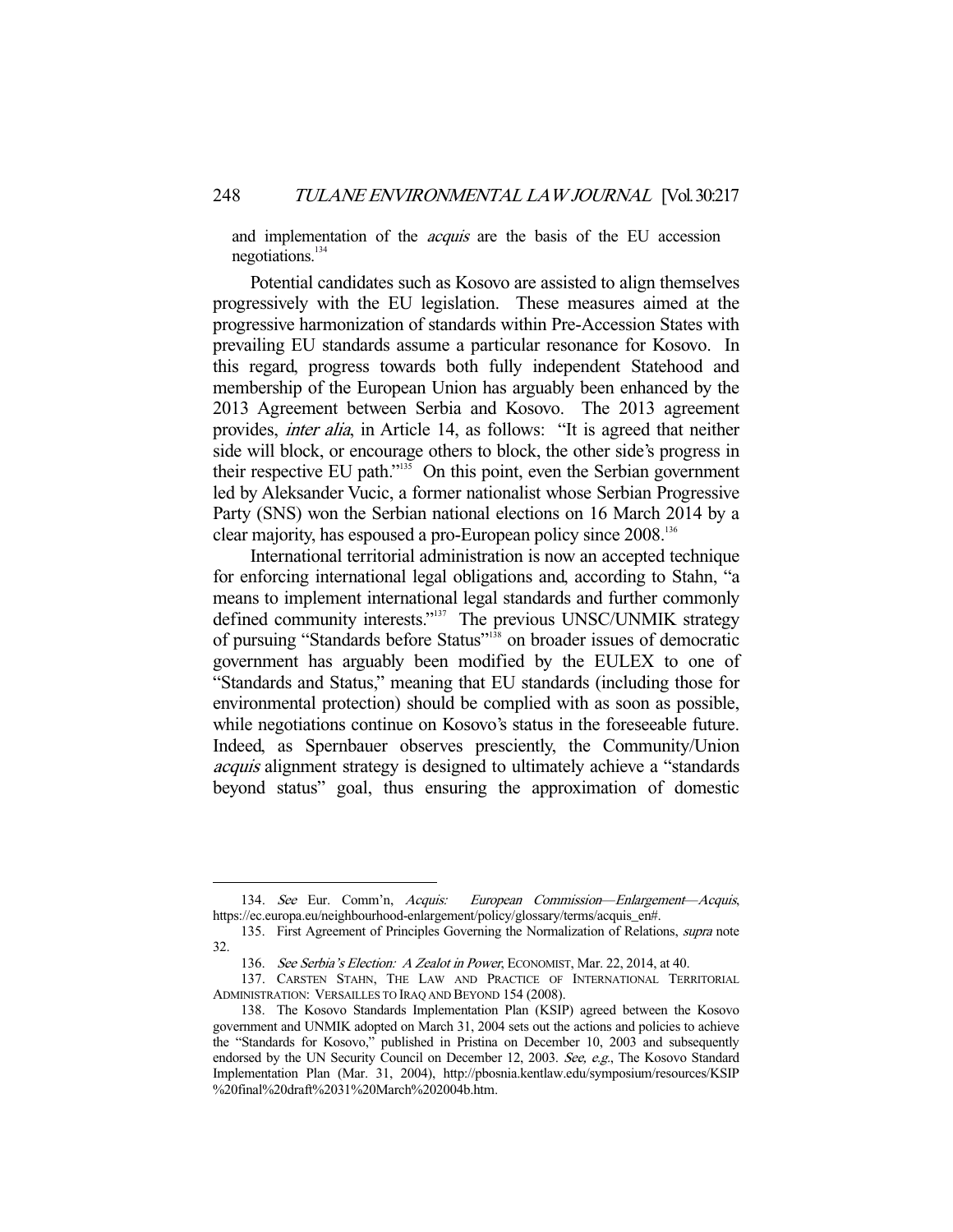standards to that of the EU, whether or not Kosovo ever becomes a fullyfledged EU Member State.<sup>139</sup>

 Within this context, a further EU Commission Decision of 2009 had, inter alia, identified environmental considerations as one of the major cross-cutting issues to be tackled in Kosovo.<sup>140</sup> Other major issues identified by the EU Commission Decision of 2009 included good governance, equal opportunities and the non-discrimination of minority and vulnerable groups, as well as recognition of civil society organizations.141 All of these issues were duly reflected in IPA-financed activities during 2009-2011, in addition to specific actions dedicated to the environment.<sup> $142$ </sup> This is particularly relevant where there is potentially a high environmental impact, such as co-financing of investments and new legislation.<sup>143</sup>

The EU's Kosovo Progress Report for 2013,<sup>144</sup> observed that, *inter* alia, alignment of Kosovo's environmental legislation has been limited to the adoption of the law on water and adoption of a number of administrative instructions on waste and industrial pollution. The 2014 Progress Report followed this by noting that:

(o)verall, Kosovo has not progressed beyond the very initial stages of harmonisation with the *acquis* in these areas. There has been little progress on new legislation and implementing existing laws. Environment and climate need to become government priorities. The quality of environmental reporting needs to improve to better inform government policies.<sup>145</sup>

<sup>139.</sup> Martina Spernbauer, EULEX Kosovo: The Difficult Deployment and Challenging Implementation of the Most Comprehensive Civilian EU Operation to Date, 11 GERMAN L.J. 769, 788 (2010).

 <sup>140.</sup> EU Commission Decision of 2009 adopting an Annual Programme for Kosovo (under UNSCR 1244/99) under the IPA Transition Assistance and Institution Building Component for the Year 2009, at 10-11, COM (2009) 3990 final (May 29, 2009).

 <sup>141.</sup> Id.

 <sup>142.</sup> See Annex 4: Cross-cutting issues, of EU Comm Decision (2009) on a Multi-Annual Indicative Planning Document (MIPD) Kosovo (under UNSCR 1244/99) 2009-2011, at 26.

 <sup>143.</sup> Id.

 <sup>144.</sup> European Commission, Commission Staff Working Document Kosovo\* 2013 Progress Report Accompanying the Document Communication from the Commission to the European Parliament and the Council Enlargement Strategy and Main Challenges 2013-2014, at 39-40, COM (2013) 700 final (Oct. 16, 2013).

<sup>145.</sup> European Commission, Commission Staff Working Document Kosovo\* 2014 Progress Report Accompanying the Document Communication from the Commission to the European Parliament the Council, the European Economic and Social Committee and the Committee of the Regions Enlargement Strategy and Main Challenges 2014-2015, at 42, SWD (2014) 306 final (Oct. 8 2014).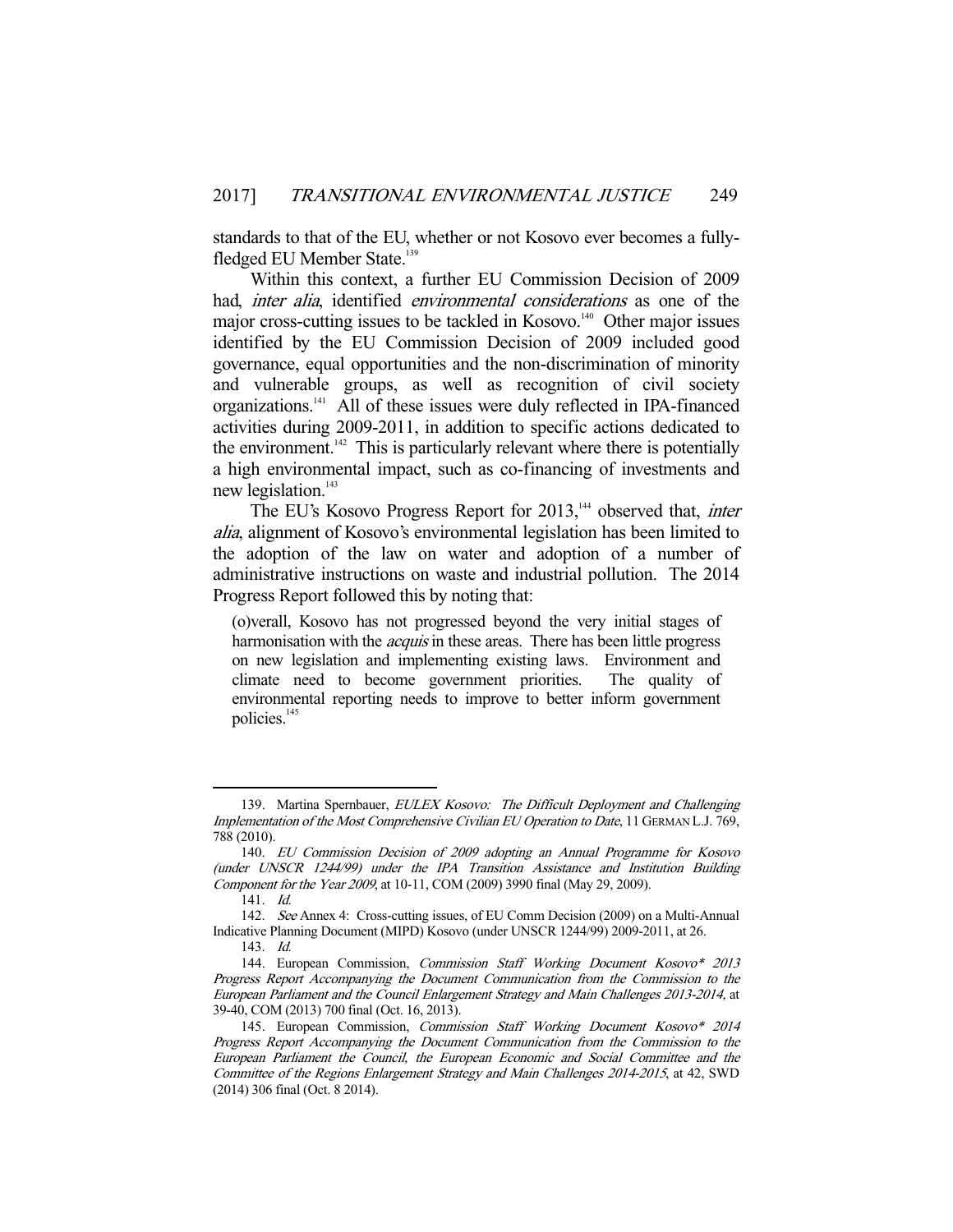More recently, the latest EU Progress Report for Kosovo (2015) concludes generally that: "Legislation to address increasing environmental challenges in Kosovo has not yet been fully harmonized with the *acquis* or implemented. As regards horizontal legislation, environmental impact assessments and strategic environmental assessments need to be better implemented, especially locally. Public participation and consultation need strengthening."<sup>146</sup>

#### V. APPLYING TRANSITIONAL ENVIRONMENTAL JUSTICE IN KOSOVO

#### A. Conceptual Prospects and Practical Examples

 Returning to the aim of this Article in emphasizing the achievement of transitional environmental justice as an alternative means to achieve overall transitional justice, the legal baseline for environmental protection consists of the commonly shared experience of all the different communities within Kosovo in their continuing enjoyment of the surrounding "natural" environment in which they live and work. As Keinänen observes, environmental concerns are important even in Kosovo, not necessarily for the improvement of the physical state of the (natural) environment in and of itself but, "first and foremost, for the well-being of the local people."<sup>147</sup> How might the recasting of potentially divisive inter-community disputes as environmental, rather than as prevalent types of ethnic, social or religious issues, promote reconciliation in the current Kosovo situation?

 For Teitel, the re-construction of law and specifically the rule of law within a transitional society must be viewed through the lenses of at least three mediating concepts: (1) the social reconstruction of the rule of law as an intrinsic cultural aspect of the reconstruction of the transitional society itself; (2) the role of international law as a continuing and transcending presence within the domestic legal system as it is re-shaped; and (3) the acceptance of the rule of law as a limit to politics, especially the ethnically-based politicking that can so easily (re-)divide communities within a transitional society.<sup>148</sup> Applying these mediating

 <sup>146.</sup> European Commission, Commission Staff Working Document Kosovo\* 2015 Progress Report Accompanying the Document Communication from the Commission to the European Parliament the Council, the European Economic and Social Committee and the Committee of the Regions Enlargement Strategy and Main Challenges 2014-2015, at 48, SWD (2015) 215 final (Nov. 10, 2015).

 <sup>147.</sup> Katja Keinanen, International Law and the Interests of Liberal Market Economy: The Non-Issue of Environmental Protection in the Kosovo International Administration, 18 FINNISH Y.B.INT'L L. 9, 12 (2007).

 <sup>148.</sup> Teitel, supra note 2, 18-22.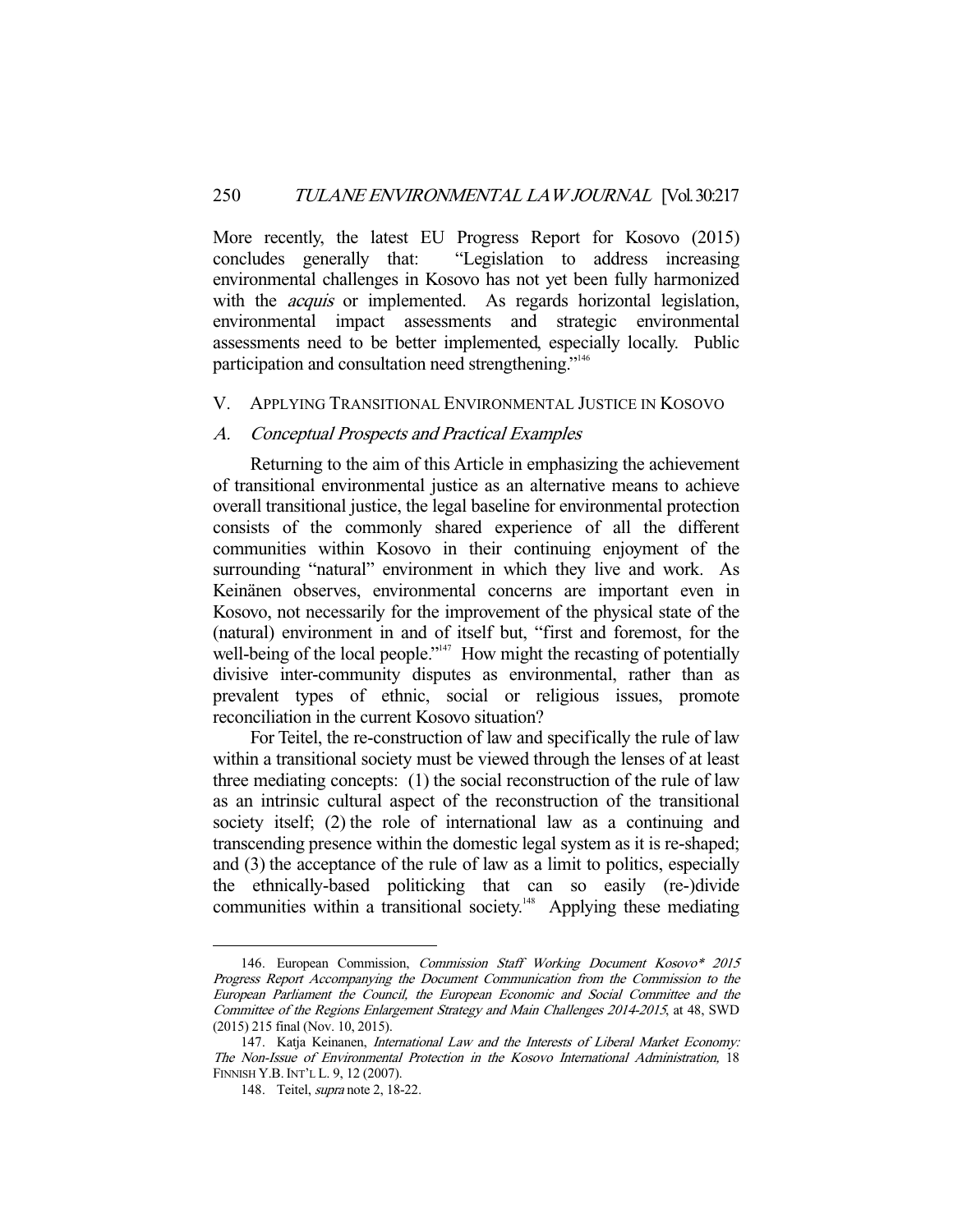concepts to the Kosovo situation, it will be seen that the relatively strong, influential and continuing presence of the international community in Kosovo, especially in the form of the UN and the EU, has resulted in both the inclusion and putative application of relevant international human rights law and environmental principles within the Kosovo constitution and relevant domestic laws.

 However, the two other mediating concepts proposed by Teitel for enabling transitional justice, namely, the cultural establishment of the rule of law and its role as a final limit on inter-communal politicking in Kosovo are yet to be fully discerned.<sup>149</sup> This is especially pertinent in the case of the re-establishment, and perhaps more importantly, the relegitimization, of an effective domestic (Kosovo) judicial system, which still has a long way to go. Chesterman has observed that Kosovo demonstrates some of the most difficult aspects of administering justice under international administration.<sup>150</sup> Specifically, Chesterman argues that a clearer distinction between an initial period of martial law (to deal with Kosovo Albanian reprisals against Serbs) and subsequent judicial system reconstitution (ideally under the supervision of internationallyappointed judges) may have mitigated some (though not all) of the problems.<sup>151</sup> Within this context, much of what is needed has to do with changing the psychology of the judges and other important government officials involved in the Kosovo legal system through re-training and professional development.152 In this regard, the Kosovo Judicial Council (KJC) is now operational and its capacity to develop institutional competence will continue to be the subject of Monitoring, Mentoring and Advising (MMA) actions by the EULEX.

 The KJC has a pivotal role in ensuring the independence and efficiency of the judicial system. It is a fully independent institution that seeks to ensure the independence of the courts, their professional and impartial role, and fully reflect the multi-ethnic nature of Kosovo following the principles of gender equality.<sup>153</sup> Also imperative is the provision of significant capital investment to improve the physical conditions under which the judges and lawyers work. As de Greiff has

<sup>149.</sup> Georgina Stevens, Filling the Vacuum: Ensuring Protection and Legal Remedies for Minorities in Kosovo, MINORITY RTS. GROUP INT'L 7 (2009).

 <sup>150.</sup> Simon Chesterman, Justice Under International Administration: Kosovo, East Timor and Afghanistan, INT'L PEACE ACAD. 5, 5-6, 15 (Sept. 2002).

 <sup>151.</sup> Id.

<sup>152.</sup> See generally European Union Rule of Law Mission Kosovo, Eulex Programme Report 2010: Building Sustainable Change Together (2010) (highlighting the continuing deficiencies of Kosovo courts in this respect).

 <sup>153.</sup> Id. at 25.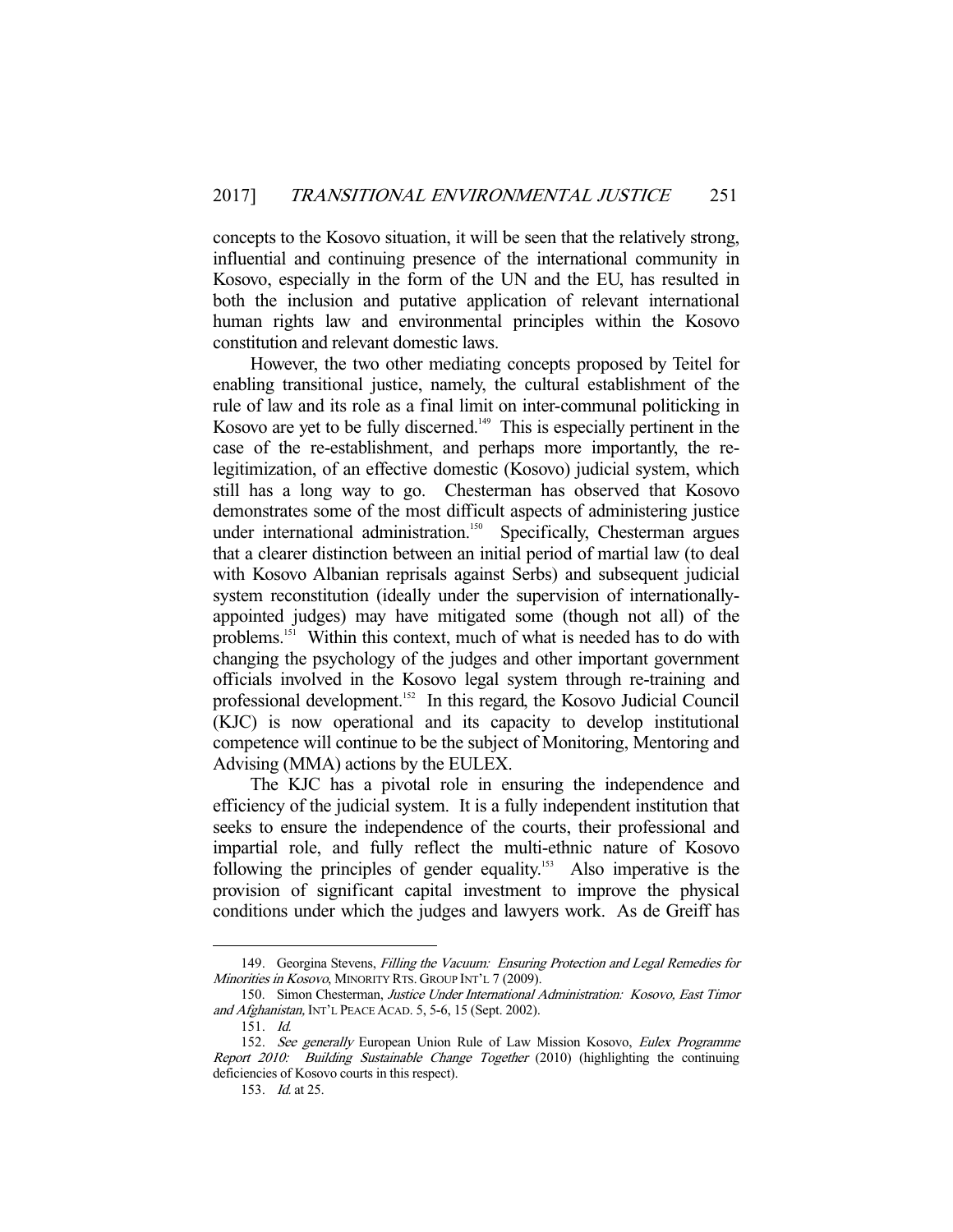observed, "(transitional) justice practitioners . . . must also face tough questions about the costs of implementing justice, particularly in contexts characterized by chronic scarcity."154

 The value of re-conceptualizing otherwise intransigent social, cultural, religious and/or ethnic conflicts within a society in transition as environmental disputes is highlighted in the following examples from Kosovo.<sup>155</sup> Under the Ahtisaari Plan for the social reconstruction of postconflict Kosovo, Orthodox churches and monastery sites are protected as they are deemed to be an intrinsic element of the (minority) ethnic Serbian community in Kosovo.<sup>156</sup> The Kosovo Progress Report 2013 paints a generally positive picture of continuing efforts to ensure their security and safety, noting that only the Visoki Dečani Monastery remains under KFOR protection and that protection of the Peć Patriarchate has been transferred from KFOR to Kosovo police.<sup>157</sup> Nevertheless, petty theft and vandalism incidents involving Orthodox churches and Muslim cemeteries, as well as the periodic widespread desecration of Orthodox cemeteries, reveal the vulnerability of sites of value to the Serbian community in Kosovo during times of political strain. $158$ 

 Until recently (with the changes introduced to the composition of the Kosovo police force by the 2013 Agreement), the lack of Serb representation within the Kosovar Albanian dominated Kosovo police

 <sup>154.</sup> Pablo de Greiff, Articulating the Links Between Transitional Justice and Development: Justice and Social Integration, INT'L CTR. FOR TRANSITIONAL JUST. (2009).

 <sup>155.</sup> The examples relied upon here are based on actual situations within Kosovo that have been anonymized due to confidential nature of the OSCE internal reports from which the facts of these cases are drawn from.

 <sup>156.</sup> Comprehensive Proposal for the Kosovo Status Settlement (Feb. 2, 2007), http://www.kuvendikosoves.org/common/docs/Comprehensive%20Proposal%20.pdf. The Comprehensive Proposal for the Kosovo Status Settlement, also known as the "Ahtisaari Plan" op. cit., contains proposals of detailed measures aiming at: (a) ensuring the promotion and protection of the rights of communities and their members (with special attention to the protection of Serb minorities); (b) the effective decentralization of government and public administration (so as to encourage public participation); (c) the preservation and protection of cultural and religious heritage. The ultimate goal is the formation and consolidation of a multiethnic democratic society, under the rule of law, with the prevalence of the fundamental principle of equality and non-discrimination, the exercise of the right of participation in public life, and of the right of equal access to justice by everyone. See especially, "Annex V: Religious and Cultural Heritage" of the Ahtisaari Plan.

 <sup>157.</sup> European Commission, Commission Staff Working Document Kosovo\* 2013 Progress Report Accompanying the Document Communication from the Commission to the European Parliament and the Council Enlargement Strategy and Main Challenges 2013-2014, at 15, COM (2013) 700 final (Oct. 16, 2013).

 <sup>158.</sup> Id. at 15.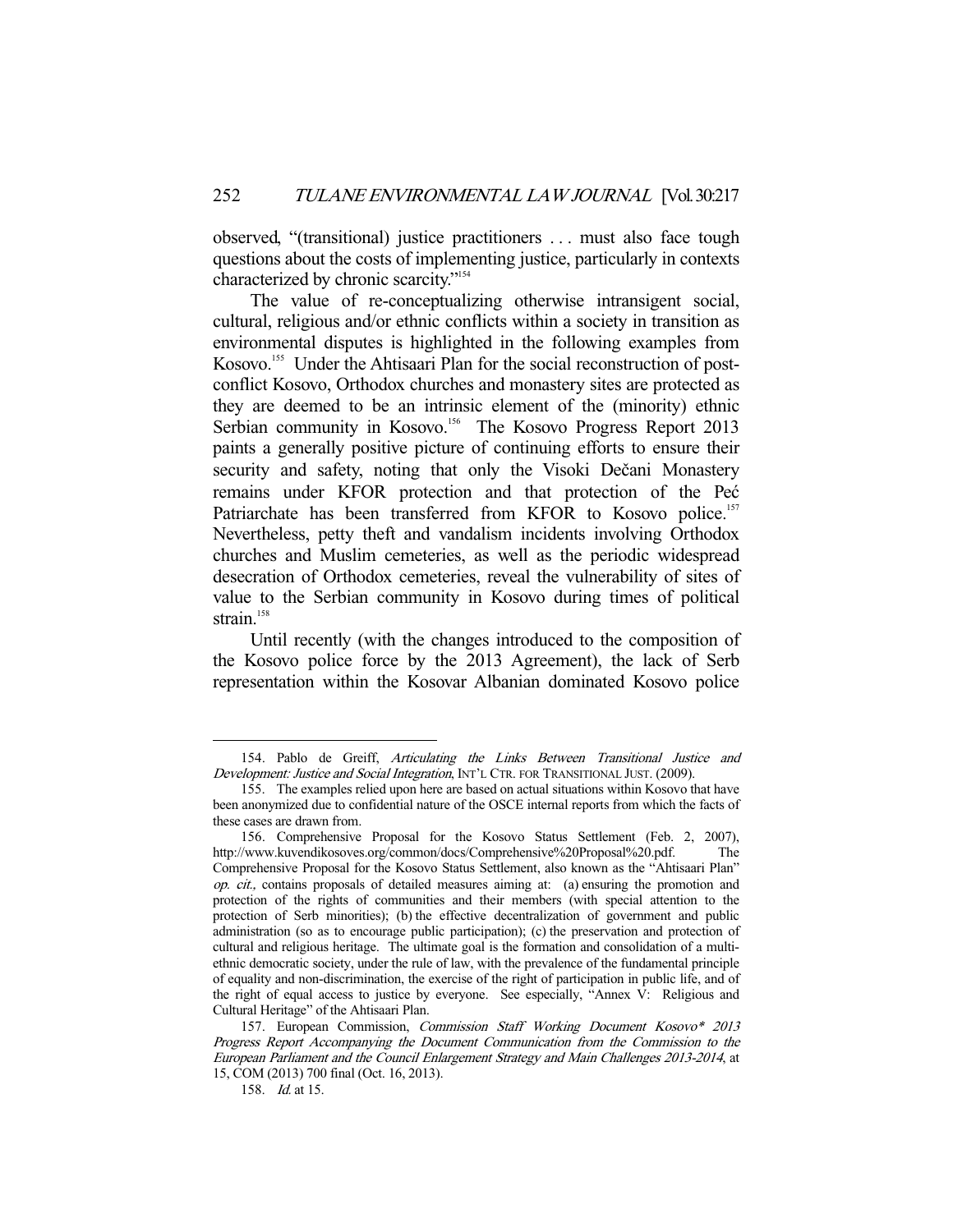force also contributed to the sense of disengagement and alienation felt by the Serbian community.<sup>159</sup> As Mertus notes:

(T)he confidence of minority groups plummets as assaults directed against the Serbian Orthodox community continue and the (Kosovo) police fail to offer protection. . . . Successful prosecutions for attacks on religious minorities are rare in Kosova. Weak administrative and judicial systems compound the problem, posing major obstacles to the realisation of the rights of religious minorities.<sup>160</sup>

A further source of friction is caused when the (mainly) Kosovo-Albanian controlled municipal authorities have licensed the establishment of business enterprises and other commercial activities in the surrounding areas immediately beyond the grounds of these protected religious sites.<sup>161</sup> These activities are (mainly) owned and operated by members of the K-Albanian community and mostly consist of light and medium-sized industries, agri-business enterprises, and farming concerns. Disputes have arisen over allegations that these activities are impinging on the sanctity of protected Orthodox religious sites, especially the need for minimum interference to their activities of worship, meditation, and prayer.

 On the face of it, this type of dispute has all the hallmarks of a classical inter-ethnic/religious confrontation. An important aspect of ethnic Serbian (religious) culture is being subjected to intolerable interference by activities undertaken by K-Albanians and permitted by K-Albanian-controlled municipal councils, on adjacent properties to previously sacrosanct Orthodox Christian sites. Vice versa, the K-Albanian community could, and possibly, would argue, that the Orthodox Church and Serbian community demands for an extended area of sanctuary. This arguably goes beyond the actual boundaries of the religious sites established under the Ahtisaari plan which constitutes an unacceptable imposition on the regulatory autonomy and jurisdiction of the municipal authorities.<sup>162</sup> For K-Albanians, this issue harks back to the period prior to the NATO intervention in Kosovo. K-Albanians would characterize that as a time of abject subjugation of their race to the Serbian community, supported by the (then) Serbian-dominated federal

 <sup>159.</sup> Id. at 17-18.

<sup>160.</sup> Mertus, *supra* note 19, at 242; see also Bureau of Democracy, Human Rights and Labor, International Religious Freedom Report 2009 (Oct. 26, 2009).

 <sup>161.</sup> Comprehensive Proposal for the Kosovo Status Settlement, supra note 156. Under the Ahtisaari Plan *ibid.*, such activities would in all probability either be proscribed or restricted under (Paragraph) 4.1.1.

 <sup>162.</sup> Id.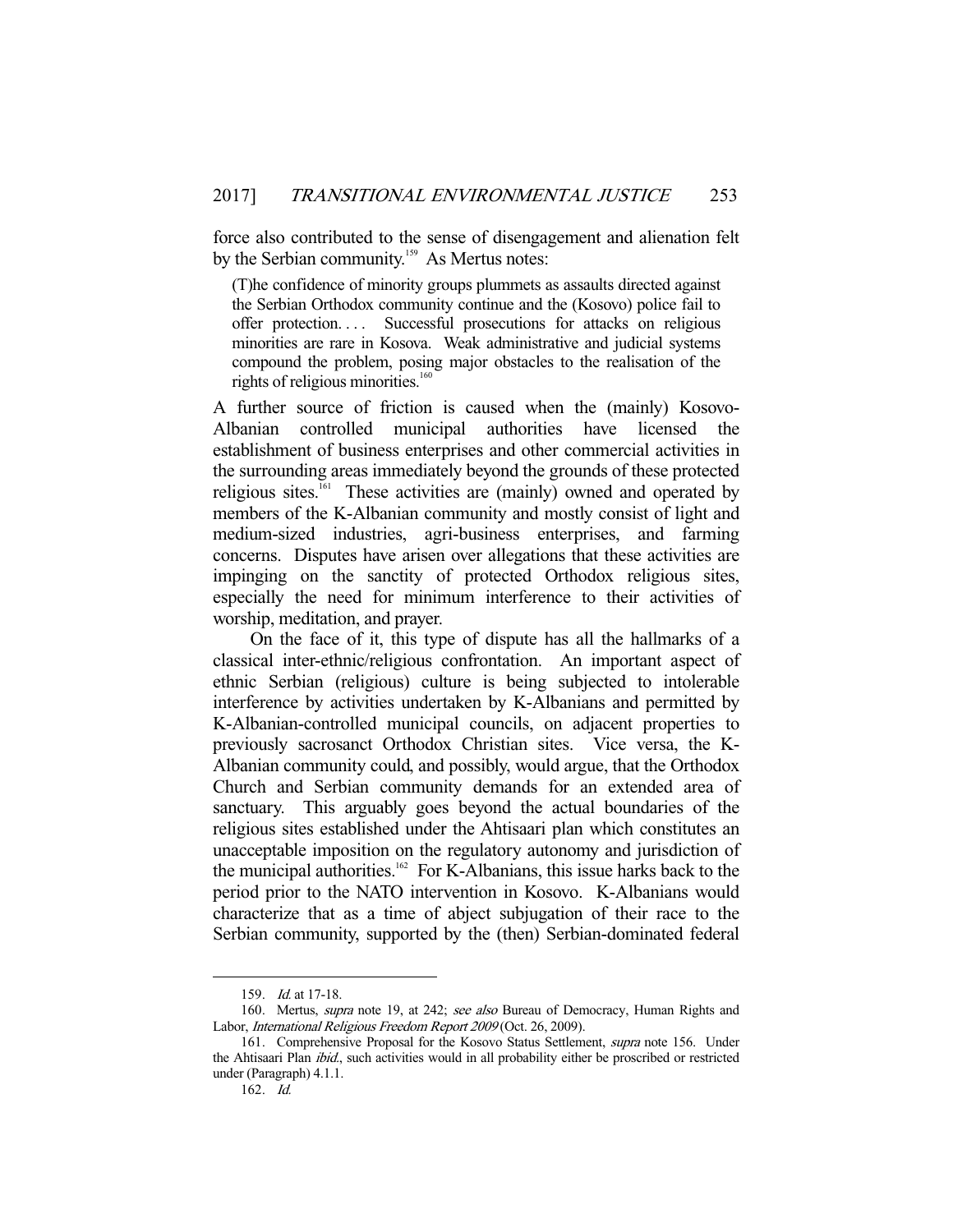government of Yugoslavia and exemplified by the presence of Orthodox Church icons found in many parts of Kosovo.

 How can this apparently intractable situation be resolved? The suggestion here is that a closer examination of the types of interferences alleged by the Orthodox Church as impinging on the sanctity of its protected sites can be re-cast as an environmental, rather than interethnic/religious, issue. Thus, what is being objected to here by the Orthodox Church is simply the fact that the activities permitted by the municipal authorities constitute an environmental nuisance due to the noise pollution or toxic fumes generated by these activities. As we shall see below, these claims can be substantiated by reference to legal developments in the jurisprudence of the European Court of Human Rights (ECtHR) when interpreting and applying the European Convention on Human Rights, 1950.<sup>163</sup>

 The 2008 Kosovo constitution now provides for the direct application of, inter alia, the ECHR within the domestic, Kosovo legal system, and moreover, requires that the human rights guaranteed by this Constitution shall be interpreted consistently with the court decisions of the European Court of Human Rights.<sup>164</sup> The application of a legal standard of protection against serious environmental interferences currently being developed through the Strasbourg Court's jurisprudence on Article 8 of the ECHR is especially pertinent to the type of dispute that is prevalent in Kosovo today. This jurisprudential development is both in line with, and reflective of, wider developments in favor of procedural environmental rights within international environmental law, which are also being implemented within the EU legal system.

 The transformative element of the re-classification of this type of dispute from "ethnic/religious" to "environmental" bears further scrutiny, if only because of its potential to render legal protection on an arguably more value-neutral, and thereby non-discriminatory, basis. As Mertus observes presciently, "Kosova is not a case of institutional malfunction or failure. Rather, it is a case of not creating institutions that all residents use uniformly."165 Similar legal arguments can be made in the context of several local authority-permitted excavations being performed on private properties, which allegedly may result in damage to important archaeological sites proposed for protection by the relevant bodies involved. Close to yet another historic (castle) site, a mining company

 <sup>163.</sup> Both the Convention texts and case law of the Strasbourg Court are accessible from the ECHR website at: http://www.echr.coe.int/Pages/home.aspx?p=home.

 <sup>164.</sup> KOSOVO CONSTITUTION arts. 22, 53 (2008).

 <sup>165.</sup> Mertus, supra note 19, at 242.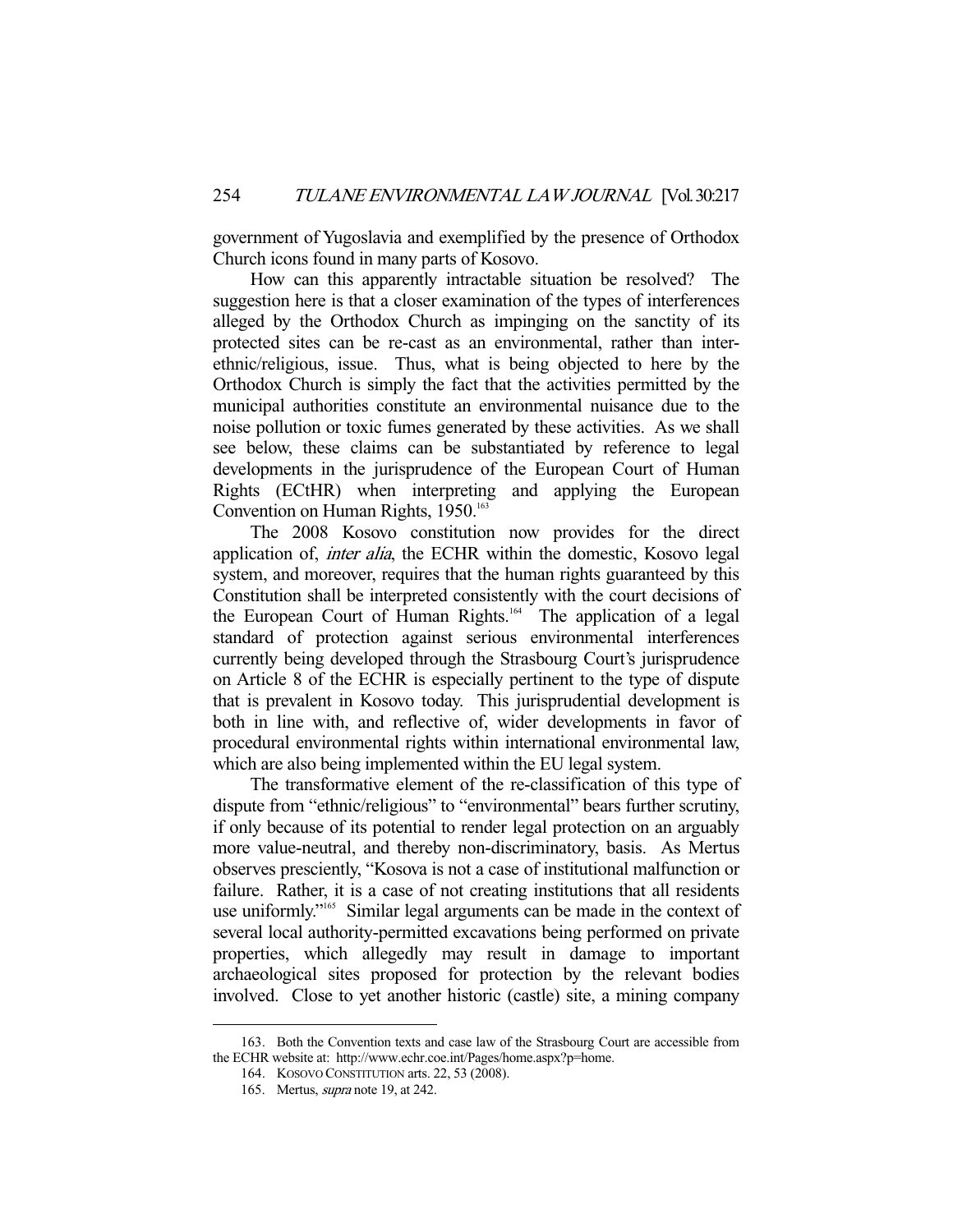has received authorization by the local municipality to begin conducting explosions, which might negatively affect this historic site. Again, the issue is really one of assessing, and if necessary, regulating the potential environmental impacts of such permitted activities. Rather than viewing these activities simply as examples of the unequal treatment of cultural artefacts belonging to the minority (Serb) community due to the political dominance of the majority (Kosovo Albanian) community represented in these permitting local authorities. As we will see below, both the prior assessment and regulation of such inherently dangerous activities for the surrounding environment is now amply provided for within applicable domestic, Kosovo environmental laws, which are themselves based on well-known and accepted international environmental principles and standards.

 Finally, another dispute involving the Orthodox church, but one that represents a neat reversal of the victim-perpetrator roles in the previous disputes noted above, is the construction and maintenance of perimeter walls around the periphery of certain Orthodox church sites, as well as new wings to monasteries.<sup>166</sup> The construction of these walls and The construction of these walls and additional buildings is objected to by the mainly K-Albanian neighborhoods surrounding these monastery sites. Here, the nondiscrimination principle underlying the objective application of environmental protection standards in the form of minimum (pollution) threshold levels for noise and dust could just as easily be applied *against* the Orthodox church as in its favor in the previous case (above). This last example can be put forward against the view that favoring environmental concerns over underlying and continuing ethnic/social discord is merely a smokescreen for a positive discrimination policy in favor of minority communities and implicitly against the majority community. Without needing to pronounce on either the value or legitimacy of pursuing positive discrimination policies for minority communities, we can see that the neutral, or objective, application of relevant environmental standards cuts both ways in terms of the protection.

 It should also be noted that ECHR Article 8 rights do not depend on property ownership. On this basis, residents of 'temporary' refugee camps (which are prevalent in the northern part of Kosovo) mainly populated by another minority community—the Roma—can arguably also complain against environmental interferences to their privacy, family life, and homes, even when these are temporary accommodations.<sup>167</sup>

<sup>166.</sup> *Kosovo and Serbia: A Little Local Difficulty*, ECONOMIST, Aug. 6, 2011, at 31.

 <sup>167.</sup> Since the end of the Kosovo conflict in 1999, exposure to lead contamination among the displaced Roma community currently still living in camps in northern Mitrovica is one of the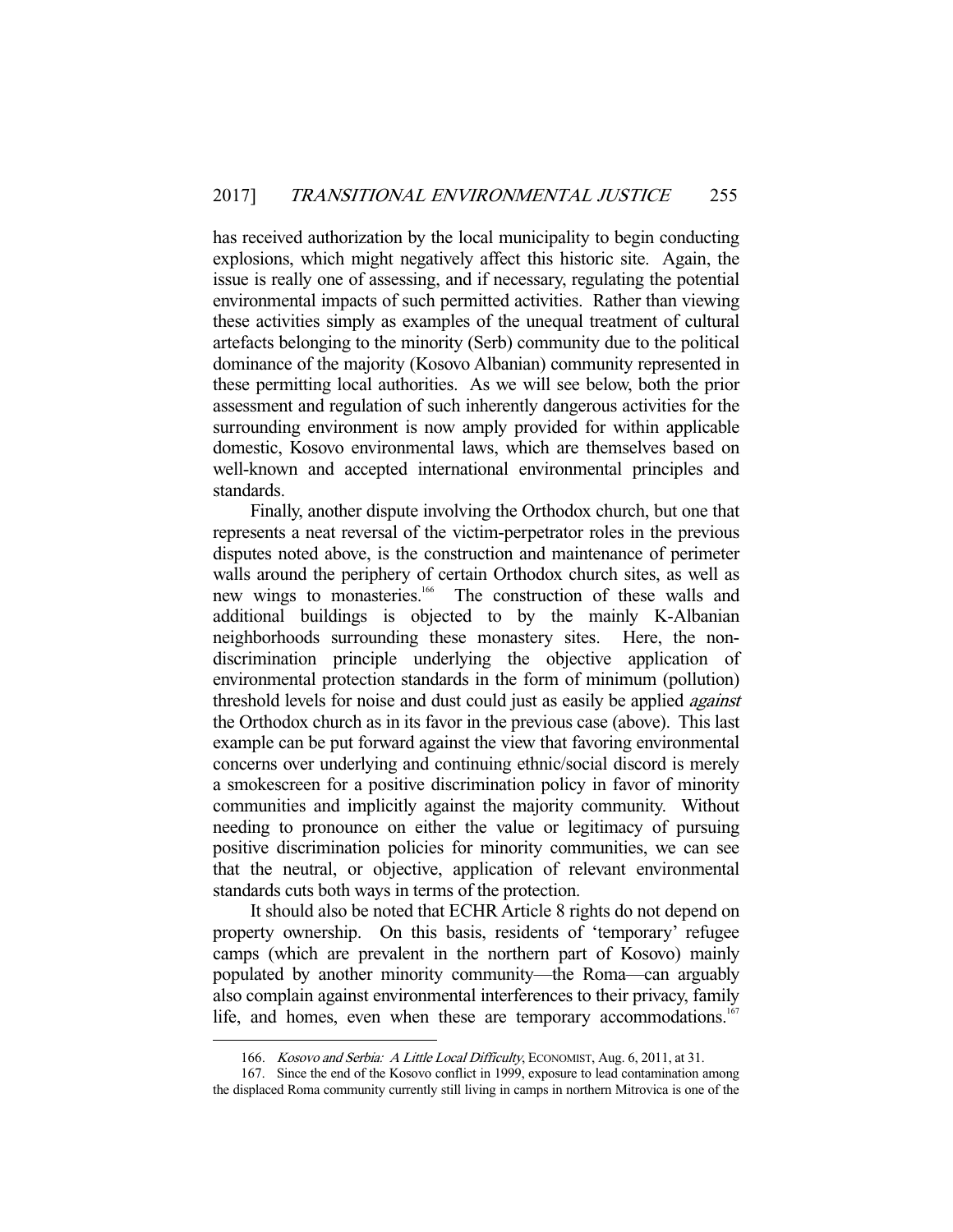While they are apparently unable to apply directly to the Strasbourg court due to formal uncertainty surrounding Kosovo's international legal status,<sup>168</sup> they will be able to make such claims before local courts because the ECHR and the Strasbourg court jurisprudence now forms part of domestically applicable Kosovo law, as provided within the 2008 Kosovo constitution.<sup>169</sup>

#### B. Transitional Environmental Justice as a Constraining Factor in Kosovo's Economic Reconstruction

 Moving from our initial arguments re-casting certain ethnic/social conflicts as transitional environmental justice issues, at least one further way in which arguments for environmental justice can gain entry into the transitional justice camp is by latching on to the ongoing debate as to whether the goals of transitional justice should expressly include the socio-economic reconstruction of a society in transition, in addition to the more well-known aims of transitional justice. Here, there can be little doubt that the international institutional agenda for transitional justice now explicitly takes on board socio-economic reconstruction as a vital element in the pursuit of transitional justice.<sup>170</sup> Already in 2001, the then UN Secretary-General, Kofi Annan, had proposed moving away from the reactive mentalities and practices adopted during the Cold War and toward a "culture of prevention" that requires "the deep-rooted socioeconomic, cultural, *environmental*, institutional and other structural causes that often underlie the immediate political symptoms of conflicts" to be addressed.<sup>171</sup> This approach incorporates short and long-term

biggest medical crises in the region. See generally Org. for Sec. & Co-operation in Europe OSCE Mission in Kosovo, Background Report Lead Contamination in Mitrovice*̈*/Mitrovica Affecting the Roma Community February (2009).

 <sup>168.</sup> On 20 February 2006, the European Roma Rights Centre (ERRC)—an international public interest law organisation working to combat anti-Romani racism and human rights abuse of Roma—filed an application with the European Court of Human Rights on behalf of 184 Romani residents of camps for Internally Displaced Persons (IDPs) in northern Kosovo. On 21 February 2006, the Court faxed a letter to the ERRC declining to review the case stating that it did not have jurisdiction to do so. Specifically, the Court claimed it was not competent to review the case since the United Nations Mission in Kosovo (UNMIK) is not party to the Convention. See European Court of Human Rights Has No Jurisdiction in Kosovo Lead Poisoning Case, EUR. ROMA RTS. CTR. (Apr.3, 2006), http://www.errc.org/article/european-court-of-human-rights-hasno-jurisdiction-in-kosovo-lead-poisonong-case/2568.

 <sup>169.</sup> See infra Part IV.

 <sup>170.</sup> See TRANSITIONAL JUSTICE AND DEVELOPMENT: MAKING CONNECTIONS 9 (Pablo de Greiff & Roger Duthie eds., 2009); see also Graciana del Castillo, Rebuilding War-Torn States: The Challenge of Post-Conflict Economic Reconstruction (2008).

<sup>171.</sup> U.N. Secretary-General, Prevention of Armed Conflict, ¶11, U.N. Doc. A/55/985-S/2001/574 (June 7, 2001) (emphasis added).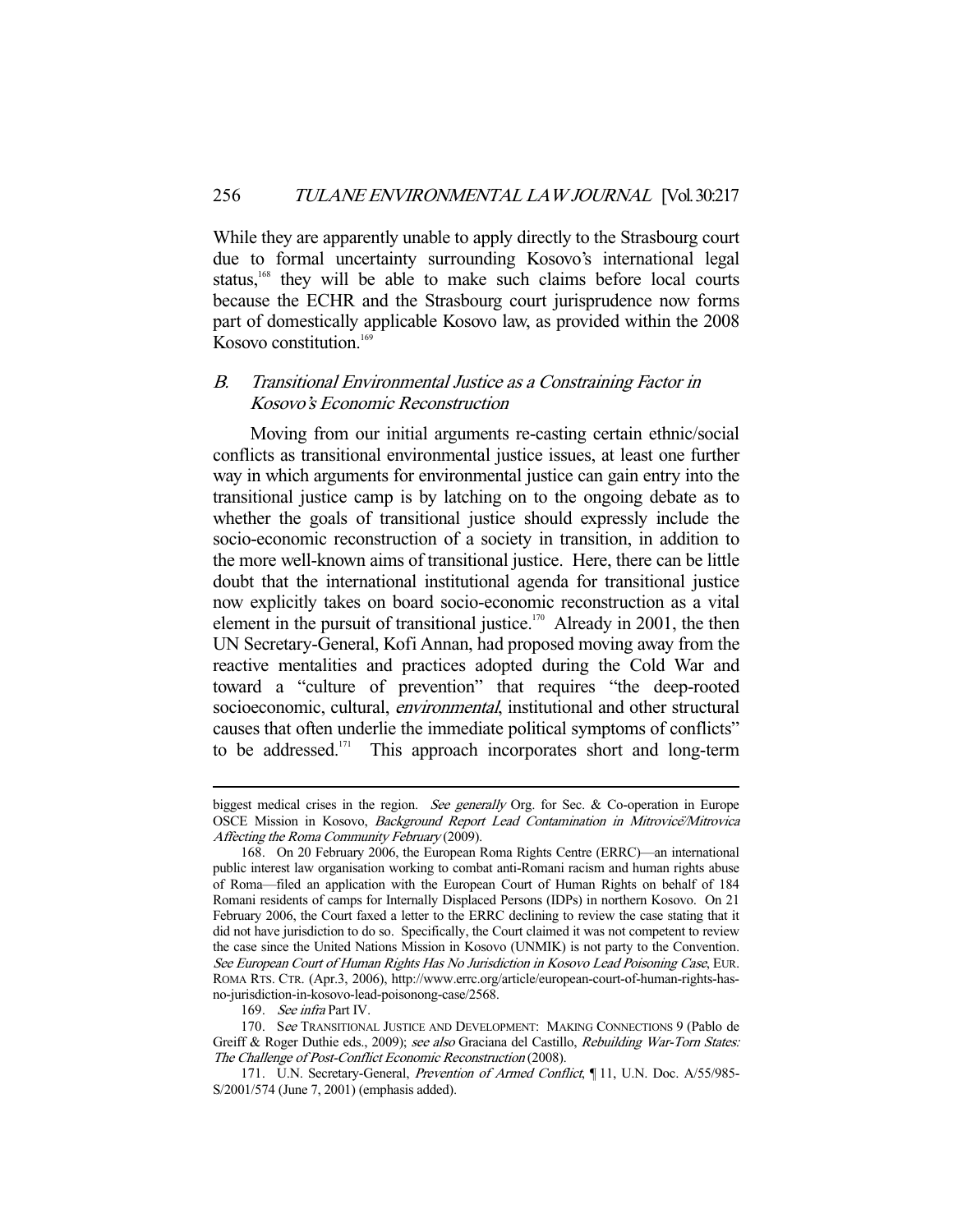methods that encompass political, diplomatic, humanitarian, human rights, developmental, institutional, and other measures by the international community, in cooperation with local actors. In this way, he argued, "conflict prevention and sustainable and equitable development are mutually reinforcing activities."<sup>172</sup>

 Core transitional justice proponents have perhaps understandably been slow to embrace this scope-widening exercise that potentially leads the transitional justice debate into troubled waters, preferring instead to stay within the relatively calm waters of traditional transitional justice concerns such as, *inter alia*, fact-finding, establishing personal and collective accountability and responsibility for past atrocities, reparations, and reconciliation. These doctrinal notions of the scope of activities (and their attendant legal regimes) that transitional justice should entail have come under criticism due to their perceived exclusionary effects for other equally significant issues and actors in transitional societies. Nagy has noted that transitional justice is typically constructed to focus on specific sets of actors for specific sets of crimes. She argues that this results in a fairly narrow interpretation of violence within a somewhat artificial time frame and to the exclusion of external actors.173 There is growing evidence of late that even die-hard transitional justice practitioners are uncovering latent and underlying socioeconomic, as well as racial, religious, and political roots for ethnic and social conflicts within States, leading them to re-examine the role of "development" in relation to transitional justice.<sup>174</sup> Mani highlights four areas of inquiry that both transitional justice and development specialists must consider if either field is to achieve its intended goals. Two of these questions are pertinent here: First, can transitional justice afford not to concern itself directly with social injustice and patterns of inequality, discrimination, and marginalization that were underlying causes of a conflict and that inflicted major suffering and victimization on vast swathes of a population? How can (or should) transitional justice have a more direct impact on reducing social and economic inequality? Second, does transitional justice represent a trade-off of sorts between justice or development, rather than promoting development *with* justice? Mani is of the view that transitional justice will lose credibility if its scholars and

 <sup>172.</sup> Id.

<sup>173.</sup> Rosemary Nagy, Transitional Justice as a Global Project: Critical Reflections, 29 THIRD WORLD Q. 2, 275-89 (2008).

<sup>174.</sup> Rama Mani, Dilemmas of Expanding Transitional Justice, or Forging the Nexus Between Transitional Justice and Development, 2 INT'L J. TRANSITIONAL JUST. 3, 254-55 (2008).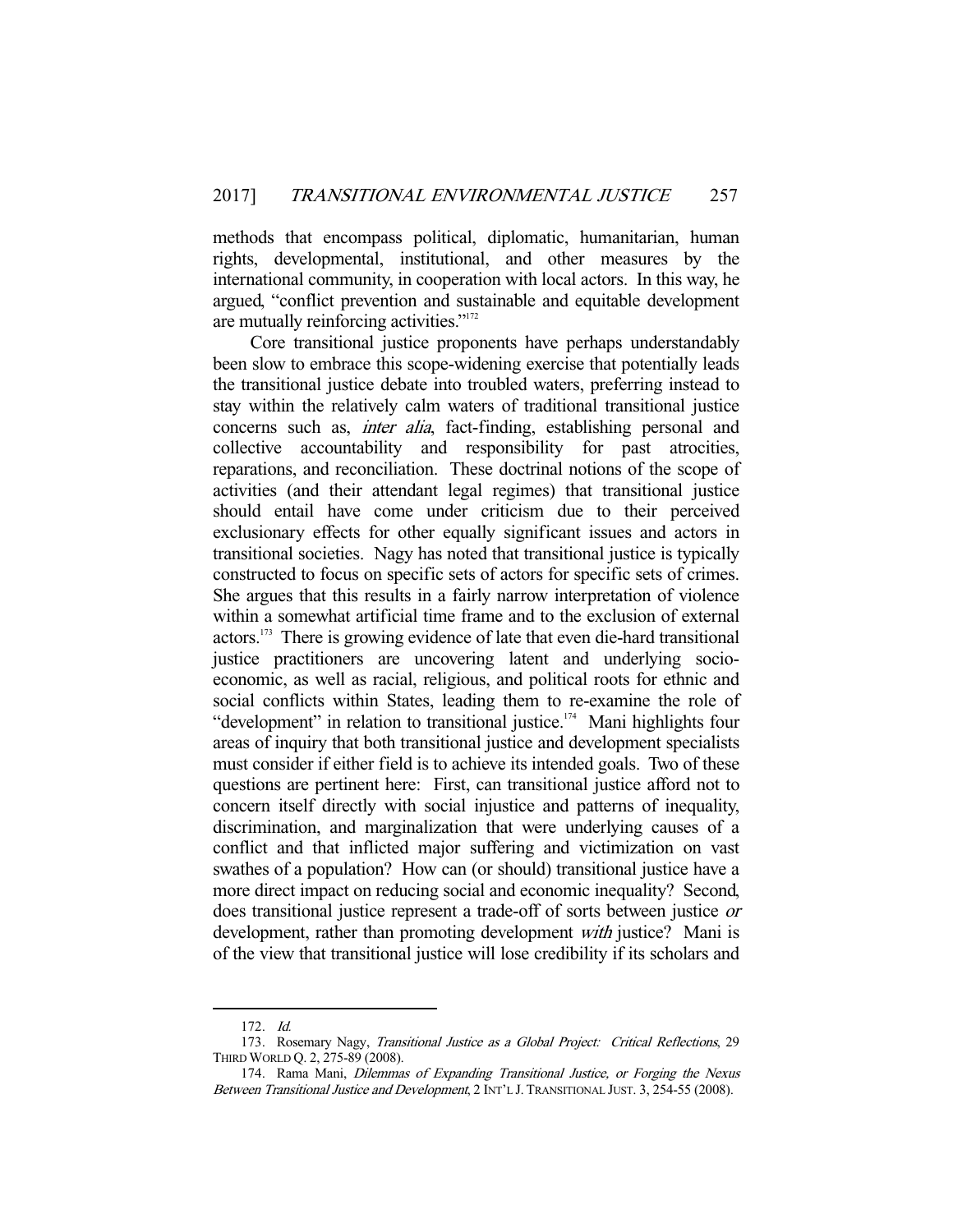practitioners do not address these questions within the (usually) impoverished societies they operate in.<sup>175</sup>

 Thus, even if transitional justice should never be thought of as simply being part of a wider, socio-economic (re-)development strategy, transitional justice should be, at a minimum, "development sensitive."<sup>176</sup> A development-sensitive approach would require transitional justice practitioners to be aware of the different links that may exist between transitional justice and development, and to consider pursuing synergies with development work and directly addressing development-related issues. Duthie proposes four levels at which this relationship exists: transitional justice and development efforts can complement each other; inadvertently affect each other; be coordinated in order to generate positive synergies; and directly address each other.<sup>177</sup> He therefore argues that transitional justice measures should be designed and implemented in ways that are "development sensitive."<sup>178</sup> Pasipanodya, however, goes further, arguing that in places like Nepal transitional justice mechanisms should not continue to neglect economic and social justice issues when it was injustice on these fronts that was both a root and a product of conflict.<sup>179</sup> Powell echoes this sentiment from a South African perspective, holding that early conceptions of justice in transition which tried to exclude: 1) socio-economic injustice from its list of actionable wrongs; and (2) redistributive justice from the valid aims of democratic transition, would neither be able to explain nor redress the problems of racial injustice or political transition in South Africa.<sup>180</sup> In this regard, Miller highlights three areas of general concern, namely, (1) the economic roots and consequences of the conflict that transitional justice institutions seek to narrate, prosecute, and overcome; (2) the economic liberalization that accompanies political transition in many transitional contexts, often constituting a lack of significant socio-economic redistribution of resources in the post-conflict state; and (3) the connected development plans of the new government for the future.<sup>181</sup>

 <sup>175.</sup> Id. at 253-54.

<sup>176.</sup> Roger Duthie, Toward a Development-Sensitive Approach to Transitional Justice, 2 INT'L J. TRANSITIONAL JUST. 3, 292-309 (2008).

 <sup>177.</sup> Id. at 292.

 <sup>178.</sup> Duthie, supra note 176, at 309.

<sup>179.</sup> Tafadzwa Pasipandoya, A Deeper Justice: Economic and Social Justice in Nepal, 2 INT'L J. TRANSITIONAL JUST. 3, 378-97 (2008).

<sup>180.</sup> Derek Powell, The Role of Constitution and Institution Building in Furthering Peace, Justice, and Development: South Africa's Democratic Transition, 4 INT'L J. TRANSITIONAL JUST. 2, 231-51 (2010).

 <sup>181.</sup> Zinaida Miller, Effects of Invisibility: In Search of the Economic in Transnational Justice, 2 INT'L J. TRANSITIONAL JUST. 3, 266-91 (2008).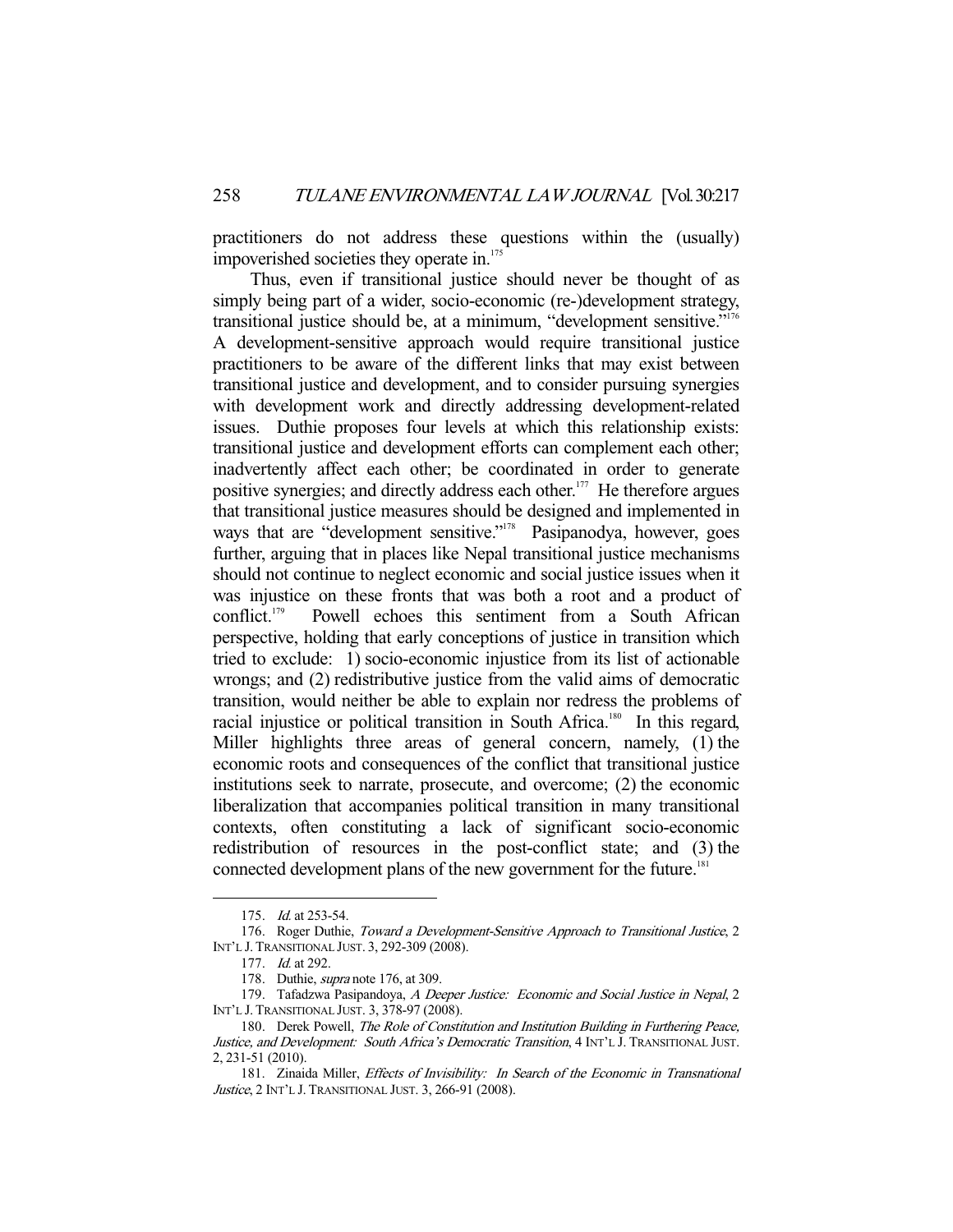Transitional justice mechanisms must therefore be part of a broader set of policies for socio-economic development and reconciliation, with sustainable human development principles underlying many of the objectives of these transitional justice mechanisms.182 However, the form, implementation, and outcome of such mechanisms, are influenced primarily by the political will, capacity, and resources available to local, national, and international institutions.<sup>183</sup> These mechanisms tend to neglect the active involvement of the affected population in the planning and implementation phases of socio-economic development. The implicit danger is of the negative consequences of uneven socioeconomic reconstruction as a result of the unconditional inclusion of simplistic notions of "development" within the objectives of a transitional society.

 Laplante highlights grass roots level conflict world-wide that is based on growing socio-economic disparities within communities, rather than the more usual forms of ethnic, religious and/or political divisions found in transitional societies.<sup>184</sup> Significantly, she includes environmental pollution caused by extractive industries within the notion of socioeconomic grievances.185 Finally, Castillo explicitly links postconflict socio-economic reconstruction with the need to establish appropriate legal and institutional frameworks providing for marketoriented but broad-based economic growth, which she defines as "growth that is sustainable, creates employment, brings about poverty alleviation and greater opportunity for the majority, and protects the environment.<sup>"186</sup> She makes the further point that this type of sustainable economic growth is "particularly important in post-conflict countries, where economic reconstruction must contribute to *national* reconciliation." 187

 All of these prescriptions clearly apply to present day Kosovo. The negative effects of unmitigated pursuit of economic growth are especially detrimental from an environmental perspective. As Keinänen has noted, environmental protection has so far been a 'non-issue' in the

<sup>182.</sup> Patrick Vinck & Phuong Pham, Ownership and Participation in Transitional Justice Mechanisms: A Sustainable Human Development Perspective from Eastern DRC, 2 INT'L J. TRANSITIONAL JUST. 3, 398 (2008).

<sup>183.</sup> *Id.* at 410.

<sup>184.</sup> Lisa J. Laplante, Transitional Justice and Peace Building: Diagnosing and Addressing the Socioeconomic Roots of Violence through a Human Rights Framework, 2 INT'L J. TRANSITIONAL JUST. 3, 331-55 (2008).

<sup>185.</sup> *Id.* at 332.

 <sup>186.</sup> Graciana del Castillo, Rebuilding War-Torn States: The Challenge of Post-Conflict Economic Reconstruction, 2 INT'L J. TRANSITIONAL JUST. 3, 224-25 (2008).

<sup>187.</sup> Id. at 225 (emphasis added).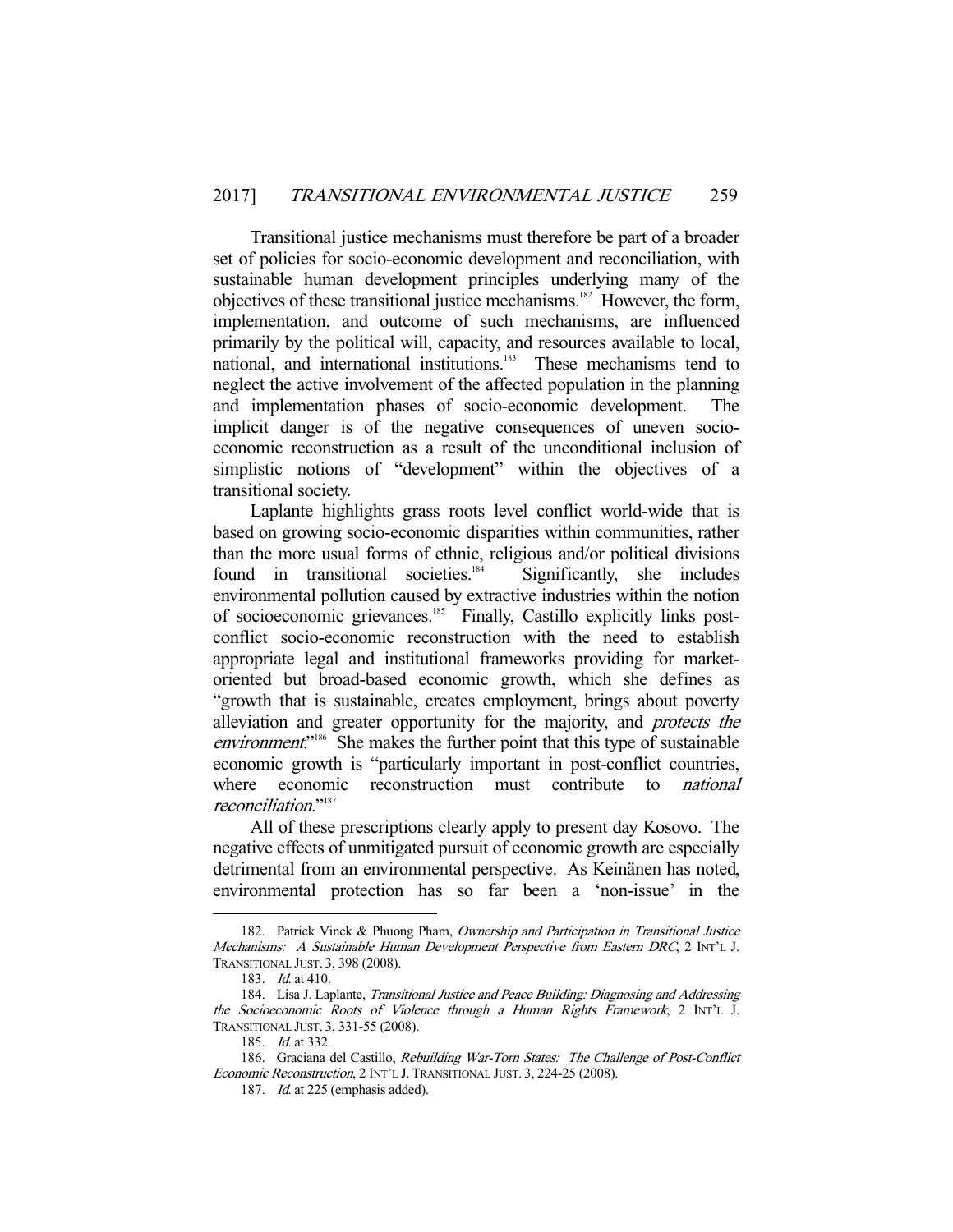international administration of Kosovo. Its foundational role for a stable society and competitive economy ignored because of complex and overarching issues involving disputed property ownership, poor resource management, and a lack of protection of basic human rights.<sup>188</sup> Thus, we can see the potential for the introduction of environmental justice mechanisms to constrain potentially unequal economic development between communities in ways that may ultimately be detrimental to the achievement of overall transitional justice within a still relatively vulnerable polity.

 Within this context, it should be unsurprising that principles and tools for environmental justice are now prescribed by international environmental law and increasingly, international development law, especially as an important aspect of international finance, technical, and technology assistance rendered by and through both public and private IFIs.189 Unlike other transitional States such as East Timor or Cambodia, for example, Kosovo also benefits in this regard from its institutional links with the EU, especially through its Pre-Accession status.

 A further argument for the explicit inclusion of environmental considerations and criteria within the otherwise prioritized economic reconstruction of Kosovo is the acknowledged universality of baseline human environmental needs, as compared with more contested notions of (re-)distributive socio-economic justice within this ethnically divided transitional society. Measures to promote a liberal market economy can be politically controversial in ex-socialist model economies and then founder on wealth re-distribution goals, thereby entrenching already prevalent socio-economic inequalities. On the other hand, basic human requirements for clean water, air and uncontaminated soil, as well as sufficient and untainted food supplies, have been elevated by the human rights and development communities to that of imperative goals when tackling poverty in less developed countries, whether transitional or not.

 For example, the UN's Millennium Development Goals (MDGs) include ensuring environmental sustainability as Goal No.7, alongside inter alia the eradication of poverty and hunger (Goal No.1) of the eight MDGs that according the UN Development Programme "provide a framework for the entire international community to work together towards a common end—making sure that human development reaches

 <sup>188.</sup> Katja Keinanen, International Law and the Interests of Liberal Market Economy: The Non-Issue of Environmental Protection in the Kosovo International Administration, 18 FINNISH Y.B. INT'L L. 9, 12-13 (2007).

 <sup>189.</sup> See, e.g., EQUATOR PRINCIPLES, THE EQUATOR PRINCIPLES (June 2013), http://www. equator-principles.com/resources/equator\_principles\_III.pdf.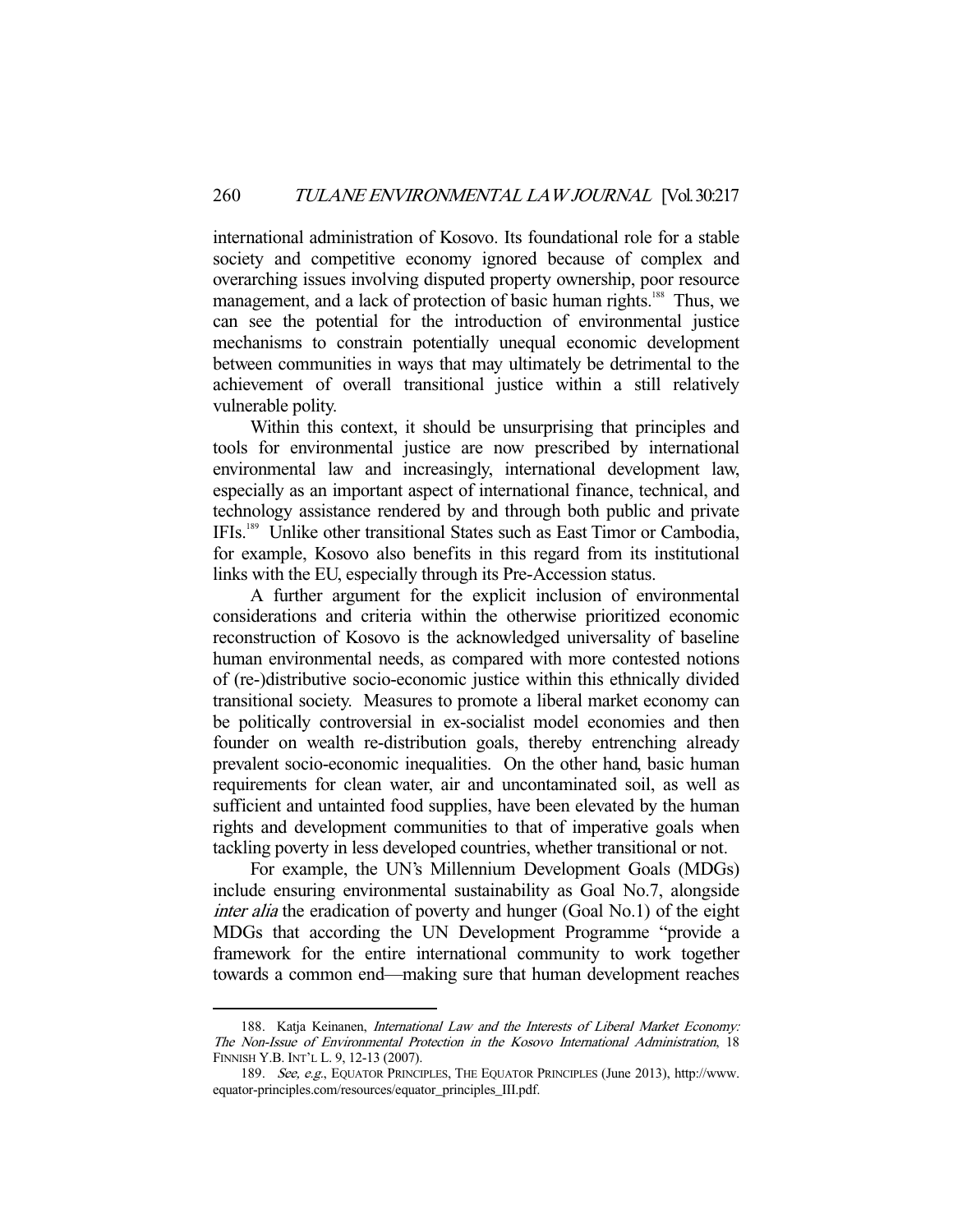everyone, everywhere."190 Securing such basic environmental needs for the entire population of Kosovo should therefore be an unchallengeable proposition as a basis for the introduction of transitional environmental justice mechanisms. Replacing the MDGs in 2015, the UN-sponsored Sustainable Development Goals (SDGs)<sup>191</sup> combining economic development, environmental sustainability, and social inclusion, $192$ represent an even more pertinent set of aims for Kosovo's post-conflict, socio-economic reconstruction that includes environmental protection for its entire population.

 A significant national (as opposed to local) example of the possible utilization of environmental justice tools to constrain otherwise unrestrained development initiatives can be seen in respect of central government decisions on the location of the route for a highway project running across Kosovo territory. In this regard, Kosovo is participating in the implementation of the 2004 Memorandum of Understanding on development of the South-East Europe Core Regional Transport Network,<sup>193</sup> beginning from the Albanian port of Durres on the Adriatic coast, through the middle of Kosovo to the frontier region with Serbia, linking-up with the Trans-European Network Corridor X in Serbia.<sup>194</sup>

 This transport infrastructure networking project is vital for improved communications between the land-locked, Balkan territories of Serbia and Kosovo, and the Mediterranean Sea. It is a major artery for international trade and investment to and from Kosovo. In line with this plan, the successful completion of the Route 7 Motorway, a 63.4-mile (102-kilometer) dual-carriage highway through Kosovo extending from Morinë, at the southwest border with Albania, to the north of Kosovo's capital, Pristina was announced in 2013. Route 7 now serves as the centerpiece of the Kosovo road transport system, helping to promote trade and economic development both within Kosovo and throughout the region as the trade route contributes to the economic integration of the

 <sup>190.</sup> See Sustainable Development Goals, UNDP (2015), http://www.undp.org/content/ undp/en/home/sustainable-development-goals.html.

 <sup>191.</sup> See id.

<sup>192.</sup> Jeffrey D. Sachs, From Millennium Development Goals to Sustainable Development Goals, 379 LANCET 2206 (2012).

 <sup>193.</sup> Adopted by Albania, Bosnia and Herzegovina, Croatia, Macedonia, Serbia and Montenegro, the European Commission on behalf of the EU, and, the UN Interim Administration Mission in Kosovo (acting for the Provisional Institutions of Self Government) in Luxembourg, on 11 June 2004. EUROPEAN COMM'N & UN INTERIM ADMIN. MISSION IN KOSOVO, MEMORANDUM OF UNDERSTANDING ON THE DEVELOPMENT OF THE SOUTH EAST EUROPE CORE REGIONAL TRANSPORT NETWORK (June 11, 2004), http://ec.europa.eu/ten/infrastructure/doc/ 2004\_06\_11\_memorandum.pdf.

 <sup>194.</sup> WORLD BANK, supra note 37.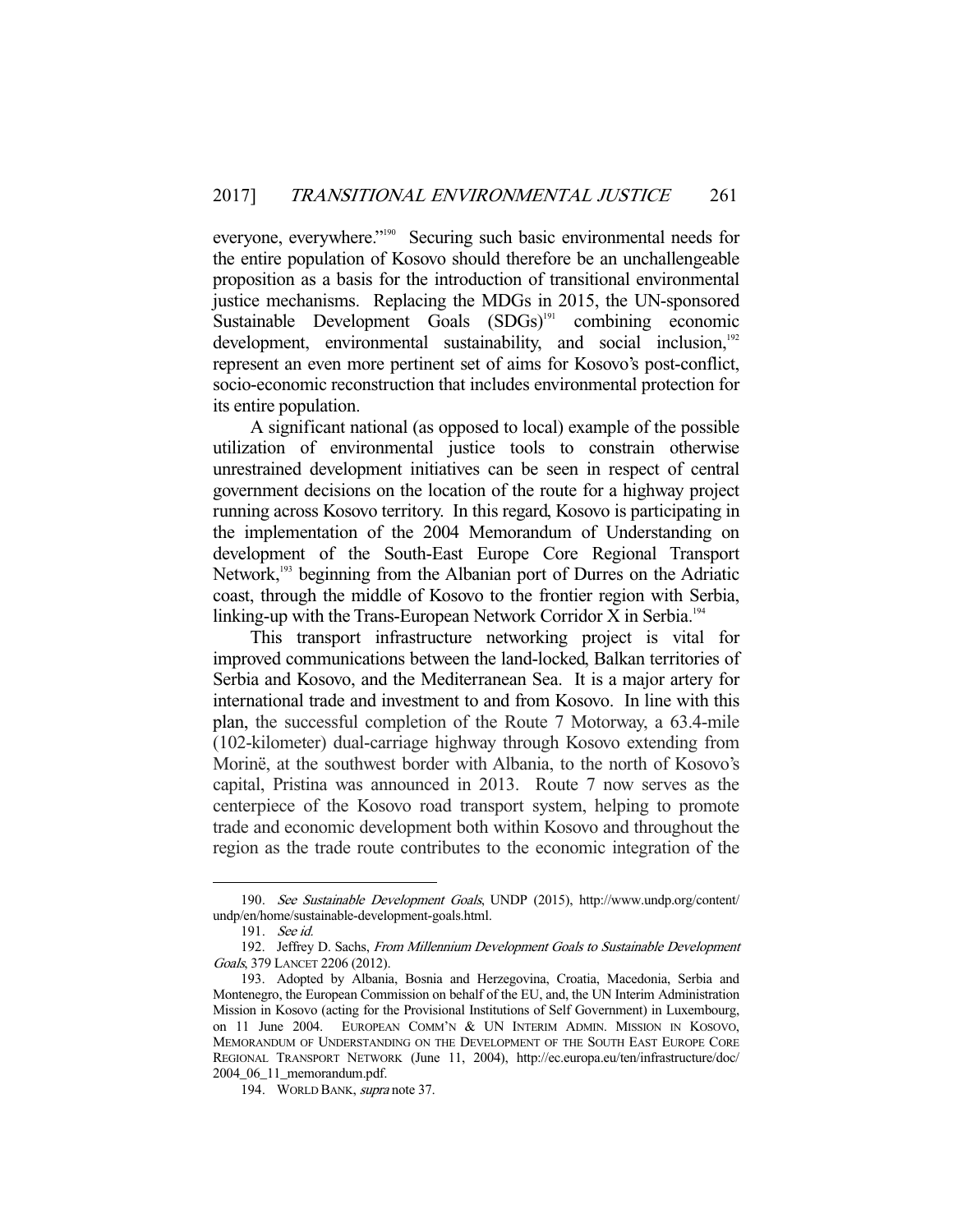countries of southeastern Europe, Western Europe, and beyond. The motorway traverses mountainous terrain and has eleven bridges, four interchanges, and twenty-two overpasses and underpasses.<sup>195</sup>

 However, several issues arose the planning stage of this project. Notably, the construction of an initial section of this highway project within Kosovo known as "Vermice-Merdare" sector of the overall Route 7 Motorway,196 was controversial for a variety of reasons ranging, inter alia, from the lack of transparency over the initial Kosovo central government decision-making process to award the contractual tender for this project, to the location of an initial section of the highway in very close proximity to at least one ethnic Serbian community, and the apparent lack of a complete environmental impact assessment (EIA) prior to the commencement of works on this highway, at least in terms of the requirement for the consultation of local communities.197 For example, a recent study by a local civil society organization on a related Kosovo highway project, namely, Route 6 between Skopje and Pristina, has noted in a section entitled: "Lessons Learned from the Route 7 Construction" that before the signing of the contract for "Route 7" construction, there was insufficient public discussion related to that (Route 7) project, nor had there been any feasibility study had been conducted.<sup>19</sup>

 Local (Serbian) politicians have also highlighted the lack of meaningful consultation with their representative communities over the routing decisions taken by central Kosovo government ministries

 <sup>195.</sup> See Kosovo Motorway: Highway to the Future, BECHTEL.COM (2016), http://www. bechtel.com/projects/kosovo-motorway/.

 <sup>196.</sup> European Commission, Commission Staff Working Document Kosovo\* 2013 Progress Report Staff, Accompanying the document Communication from the Commission to the European Parliament and the Council, the European Economic and Social Committee and the Committee of the Regions Enlargement Strategy and Main Challenges 2013-2014, at 40, SWD (2013) 700 final (Oct. 10, 2013).

 <sup>197.</sup> Article 27(2) of the Kosovo Law on EIA, provides for "Information and Public Participation" as follows: "Concerned parties and the public shall participate in all phases of the EIA procedure, including decision taken process." Law on Environmental Impact Assessment No. 03/L-024 (2009) (Kosovo). More localized EIA exercises will apparently now be conducted immediately prior to each individual section of the highway project that will be worked on, according to a Kosovo Ministry of Environment and Spatial Planning notification. Kosovo Ministry of Environment and Spatial Planning, Environmental Decision Approval for "Construction of the Road 7 (Highway) Vermice-Merdar," Nr. 672/10/1-ZSP-116/10 (2010) (Author has Unofficial English Translation). However, this did not prevent the dislocating effects experienced by the Serbian community most directly affected by the initial routing decisions for the highway section passing very close to their homes and in some cases, dividing their farm lands.

 <sup>198.</sup> See Route 6 Highway: Prishtina-Skopje 39, 13 (Found. for Open Soc'y & RIINVEST Inst., 2015).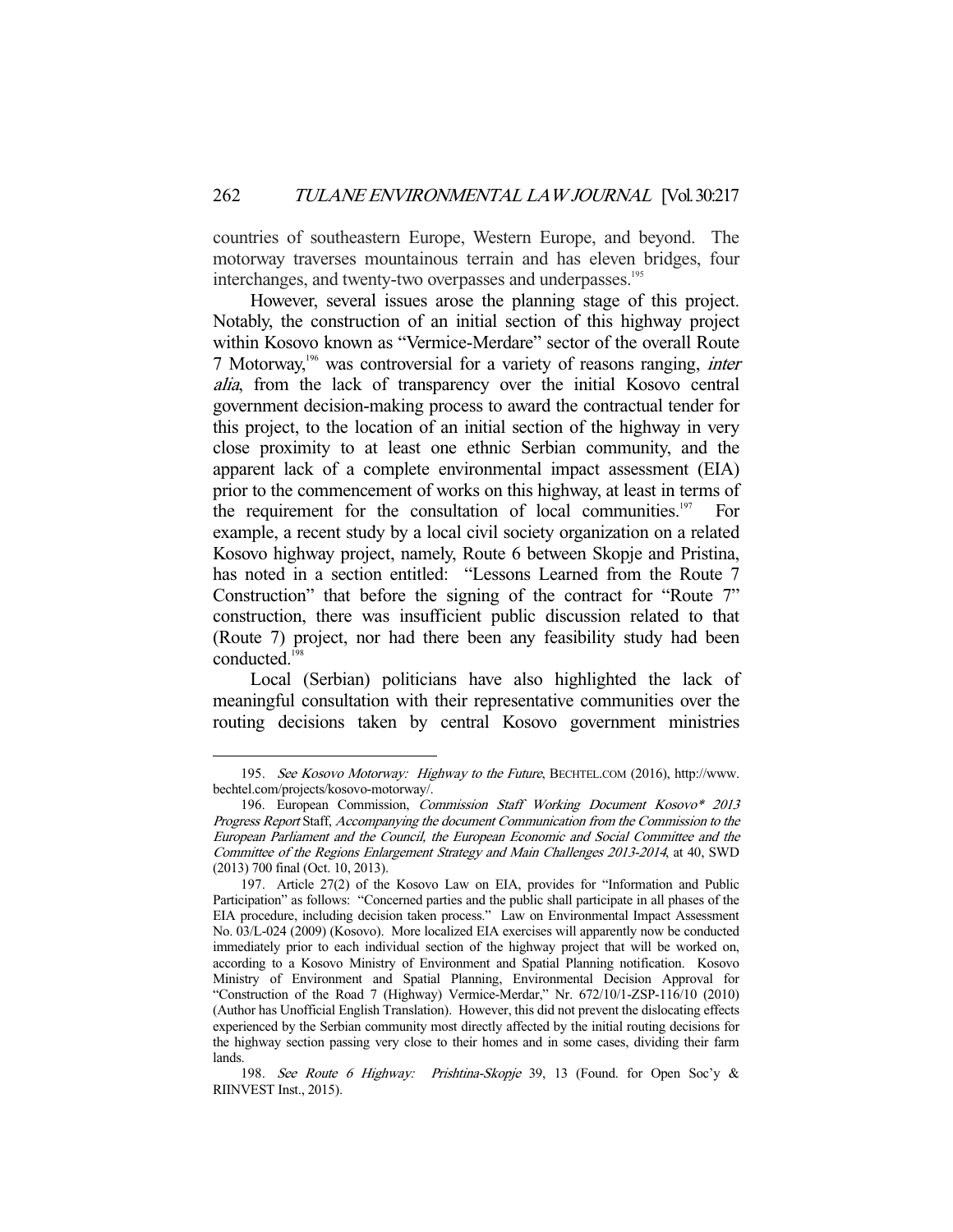involved. They present this issue as yet another example of the discrimination experienced by their minority community at the hands of the (Albanian) majority community-led central government. Within this context, it is at least arguable that the proper implementation of applicable EIA requirements under Kosovo law would have ensured that both minority (Serbian) and indeed, even majority (Albanian) communities whose properties also border the highway project site, were all subject to prior consultation and participation in the decision-making process on the proposed highway route. Thus, achieving environmental justice for all the affected communities, especially on a nondiscriminatory basis between the majority and minority ethnic communities, would have gone a long way towards reducing the rising communal tensions over this project. Moreover, it would have allowed all the affected communities to focus on the economic development opportunities presented by the highway, a fact that all the communities involved—majority and minority—accept as a positive outcome of this infrastructure project. This was therefore a lost early opportunity for social reconciliation coalescing around a well-defined economic development goal and facilitated by the application of nondiscriminatory principles providing for procedural environmental rights.

 From the above case studies, it can be surmised that there are at least two possible justifications for the inclusion of environmental justice as a further aspect or element in the overall conceptual make-up of transitional justice. First, as a means for the re-conceptualizing or recasting otherwise intractable social and ethnic conflicts in a transitional society as "environmental" disputes that are more susceptible to reconciliation on the basis of the application of environmental principles, notably procedural environmental rights, in a neutral and nondiscriminatory fashion. Second, as a means of tempering the excesses of full-blown efforts towards economic reconstruction and development that threaten to re-trench and ultimately renew the deep social and ethnic divisions that may still persist within a particular transitional society.

#### VI. PATHWAYS TO ENVIRONMENTAL JUSTICE WITHIN THE KOSOVO CONSTITUTIONAL AND LEGAL FRAMEWORK

 The specific provision for environmental principles and procedural rights for achieving environmental justice will now be highlighted and assessed within the current Kosovo constitutional and legal framework. To begin with, as noted above, Articles 22 and 53 of the 2008 Kosovo Constitution provide for the direct application of ECHR provisions and moreover, as these rights and freedoms are interpreted by European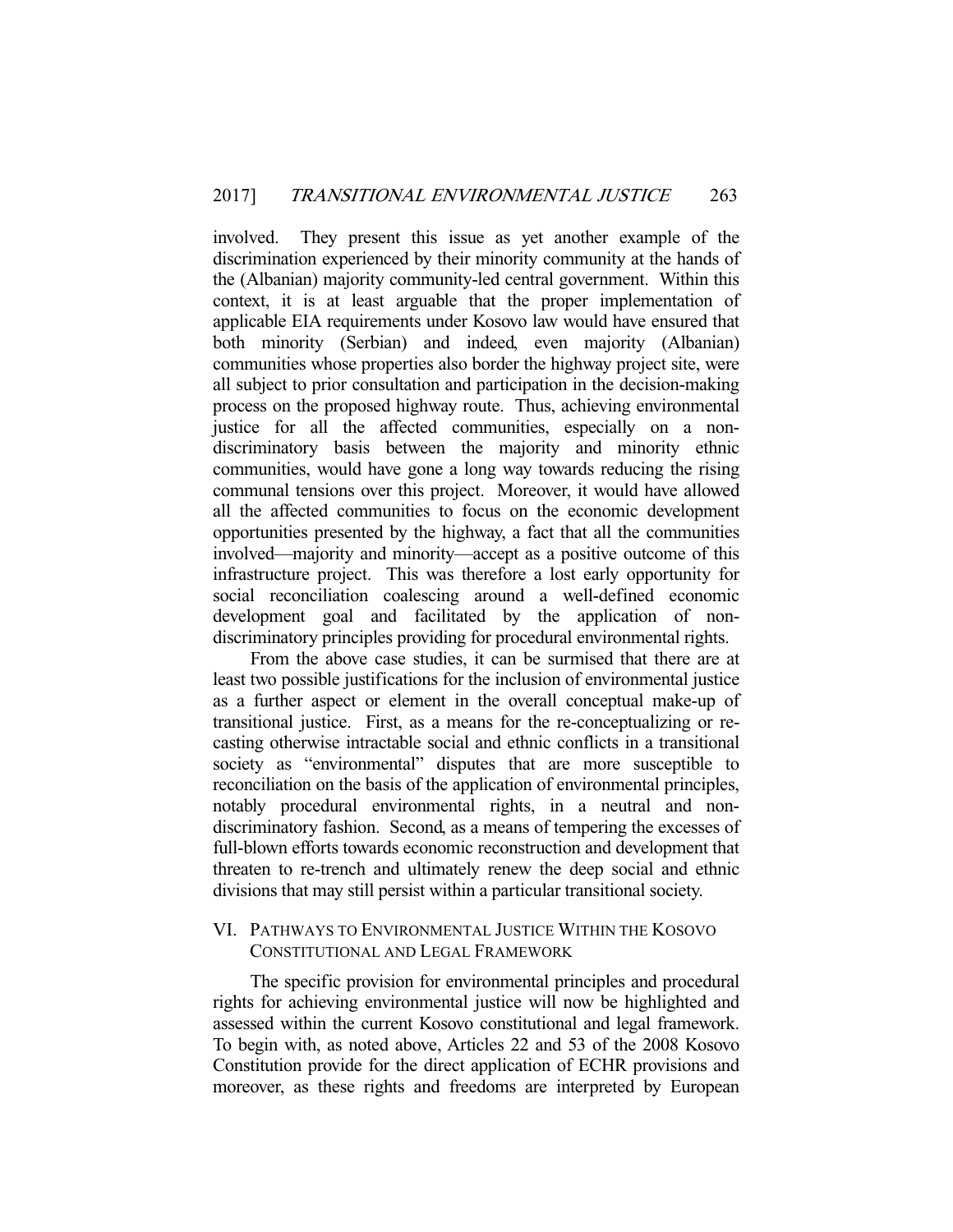Court of Human Rights (ECtHR) jurisprudence. Article 22 on the "Direct Applicability of International Agreements and Instruments" provides as follows: "Human rights and fundamental freedoms guaranteed by the following international agreements and instruments are guaranteed by this Constitution, are directly applicable in the Republic of Kosovo and, in the case of conflict, have priority over provisions of laws and other acts of public institutions."<sup>199</sup> These include, inter alia, (1) Universal Declaration of Human Rights; and the (2) European Convention for the Protection of Human Rights and Fundamental Freedoms and its Protocols.<sup>200</sup>

 Article 53 on the "Interpretation of Human Rights Provisions" then establishes that, "[h]uman rights and fundamental freedoms guaranteed by this Constitution shall be interpreted consistent with the court decisions of the European Court of Human Rights."201 Significantly, this provision goes much further than what is provided in the Ahtisaari Plan itself. Specifically, the Ahtisaari plan, in Article 2.1 on Human Rights and Fundamental Freedoms simply provides that Kosovo shall promote, protect, and respect the highest level of internationally recognized human rights and fundamental freedoms, including, inter alia, the ECHR, but without any specific allusion to the progressive developments in the interpretation of the Conventional rights and freedoms by Strasbourg Court in the intervening years since its establishment.<sup>202</sup> Article 52 of the Kosovo Constitution on Responsibility for the Environment then provides for responsibility for nature and biodiversity protection, as well as the first and second pillars of 1998 Aarhus Convention.<sup>203</sup> Namely 212, the right to be informed and to participate on environmental issues, and the Environmental Impact Assessment (EIA) principle.<sup>204</sup>

 Apart from the substantive provision of these important environmental principles and the procedural environmental rights derived from them, an equally significant structural aspect of the still fledgling Kosovo legal system is the presence of international judges in the Kosovo Constitutional Court to assist in the adjudication of legal issues that raise questions of interpretation of the ECHR in relation to Kosovo laws. The appointment and role of these international judges is provided by Kosovo

 <sup>199.</sup> KOSOVO CONSTITUTION arts. 22, 53 (2008).

 <sup>200.</sup> Id.

<sup>201.</sup> *Id.* art. 53.

<sup>202.</sup> Comprehensive Proposal for the Kosovo Status Settlement, *supra* note 156.

 <sup>203.</sup> KOSOVO CONSTITUTION art. 52 (2008).

 <sup>204.</sup> Id.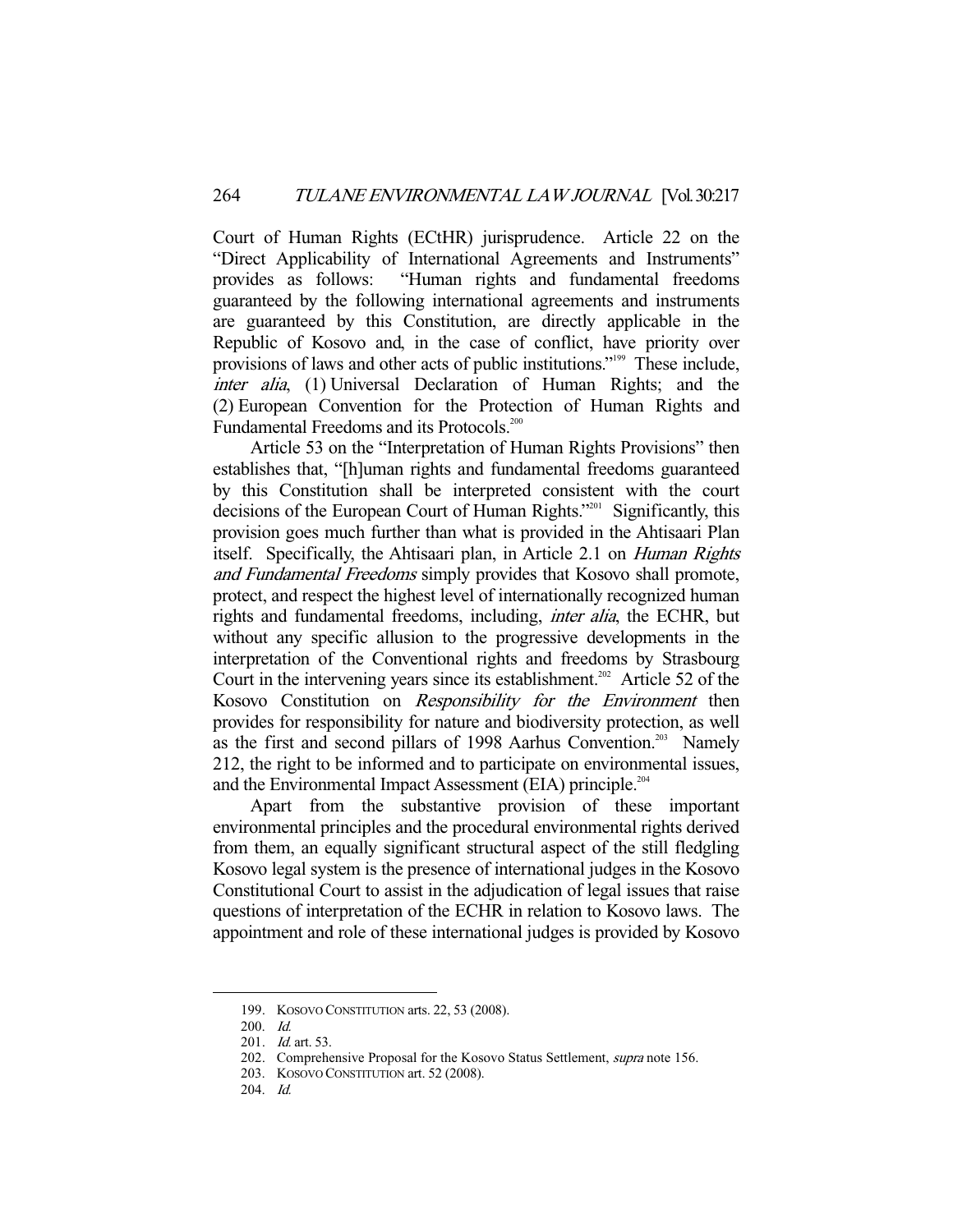Constitution as well as the Ahtisaari Plan. Article 152 of the Constitution on the Temporary Composition of the Constitutional Court provides that:

Until the end of the international supervision of the implementation of the Comprehensive Proposal for Kosovo Status Settlement, dated 26 March 2007, the Constitutional Court shall be composed as follows: (1) Six (6) out of nine (9) judges shall be appointed by the President of the Republic of Kosovo on the proposal of the Assembly....  $(4)$  Three  $(3)$  international judges shall be appointed by the International Civilian Representative, upon consultation with the President of the European Court of Human Rights. The three (3) international judges shall not be citizens of Kosovo or any neighboring country.<sup>205</sup>

 The presence of EULEX-appointed judges and prosecutors within the Kosovo jurisdiction is also established under a Kosovo Assembly Law.<sup>206</sup> Article 1 of the Kosovo Assembly Law "regulates the integration and jurisdiction of the EULEX judges and prosecutors in the judicial and prosecutorial system of the Republic of Kosovo."<sup>207</sup> On the basis of this legislation, Spernbauer notes that, "[e]uropean judges and prosecutors become an integral part of the Kosovo judicial and prosecutorial system at the level of the Supreme Court and the district courts with executive authority in both civil and criminal law where they either exercise compulsory or optional jurisdiction."<sup>208</sup> Exceptionally, EULEX district court judges can also have jurisdiction for cases dealt with at municipal court level if the President of the Assembly of EULEX judges decides to assign such a case to EULEX in accordance with the modalities on case selection and case allocation.<sup>209</sup> This institutional development may have positive implications for the possible application of European environmental standards within Kosovo. Whether these are derived from the ECtHR jurisprudence already alluded to and elaborated below, or relevant EU environmental law principles and standards that may be regarded as being part of the Union *acquis* that the Kosovo government has agreed to strive towards under the EU Pre-Accession process.

 The relevant provisions of the ECHR for environmental issues are as follows: ECHR Article 2 on the right to life; Article 8 on the right to

<sup>205.</sup> *Id.* art. 152.

 <sup>206.</sup> Law On the Jurisdiction, Case Selection and Case Allocation of Eulex Judges and Prosecutors in Kosovo No. 03/L-053 (2008) (Kosovo).

<sup>207.</sup> *Id.* art. 1 (2008).

<sup>208.</sup> Martina Spernbauer, EULEX Kosovo: The Difficult Deployment and Challenging Implementation of the Most Comprehensive Civilian EU Operation to Date, 11 GERMAN L.J. 769 (2010).

 <sup>209.</sup> Law On the Jurisdiction, Case Selection and Case Allocation of Eulex Judges and Prosecutors in Kosovo No. 03/L-053 (2008) (Kosovo) at Art. 3.4 and Art. 5.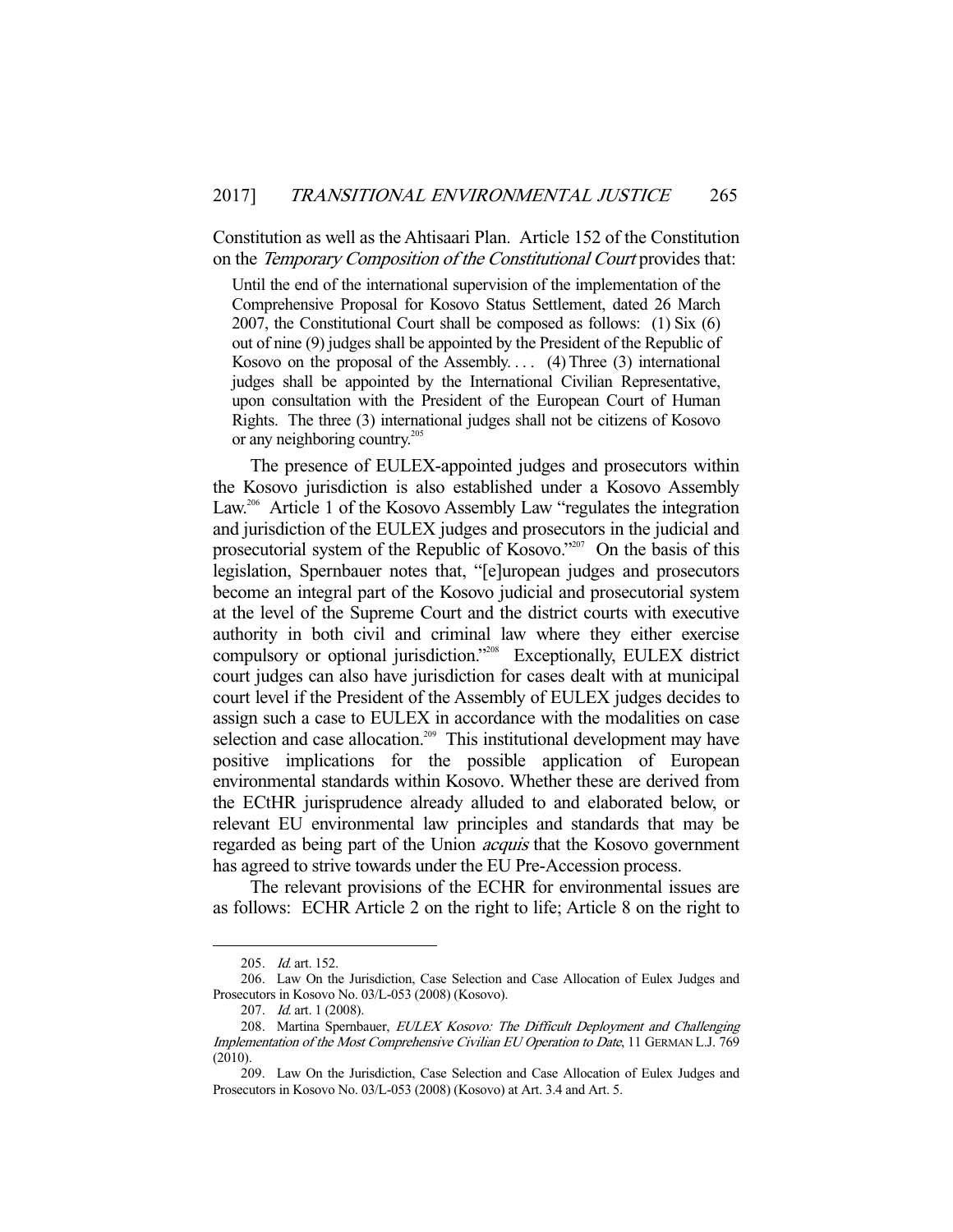respect for private and family life; and Article 1 of Protocol I on protection of property, the right to life and a home, and possessions. Of these provisions, the most significant is Article 8, which provides four categories of rights, namely, privacy, family life, home, and correspondence, and has been interpreted according to relevant ECtHR jurisprudence to include prevention from (serious) environmental interferences.<sup>210</sup> As the Grand Chamber of the ECtHR observed in the Hatton v. United Kingdom case,<sup>211</sup> involving alleged noise pollution from night-time flights over Heathrow airport, there is no explicit right in the Convention to a clean and quiet environment, but where an individual is directly and seriously affected by noise or other forms of pollution, an issue may arise under Article  $8.^{212}$ 

Previously, in *Powell & Rayner v. United Kingdom*, where the applicants had complained about disturbance from daytime aircraft noise, the Court held that Article 8 was relevant, since "the quality of [each] applicant's private life and the scope for enjoying the amenities of his home [had] been adversely affected by the noise generated by aircraft using Heathrow Airport."<sup>213</sup>

Similarly, in *López Ostra v. Spain*, the Court held that Article 8 could include a right to protection from severe environmental pollution, since such a problem might "affect individuals' well-being and prevent them from enjoying their homes in such a way as to affect their private and family life adversely, without, however, seriously endangering their health."<sup>214</sup> In *Guerra v. Italy*, which, like *López Ostra*, concerned environmental pollution, the Court observed that "[the] direct effect of the toxic emissions on the applicants' right to respect for their private and family life means that Article 8 is applicable."<sup>215</sup>

 One of the more significant cases in this line of ECtHR Judgments is Fadeyeva v. Russia,<sup>216</sup> where the Court accepted the applicant's claim that her prolonged exposure to excessive pollution levels from a nearby steel plant had "adversely affected the quality of life at her home" and therefore, that "the actual detriment to the applicant's health and well-

 <sup>210.</sup> Loukis Loucaides, Environmental Protection through the Jurisprudence of the European Convention on Human Rights, 75 BYBIL 249-67 (2005).

 <sup>211.</sup> Hatton v. United Kingdom, 2003-VIII Eur. Ct. H.R. at 216.

<sup>212.</sup> *Id.* at 192.

 <sup>213.</sup> Powell v. United Kingdom, 12 Eur. Ct. H.R. 355 (1990) at 366.

 <sup>214.</sup> Lopez Ostra v. Spain, 20 Eur. Ct. H.R. 277 (1994) at 278.

 <sup>215.</sup> Guerra v. Italy, 26 Eur. Ct. H.R. 357, 359-60 (1998).

 <sup>216.</sup> Fadeyeva v. Russia, 45 Eur. Ct. H.R. 10 (2005).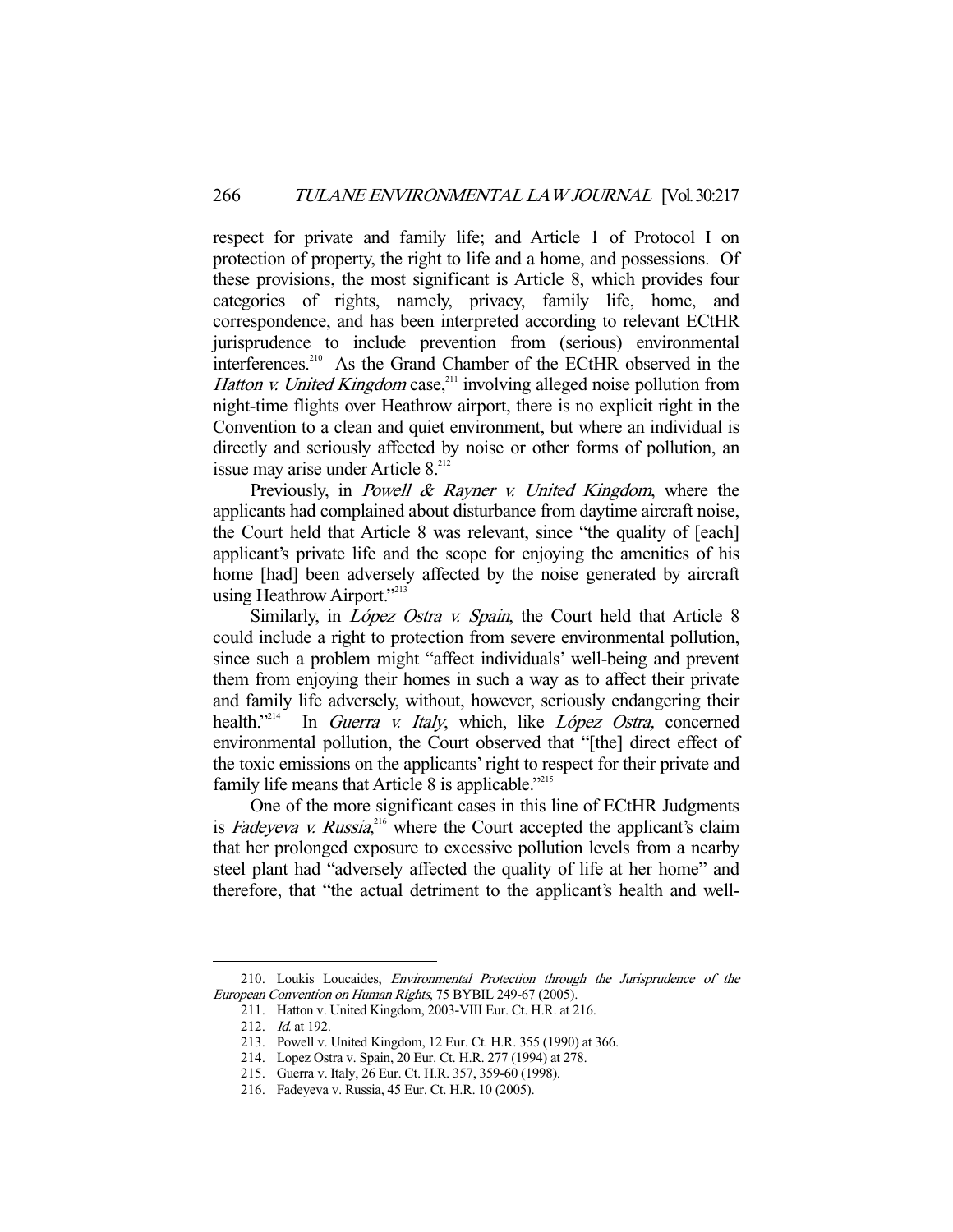being reached a level sufficient to bring it within the scope of Article 8 of the Convention."<sup>217</sup>

 These, along with other ECtHR judgments, have expanded the application of Article 8 to cover environmental interferences that can cause serious health problems.<sup>218</sup> Moreover, it is possible to suggest that an ECtHR finding of a breach of the legal standard of protection under Article 8 is at least partly based on whether the applicant had been able to inform themselves sufficiently about the environmental health risks involved, participate in the decision-making process, and challenge any decision on the legal authorization of the hazardous activity concerned.

 Notably, this was the case in Ta*ş*kin v. Turkey, where the Strasbourg court considered that, by failing to take into account the results of a public consultation and environmental impact assessment (EIA) exercise which had been previously endorsed by a Turkish court, $219$  the Turkish authorities had "deprived the procedural guarantees available to the applicants of any useful effect,"220 when they secretly authorized the continued operation of a gold mine. Turkey had thus failed to discharge its obligation under Article 8 of the Convention to guarantee the applicants' right to respect for their private and family life. $221$ 

 This line of ECHR case law bears close resemblance to the development of procedural environmental rights now well-established within international and regional (European) environmental laws. Boyle regards the Ta*ş*kin v. Turkey decision as not only demonstrating the Court's willingness to address the procedural aspects of environmental decision-making processes in human rights terms, but also going so far as to "translate into European human rights law the procedural requirements set out in Principle 10 of the (1992) Rio Declaration (on Environment and Development) and elaborated in European environmental treaty law, despite the fact that Turkey is not a party to the Aarhus Convention."<sup>222</sup> Principle 10 of the Rio Declaration provides that "[e]nvironmental issues are best handled with the participation of all

<sup>217.</sup> *Id.* 188.

 <sup>218.</sup> This line of European Court of Human Rights Judgments has been confirmed by, inter alia, the following cases: Giacomelli v. Italy, 45 Eur. Ct. H.R. 871 (2006); Tatar v Romania, App. No. 67021/01, Eur. Ct. H.R. (Jan. 27, 2009); Băcilă v. Romania, App. No. 19234/04 Eur. Ct. H.R. (2010).

 <sup>219.</sup> Taskin v. Turkey, 42 Eur. Ct. H.R. 1127, 1149-50 (2004).

<sup>220.</sup> *Id.* at 1150.

 <sup>221.</sup> Id.

<sup>222.</sup> Alan Boyle, Human Rights or Environmental Rights? A Reassessment, 18 FORDHAM ENVTL. L.REV. 471, 497 (2007).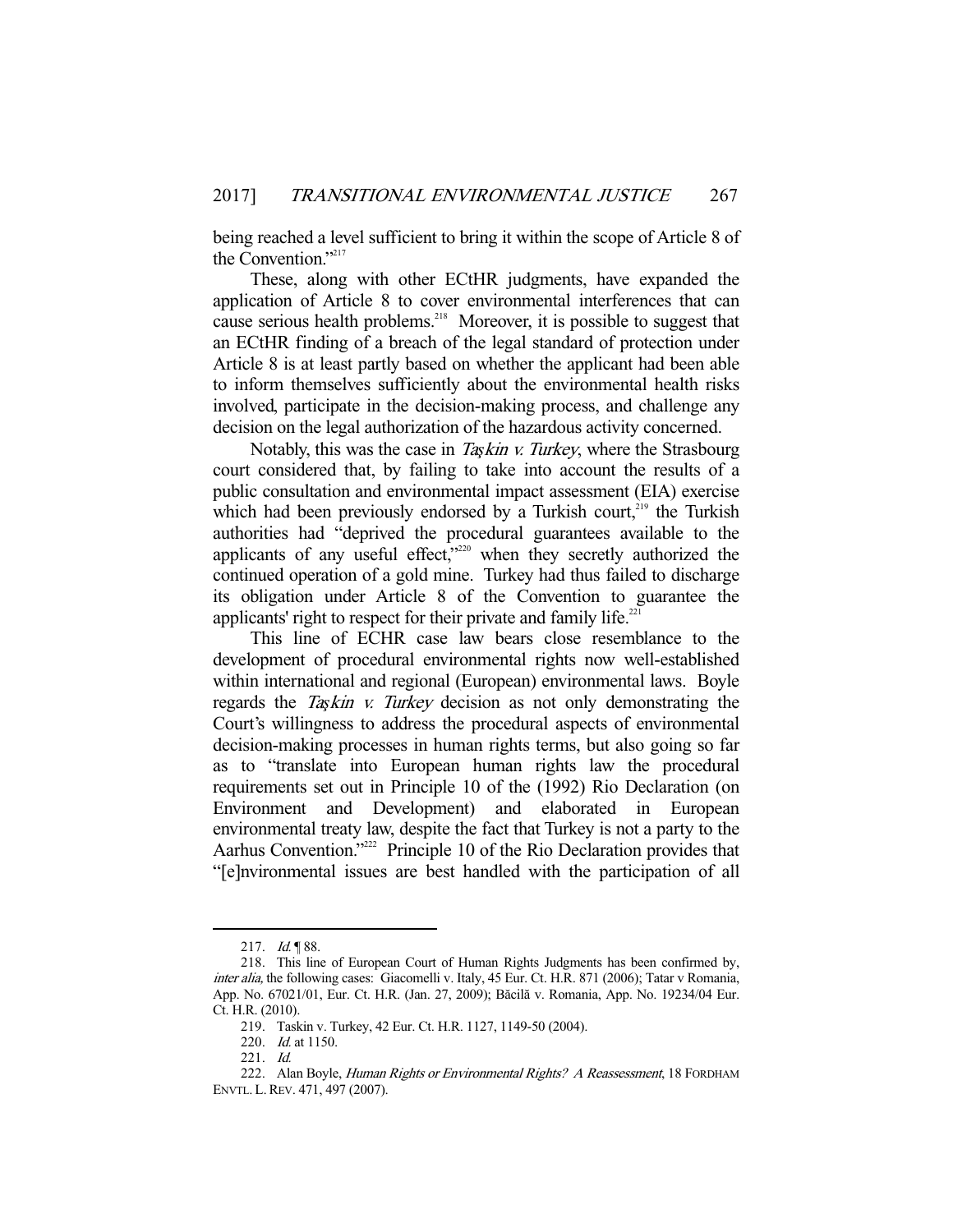concerned citizens, at the relevant level."223 The declaration then goes on to highlight three aspects of this principle, beginning with access to environmental information, especially in respect of hazardous activities; moving on to opportunities for public participation; and finally, effective access to judicial or administrative proceedings to seek redress for any failings in respect of the first two aspects. All these elements are expanded in the 1998 Aarhus Convention (on access to information, public participation in decision-making and access to justice in environmental matters), $224$  generally regarded as the most advanced international treaty on public participation in environmental issues so far. These procedural environmental rights have also become part of EU (environmental) law. They are clearly significant procedural requirements for the achievement of "environmental justice." At a practical level, the implementation of these principles is therefore of the utmost importance to ensure a local community not only has a voice but is confident that its voice will be heard.

 These international environmental principles and their derived procedural rights are referred to in Article 52 of the Kosovo Constitution.<sup>225</sup> They are also elaborated by further and more specific environmentally-related laws promulgated by the Kosovo Assembly, such as the 2009 Law on Environmental Protection<sup>226</sup> and the 2009 Law on Environmental Impact Assessment.<sup>227</sup> Despite the progressive inclusion of these environmental principles and rights within the Kosovo constitution and laws, the overall domestic (Kosovo) institutional governance for the implementation of these environmental laws still needs to be improved, as is notable from the Vermice-Merdar highway project case study. Under the sub-heading of "Transport Infrastructure," para.25 of Annex I provides that the construction of a new or widened two-lane road of more than five kilometers requires an EIA under Article 5, paragraph1 of the 2009 Law on  $EIA<sup>228</sup>$  However, the initial Kosovo government decision-making process to undertake this project did not include any environmental considerations as the Environment (and Spatial Planning) ministry was not part of this process. Only the

 <sup>223.</sup> Conference on Environment and Development, Rio Declaration on Environment and Development, A/CONF.151/26 (Vol. 1), Principle 10 (Aug. 12, 1992).

 <sup>224.</sup> Aarhus Convention on Access to Information, Public Participation in Decisionmaking and Access to Justice in Environmental Matters, June 25, 1998 (entered into force Oct. 30, 2001).

 <sup>225.</sup> KOSOVO CONSTITUTION art. 152 (2008).

 <sup>226.</sup> Law on Environmental Protection No. 03/L-025 (2009) (Kosovo).

 <sup>227.</sup> Law on Environmental Impact Assessment No. 03/L-024 (2009) (Kosovo).

 <sup>228.</sup> KOSOVO CONSTITUTION art. 5.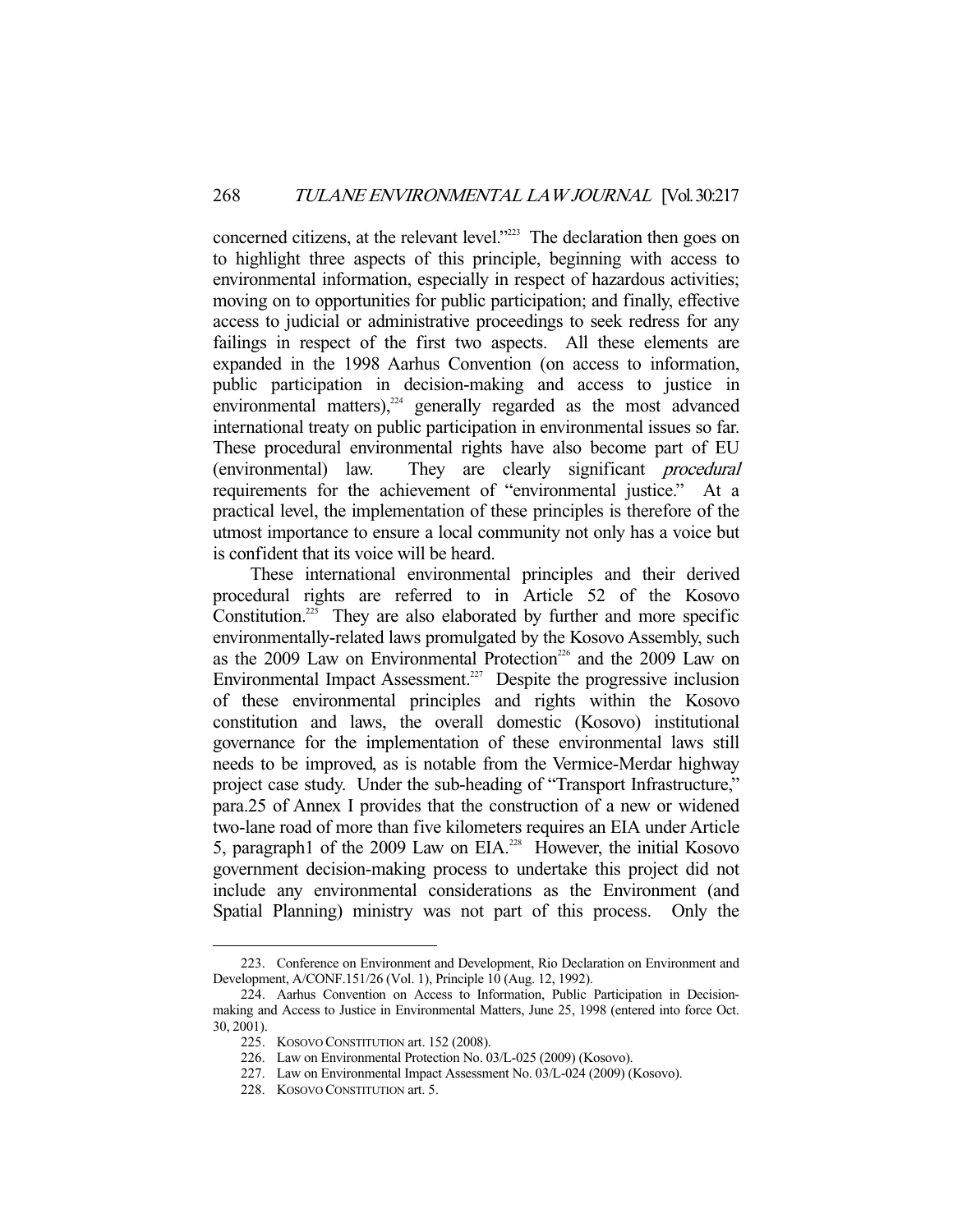Transport and Finance ministries were involved at this stage. All of this despite that fact that according to the Article 7 of the 2009 EIA Law, an applicant should not be licensed for construction and may not commence of a planned project without having completed the EIA procedure and obtained the Environmental Consent from the relevant Ministry.

 Following from the above point, and building on EULEX supervision, the Kosovo authorities are engaged in a long-term exercise to harmonize their legal standards on a range of issues; most notably on environmental protection. These include the implementation of Aarhus Convention rights within EU Directives, as well as jurisprudence of the European Court of Justice (ECJ) and national (EU Member state) courts on the potential horizontal direct effect of Directives. Although these possible legal pathways for securing environmental justice are currently unavailable within the Kosovo jurisdiction, their potential application will be canvassed here on the assumption that the EULEX "standards beyond status" strategy for Kosovo (noted above) will ultimately prove to be successful and result in the progressive integration of Kosovo within the EU policy and legal framework, if not quite EU membership in the foreseeable future.

 The following EU legislation forms the necessary standards of environmental justice that Kosovo will need to achieve in order to fulfil its Pre-Accession candidate status for possible future EU membership. First, the EC/U Decision on application of the Aarhus Convention was adopted on 17 February 2005.<sup>229</sup> Then in 2003, two Directives concerning the first and second 'pillars' of the Aarhus Convention access to environmental information and public participation—were adopted.<sup>230</sup> Both these Directives also contain provisions on access to justice. Provisions for public participation are also found in a number of other Directives, notably, the 2001 Strategic Environment Assessment Directive, and the 2000 Water Framework Directive.<sup>231</sup> Also, on 24 October 2003, the Commission presented a Proposal for a Directive on access to justice in environmental matters.<sup>232</sup>

 Finally, ECJ jurisprudence has developed the doctrine of 'direct effect' of EC/U Treaty provisions and EC/U legislation, which is relevant to the application of these procedural environmental rights. When these

 <sup>229.</sup> See Council Decision 2005/370, 2005 O.J. (L 124) 1.

<sup>230.</sup> See Council Directive 2003/4, 2003 O.J. (L 41) 26; see also Council Directive 2003/35, 2003 O.J. (L 156) 17.

<sup>231.</sup> See Council Directive 2001/42, 2001 O.J. (L 197) 30; Council Directive 2000/60, 2000 O.J. (L 327) 1.

 <sup>232.</sup> Proposal for a Directive on Access to Justice in Environmental Matters, COM (2003) 624 final (Oct. 24, 2003).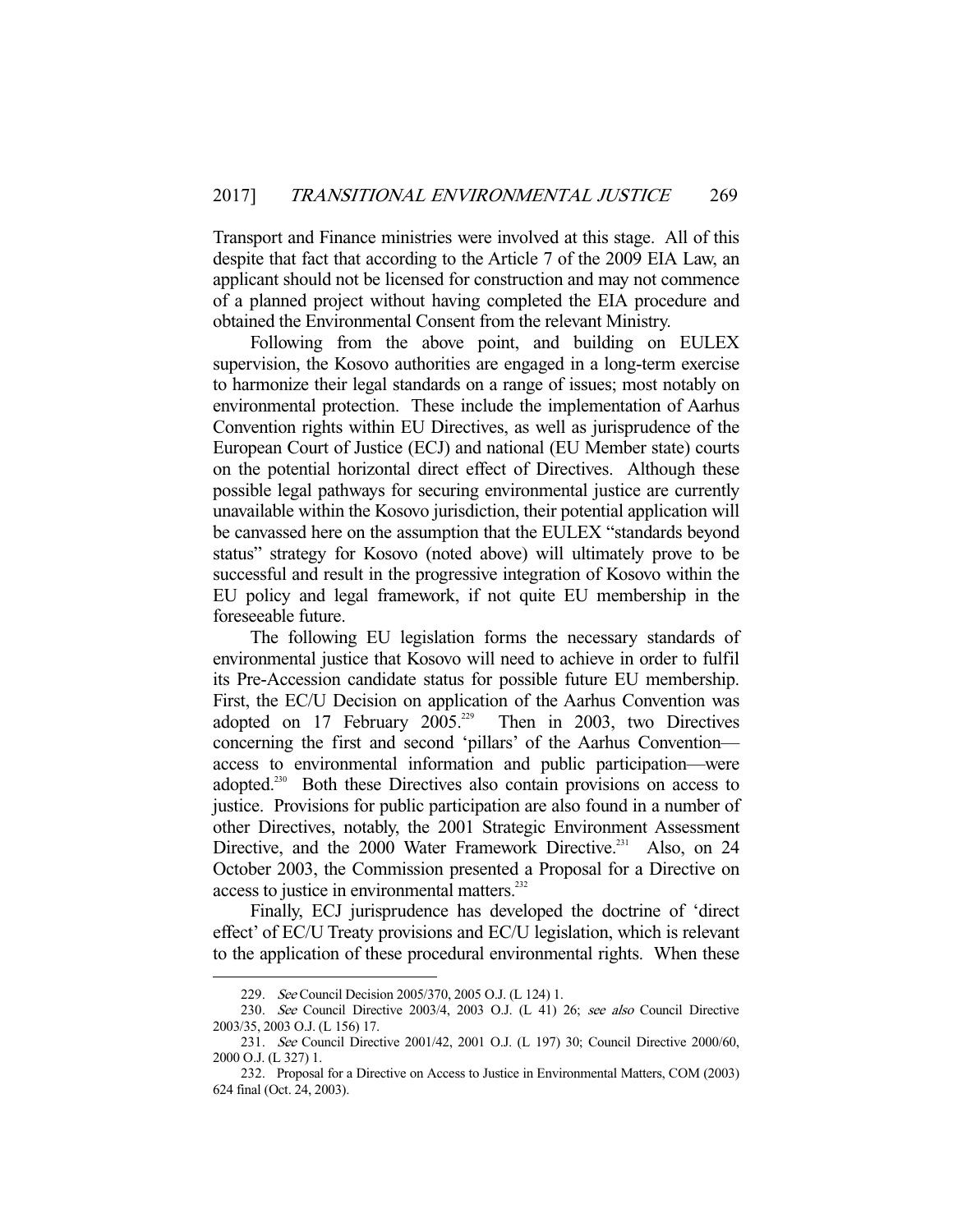EC/U measures are deemed precise, unconditional, and with any time limits for their implementation by the Member States having passed, they may be held to have legal effects such that individuals can rely directly on these provisions against public authorities within national courts. As Directives are binding only as to the result to be achieved, it was initially thought that they could not be relied upon directly by a private party against another private person.

According to previous ECJ doctrine, EC/U Directives do *not* allow for legal effects against third-parties, besides the public authorities of the Member state.<sup>233</sup> In the absence of domestic (Member state) implementing measures, Directives do not entail obligations for private legal individuals such as business corporations. They only have "vertical" but not "horizontal" direct effect and are legally effective only against public authorities. $234$  Thus, the question of the "horizontal" direct effect of a Directive under EU law against another private individual is problematic even for EU Member States, let alone entities with only Pre-Accession candidate status such as Kosovo.

However, in *Marshall v. Southampton & South West Hampshire* Area Health Authority, it was held that article 5(1) of the Equal Treatment Directive (76/207/EEC) was directly effective, despite the Health Authority's objection that it was acting as an employer and not a "public authority" when it acted against her.<sup>235</sup> The ECJ held that although Directives have only "vertical" rather than 'horizontal' direct effect, a Directive may nevertheless be relied on against the state "regardless of the capacity in which the latter is acting, whether employer or public authority."236

 Both the ECJ and certain EU Member state domestic courts have interpreted the term "public authority" broadly. Moreover, with so much of the public sector now having been privatized, some privatized utilities may still be considered to be part, or "emanations," of the state and therefore falling within the definition of "public authority" for the purposes of the application of an EC/U Directive. Emanations of the state are bodies which provide "public services," and in doing so are able to exercise "special powers" not usually available to private bodies, and which are still under the "control" of the state. The seminal case of

<sup>233.</sup> See, e.g., EU Publications Office, The Direct Effect of European Law (Jan. 14, 2015) http://eur-lex.europa.eu/legal-content/EN/TXT/HTML/?uri=LEGISSUM:l14547&from=EN.

 <sup>234.</sup> Id.

 <sup>235.</sup> Case 152/84 Marshall v. Southampton & South West Hampshire Area Health Auth., 1986 E.C.R. I-04367.

 <sup>236.</sup> Id.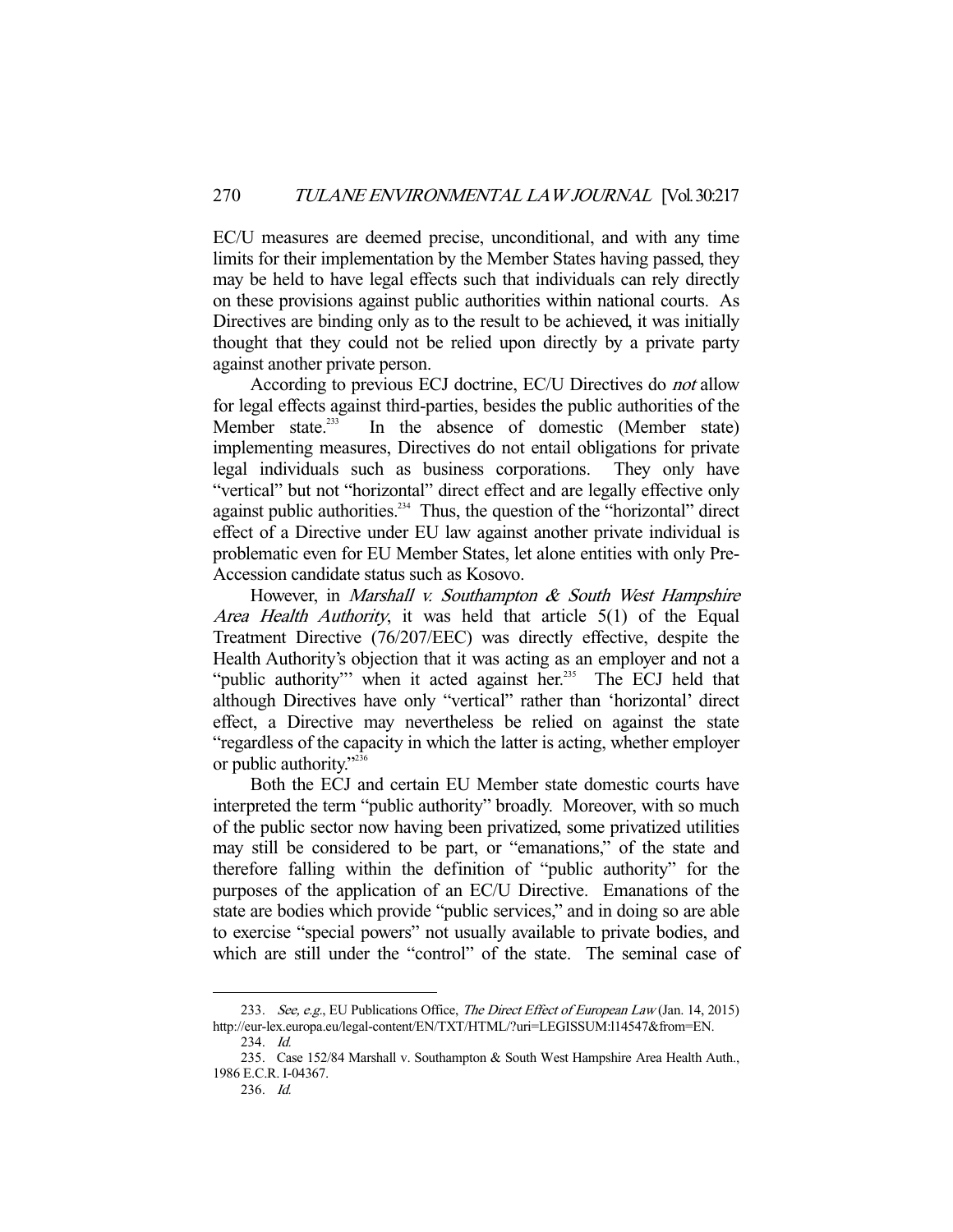Foster *v. British Gas* before the ECJ raised the possibility that privatized companies fulfilling public service functions such as utility (electricity, gas, and water) as well as waste treatment and disposal companies may be subject to EU law, $^{237}$  including EC/U environmental law Directives. $^{238}$ 

In the case of Griffin v. South West Water Services Ltd. (SWW), argued before the English High Court,<sup>239</sup> it was held that SWW—a privatized water company—could be bound by EC employment directives, although the relevant provisions in the specific Directive concerned were ultimately not considered to be sufficiently clear, precise and unconditional to be relied upon for the purpose of direct effect.<sup>240</sup> According to Haigh, the High Court's finding that privatized water companies may be bound by the horizontal direct effect of employment Directives could equally well apply to environmental Directives. $241$  As Kosovo is obliged to strive to meet the relevant EU environmental standards under the Pre-Accession Instrument (IPA), the possibility arises that once these EU environmental standards are promulgated within Kosovo laws, they too will be interpreted (by EULEX appointed judges and/or prosecutors, for example) as being applicable against any privatized entities permitted to run these services within Kosovo.

 From the above discussion of the overall legal framework within Kosovo for the application of relevant environmental principles and rights, we can outline at least two separate legal avenues or techniques for ensuring the possible implementation of these rights. These are as follows:

- (1) The extended interpretation placed on ECHR Article 8 rights against serious environmental interferences by the ECtHR case law jurisprudence—both of these being explicitly referred to in the Kosovo constitution and relevant Kosovo Assembly legislation as being applicable in Kosovo jurisdiction;
- (2) The provision of procedural environmental rights under the 1998 Aarhus Convention and their incorporation into the European Union legal regime—a legal system that the Kosovo government will in turn need to import into its domestic law through its Pre-Accession Agreement with the EU. Following this, the potential direct and even "horizontal" direct effect of EU Directives,

 <sup>237.</sup> Case 188/89 Foster v. British Gas, 1990 E.C.R. I-03313.

 <sup>238.</sup> Id.

 <sup>239.</sup> Griffin v. S. W. Water Servs. Ltd., IRLR 15 (1995).

 <sup>240.</sup> Id. para. 140-41.

 <sup>241.</sup> See Nigel Haigh, Manual of Environmental Policy: The EU and Britain (2010-2012) (loose-leaf volume, on file with author).